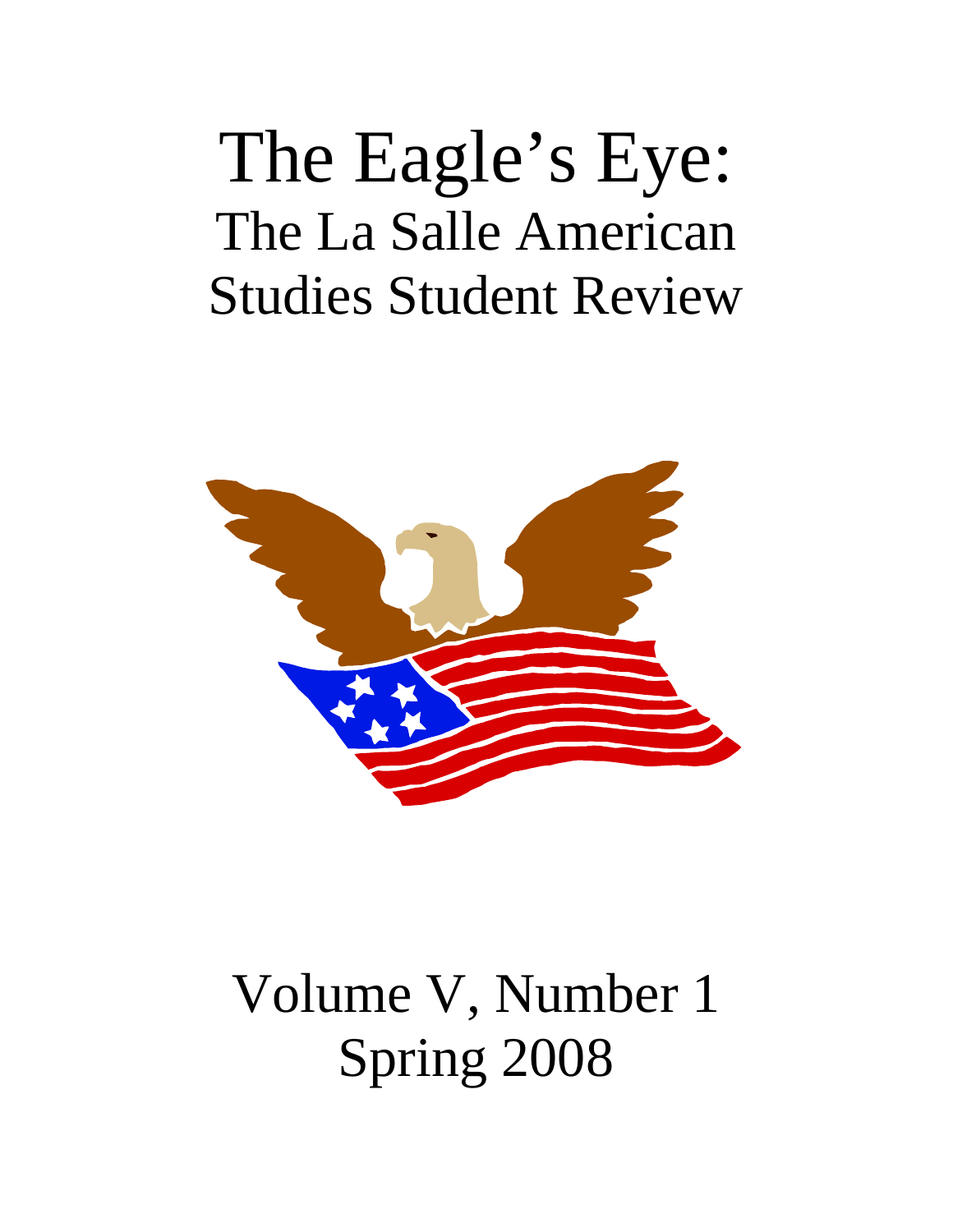#### Welcome to *The Eagle's Eye*

This edition of *The Eagle's Eye* is unique. These six essays reflect the distinctive diversity embedded in studying American culture and character. The essays cover topics from ethnicity and gender in literature, the political culture of the 60s, the history of an American symbol, a figure who connects law and sport, and a study of the human body. The topics may be diverse, but the methodologies share an important commonality. These papers represent how attentive investigation of something specific can lead to a better understanding of a broader picture of American life in the past and the present.

Sarah Bischoff's essay "Uncle Sam: The Man behind the Myth" begins our examination of American character by exploring the symbol of that familiar icon of Uncle Sam. Her extensive research roots this symbol in history and culture, exposing the myth as well as the fact, and she resolves these issues in a conclusion that connects to contemporary American ideals. Joseph Baker's essay continues the methodology of focusing on a specific figure in American history. His essay "Of Commissioners and Kings" introduces readers to a unique personality in American sports. Judge Kenesaw Mountain Landis, baseball's first commissioner, was instrumental in stabilizing a disintegrating national sport. Baker credits Judge Landis's ability to do this through toughness, idealism, and Midwestern values, all unique American traits. While Judge Landis was laying down the law in baseball in the 1920s, writer Susan Glaspell was dramatically portraying the role of women at virtually the same time. Natalie Cory's essay "A Woman's Choice: Power and Individuality, or Marriage?" compares Glaspell's play *Trifles* with Wendy Wasserstein's play *The Heidi Chronicles* in order to demonstrate how the role of American women has changed, or not changed, in 74 years. Cory concludes that even only 20 years ago, women were unable to attain both power and independence. Andrew Wagoner's essay carries this idea of power and independence into the realm of politics of the 1960s. In his essay, "Seeking the Unattainable, Avoiding the Unimaginable," he grounds the development of Students for a Democratic Society (SDS) in the historical and cultural context of political movements, presidential administrations, poetry, revolutions, and the radicalism found on American college campuses. Like Cory, Wagoner carries his discussion into the present and suggests that the idealism and pragmatism of SDS "still ring true in a society that is battling the same fears and ills which have the nation clamoring for a new dawn in American policy." Eric Donovan also approaches American policy, but from an immigrant's perspective. In his essay "Americanization Frustration," Donovan analyzes two contemporary short stories, one by Sandra Cisneros, a Mexican-American writer and one by Ha Jin, a recent Chinese immigrant. Wagoner's essay revealed the overt political atmosphere of the 1960s; Donovan's paper demonstrates that America's political issues cross local and distant boundaries. His methodology is rooted in a belief that an examination of America needs to include looking at America from the outside. By examining the language and style of two fictional ethnic representations, Donovan demonstrates that the ideals and character of America have far-reaching effects. The final essay completely reverses Donovan's method of looking outside the borders of America. Mary Conrad's essay "What Attracts Americans to the Abnormalities of the Human Form" goes deep, literally. Conrad plunges into the depths of psychology and anatomy to better understand the American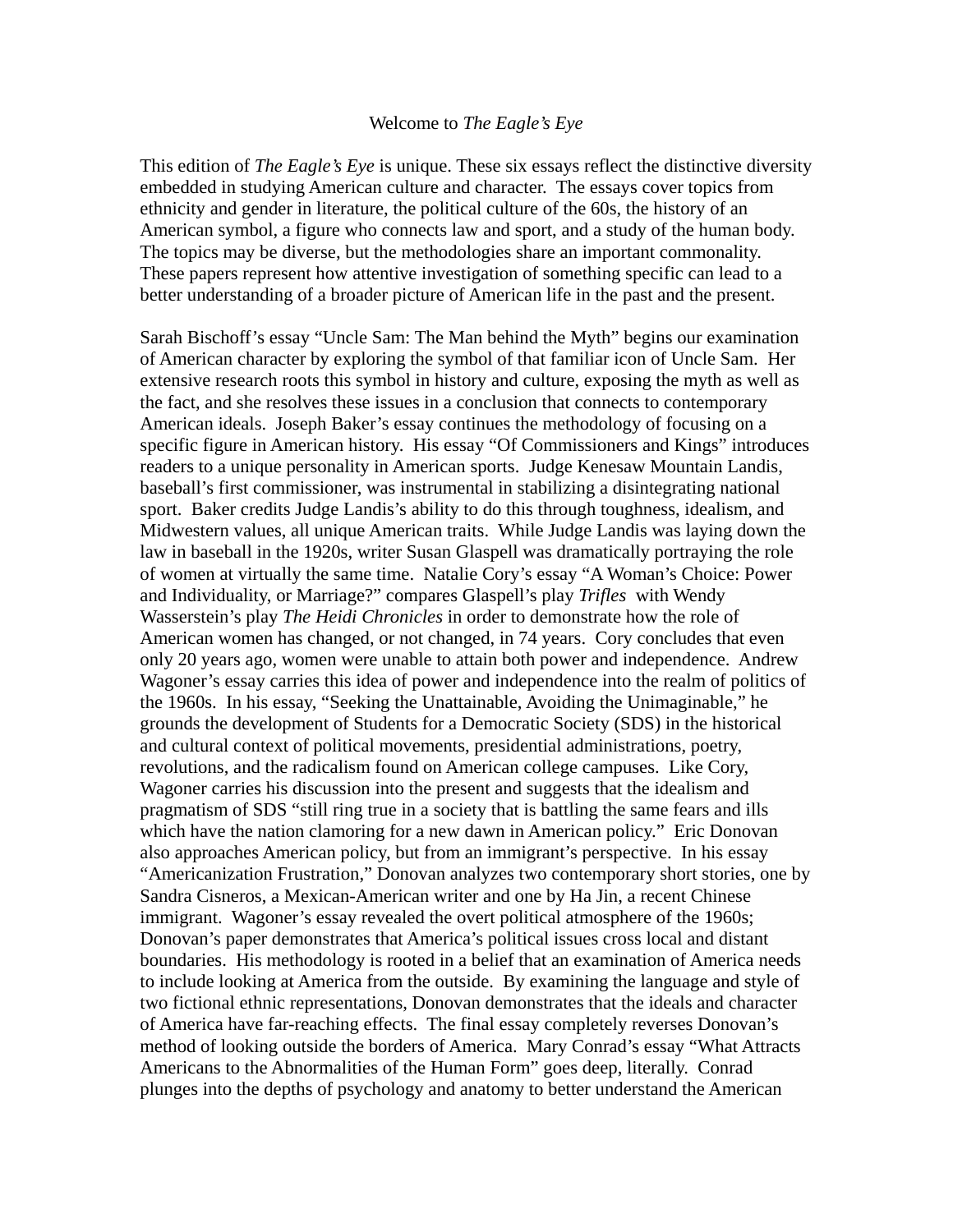character. Her essay reveals the human interest in the mechanics of the human body, particularly the abnormal human body, and relates this fascination to the psychology of America.

Thank you to all of these writers for their innovative and stimulating papers on American culture and identity. Special thanks also to Dr. Francis Ryan, director of American Studies, and to the American Studies advisory board in helping to create this fifth issue of *The Eagle's Eye*.

Dr. Kevin Grauke & Dr. Judith Musser Faculty Advisors *The Eagle's Eye*.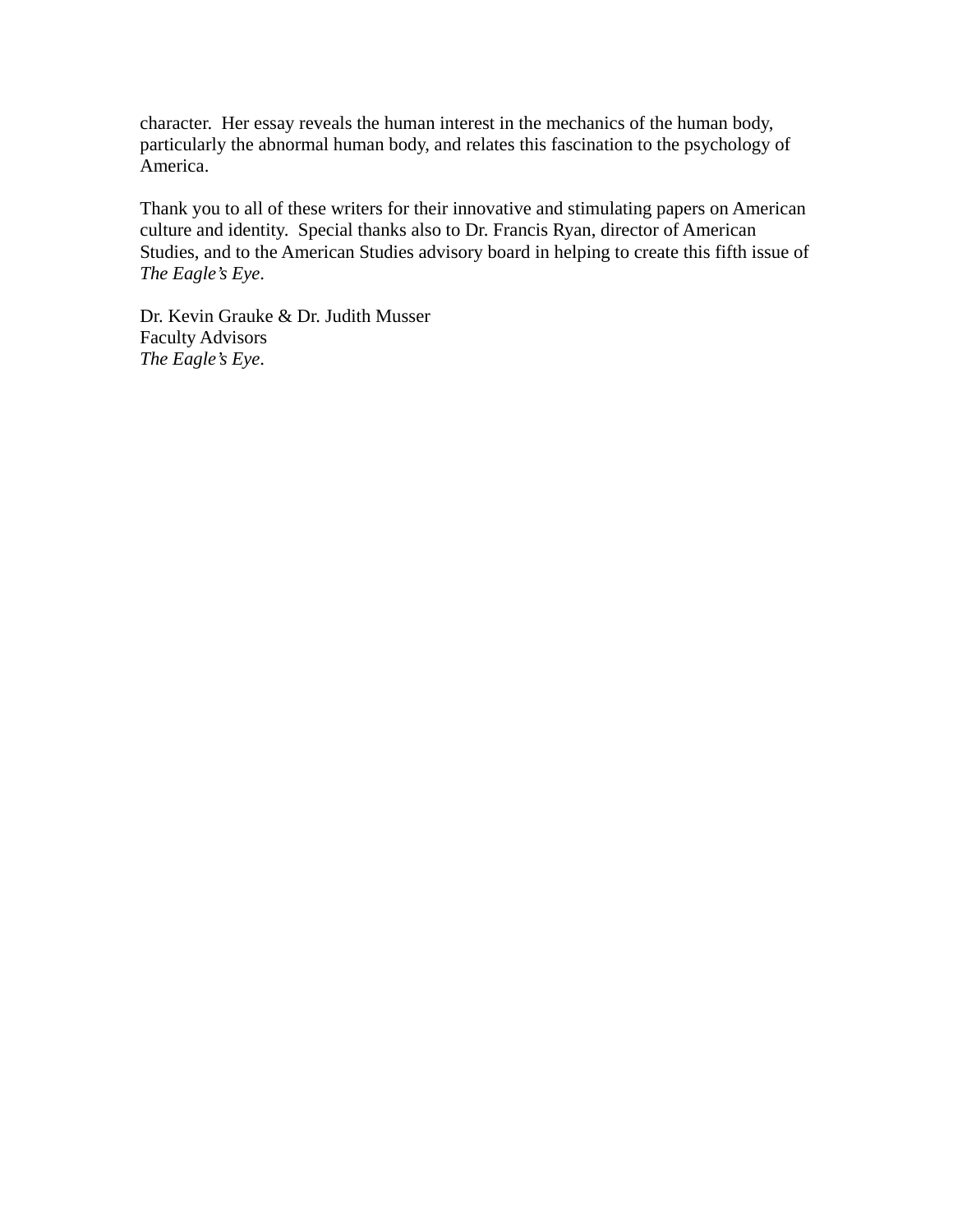### **Uncle Sam: The Man Behind the Myth**  Sarah Bischoff

In 1961 Congress approved a Resolution declaring "Uncle Sam" of poster and cartoon fame as the descendant of the historical person Samuel Wilson, who lived and died in Troy, NY in the first half of the  $19<sup>th</sup>$  century. My purpose is to discover the history of this man and to determine if the Resolution bears validity. There is very little evidence of Samuel Wilson that survives from his time period. Nevertheless, it is possible to form a general idea of the man and how his personage evolved into a symbol that gained national status. Over time, "Uncle Sam" literally came to represent the United States and the personality, goals, and circumstances of that nation. Thus, the various representations of Uncle Sam have continued to change as the nation has evolved. First used in a cartoon depicting the divisive currents aroused by the Jackson administration<sup>1</sup>, the symbol grew more popular as it portrayed the country's strife throughout the Civil War<sup>2</sup> and immediately after. Advertisements continue to use the Uncle Sam image today as a marketing tool, and cartoonists still utilize him to fit a political agenda. However, the most remembered representation remains embodied in the "I Want You" World War One poster. Therefore, I will also focus on how the representation of Uncle Sam changed as a result of social and political changes in America, through the post-Civil War era of political cartoonist Thomas Nast.

Before exploring these issues one must inevitably ask the question, "Why is any of this important?" Supposedly, a man named Samuel Wilson lived in Troy, NY during the first half of the  $19<sup>th</sup>$  century. Eventually, his personality and character became the basis upon which an icon, representing the United States, was formed. Samuel Wilson is no outstanding candidate for the Great Man Theory. He did not consciously take monumental actions or make decisions that directly led to changes within the young United States. In fact, therein lies the problem. If more evidence of his existence had survived, tracing his development from a mere mortal to an everlasting, iconographic image would be a much easier task. There may in fact be a much simpler answer to the questions of how and why his image developed as it did. In this case, however, one can only make reasonable assessments based on the limited amount of information available. Therefore, why is it important to understand the historical character and personality of Samuel Wilson? The answer lies in the very process of the making of a symbol. Legends and symbols are formed due to the ideals and aspirations held by people who take a reality and make it into something so much greater than it actually is. Uncle Sam is one such symbol. The symbol is significant because it has come to signify the United States as a nation and has even contributed to the early unification of the states under one national title. Samuel Wilson is important because he provided the real material upon which the mythological figure was based. While the various appearances and attitudes given to Uncle Sam may differ quite substantially from the actual qualities of the historical Wilson, nevertheless Wilson inspired the very idea of Uncle Sam and thus provided the greatest contribution to his creation.

<sup>&</sup>lt;sup>1</sup> Alton Ketchum, *Uncle Sam: The Man The Legend* (New York: Hill & Wang, 1959), 37.<br><sup>2</sup> During the Civil Wer such megazines as *Bungh, Eun and Harnar's Weekly ware known*.

During the Civil War such magazines as *Punch*, *Fun*, and *Harper's Weekly* were known for publishing political cartoons. John Tenniel, Matt Morgan, and Thomas Nast, respectively, all used Uncle Sam in various portrayals of the United States government. Nast, however, must be given the most credit for popularizing the now-familiar image for many years after the war had ended. Thus, Uncle Sam served as a usable icon for political cartoonists, in a variety of situations faced by the U.S. government. Stephen Hess and Sandy Northrop, *Drawn & Quartered: The History of American Political Cartoons* (Montgomery: Elliot & Clark Publishing, 1996), 30.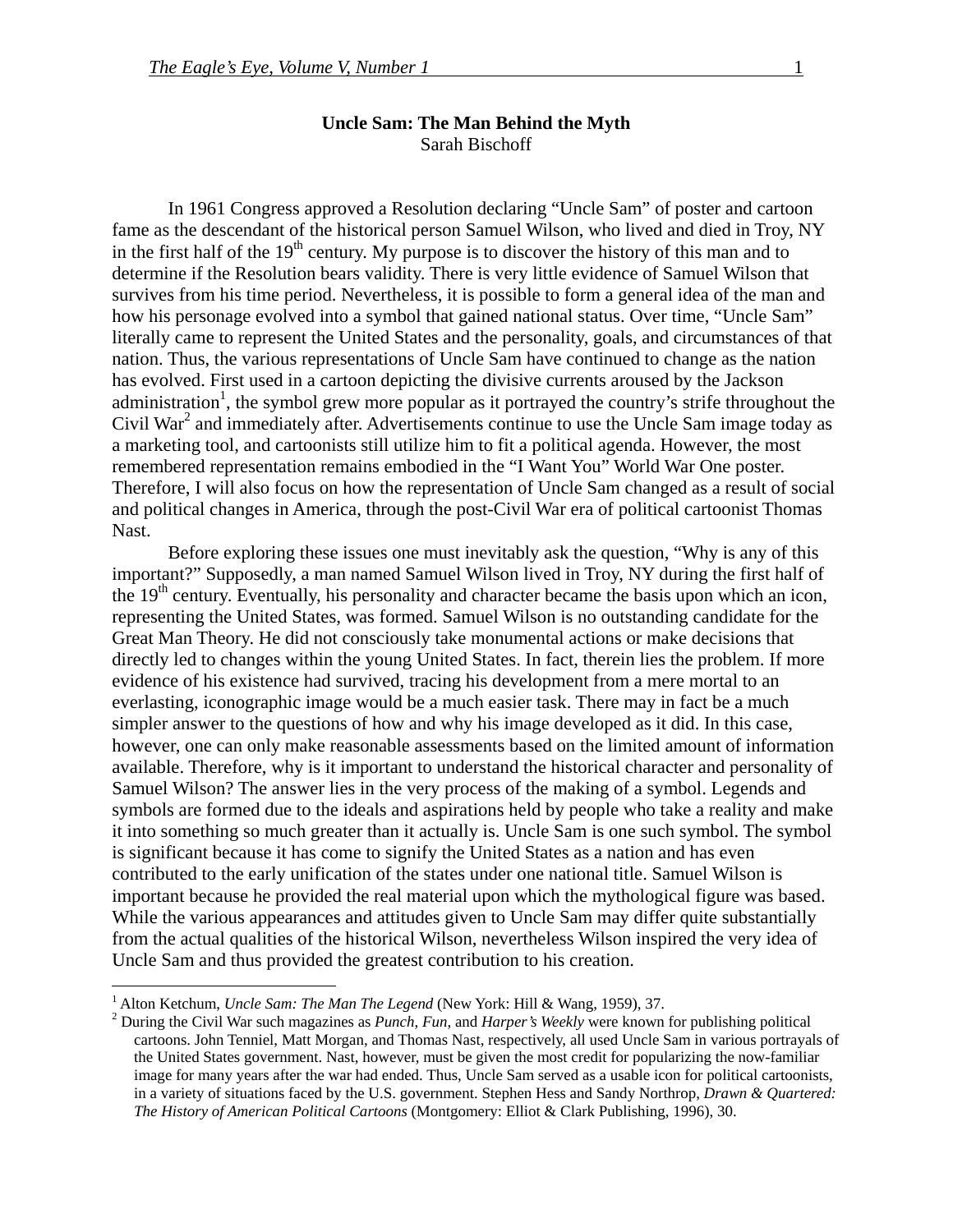$\overline{a}$ 

 First and foremost in tackling this project, research must be undertaken of all that can be known about Samuel Wilson. Only then will it be possible to prove that he was, indeed, the man from whom the legend sprang. *The Arlington Vital Records* records his birth date as September 13, 1766 in what was formerly Menotomy, a town made famous by its participation in the Revolutionary War. While records vary, this date must be given precedence because of its source in Arlington's records.<sup>3</sup> The son of Edward and Lucy Wilson, Samuel was the seventh of thirteen children<sup>4</sup>, two of whom died soon after childbirth. Living on a farm owned by his father, he was approaching adolescence as the Revolutionary War broke out. Living in Menotomy, located near the tumultuous city of Boston, brought him very close to the turmoil of that war. When the battle of Menotomy took place on April 19, 1775, Samuel was a boy of nine years and several men from his town were killed in the conflict. While he probably never took an active role in the war, its close proximity certainly must have affected him.

In 1780 Ed Wilson decided to move with his family to Mason, New Hampshire, most likely because he realized an opportunity to buy land for a cheap price.<sup>5</sup> At this time Samuel Wilson was an adolescent of fourteen years, living on a farm amidst the turmoil of the Revolutionary War. There have been more specific claims that Samuel Wilson personally participated in the War around this time, but these cannot be accepted as reliable. While his two older brothers did fight against the British, Samuel was still quite young to be involved. "Service boys" were often needed and employed by the Americans to fulfill the more mundane tasks required of an army. However, no evidence survives to indicate that Samuel ever acted as a service boy or held any other position in the Army.<sup>6</sup>

 During his adolescence in Mason, New Hampshire Samuel also met Betsy Mann. The daughter of Colonel Benjamin Mann, who was made famous through his service in the Continental Army during the Revolutionary War, she accepted Wilson's marriage proposal. In 1797 the two adults were married after Samuel returned from his Troy home for the ceremony, and Betsy returned with him to Troy to spend the remainder of their lives. She had probably agreed to wait for Samuel to return from Troy after a number of years. He had decided to first establish himself in the town, with the intent of building a foundation upon which he could then support his own family.<sup>7</sup>

 The decision Samuel Wilson made to settle in Troy in February of 1789 is the cause of much speculation. There are, however, some facts about the rising city that we can be certain of and that lead us closer to an understanding of Samuel's translocation. Approximately one month previous to the arrival of Samuel and his brother, Ebenezer, the city had been renamed from its earlier title of Vanderheyden.<sup>8</sup> This new designation is not merely a superficial changing of titles,

 $3$  There is an alternate date scrawled into the margin of Ed Wilson's family Bible that contests this exact date. However, Ed Wilson wrote this brief note as an elderly man, and most likely had forgotten the actual birth date of his son. Alton Ketchum, *Uncle Sam: The Man The Legend*, 130. 4

Records vary slightly on the order of birth. The *Stage II Archaelogical Investigations at the Samuel "Uncle Sam" Wilson House*, not published until 1990, claims Samuel was the 6<sup>th</sup> of the 13 children, while a few sources concur that he was  $7<sup>th</sup>$  in line.

<sup>&</sup>lt;sup>5</sup> The Wilsons received very little money for selling their Massachusetts farm, since the payment was given to them in the almost-worthless currency of Continental dollars. Alton Ketchum, *Uncle Sam: The Man The Legend*, 48. 6  $6$  IBID., 130.

<sup>&</sup>lt;sup>7</sup> Samuel briefly returned to Mason for the marriage ceremony on January 3. Samuel was 31 and Betsey 24 at the time, and the couple remained in Troy until the deaths in 1854 and 1863, respectively. They are buried beside each other in Oakwood Cemtery. Alton Ketchum, *Uncle Sam: The Man The Legend* (New York: Hill & Wang, 1959), 58.

<sup>&</sup>lt;sup>8</sup> The name of Troy was at this time chosen, to replace the longer name of Vanderheyden. "In January, 1789,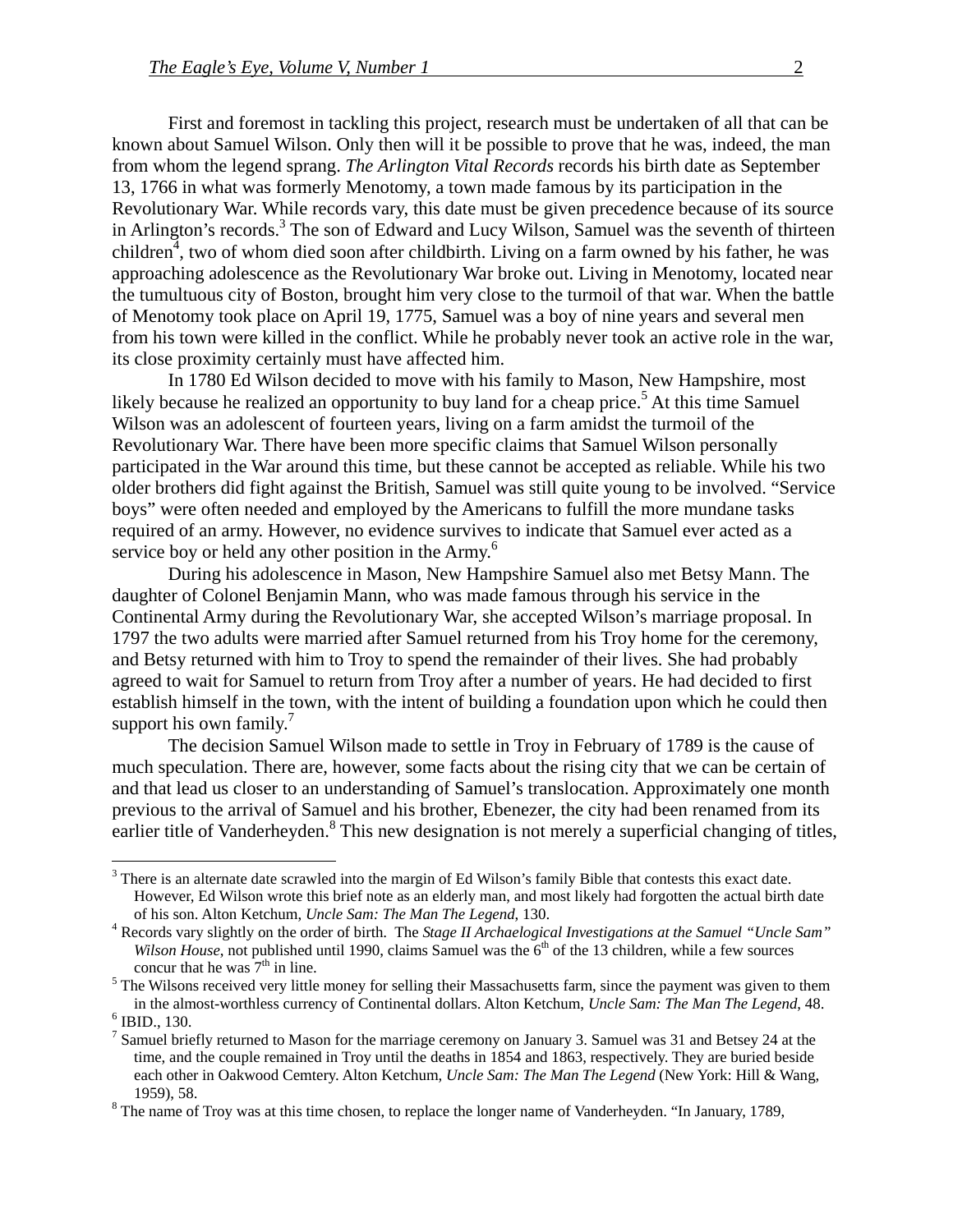but a much more significant alteration. It signifies the growth of the city as a new center of commerce and trade. As industry grew in the United States, the potential of Troy's location became more evident. Farmers could produce a variety of crops, as well as raise cattle for slaughter, and these and other goods were easily shipped up and down the Hudson River.

 Certainly, Samuel and Ebenezer must have been aware of these circumstances. Located about 150 miles from their Mason home, Troy was not far and the brothers most likely traversed on foot. Considering the Wilsons later became so successful in the meatpacking profession, they may have realized the potential of Troy in that business. In addition to the area's suitability for raising cattle, the city was quite accessible to the Hudson River as an avenue of commerce. Provisions, therefore, could easily be shipped to other locations. By 1973 Samuel had become a "meat provisioner in Troy. He built a slaughterhouse and packing house on the north bank of the Poestenkill, west of River Street."<sup>9</sup> Thus, the Wilsons must have recognized the potential rewards to be found in the business. However, Samuel and Ebenezer Wilson did not become meatpackers until four years after they had first settled in Troy, in 1789. A more likely reason for the resettlement of the Wilson brothers from Mason, NH was the potential that lay in the bricklaying profession. Upon their arrival, there had as yet been very few houses, if any, built of brick in the Troy area. Thus, in establishing their own bricklaying business the two opportunists were taking advantage of an infantile enterprise.<sup>10</sup>

 To understand the reputation Samuel garnered in Troy over the course of his lifetime, one must first attempt to define the character of the man. This character was shaped, in part, by the period in which Samuel lived – more specifically, by his upbringing in Revolutionary America. One can surmise that he was influenced by events from his childhood in a number of ways, which ultimately affected his character and shaped him into the individual that he became as an adult. Unfortunately, there is very little about Samuel's personality, character, or even his physical characteristics, that can be known with certainty. Yet these are key aspects that a historian must face when confronting the legend of Uncle Sam. The key is to ascertain how and why the physical and personality attributes of that person evolved into an emblem of the entire nation. My argument rests on the reasonable assertion that there must have been something, however slight, about the very personage of Samuel Wilson that caused him to be respected and admired as "Uncle Sam," and which ultimately encouraged the development of a larger-than-life national symbol.

 Turning to the few sources of information that are available, it is possible to develop a sketch of Samuel Wilson that may suffice. Librarian Jessie F. Wheeler's efforts to discover the historical Wilson in the early  $20<sup>th</sup>$  century were vital in keeping the few records of him alive.<sup>11</sup> In her own account of her findings, Wheeler included an interview with Wilson's great grandnephew, Lucius E. Wilson. Commenting on Samuel Wilson, Lucius noted "In form and carriage

freeholders decided that the town needed a new name, shorter and easier to remember. Accordingly, they chose Troy, which was in keeping with the classical tradition that was spawning such upstate New York names as Rome, Utica, Syracuse, Ithaca, and Delphi." IBID., 50. 9

<sup>&</sup>lt;sup>9</sup> "Wilson's Business Was Top Industry", Troy Room Wilson Vol. 1.

<sup>&</sup>lt;sup>10</sup> Samuel actually built three houses in Troy for his family to live in. The first was on a plot of land he rented in 1793. "On March 8 of that year, for an annual ground rent of thirty shillings, Jacob D. Van der Heyden leased to Samuel Wilson the west half of the lot on the northwest corner of Second and Ferry streets, where Samuel proceeded to erect a small frame dwelling, and there he lived for many years." The third and last of the homes is located at 144 Ferry Street, where Samuel resided until his death on July 31, 1854. Alton Ketchum, *Uncle Sam:* 

*The Man The Legend*, 50.<br><sup>11</sup> "Uncle Sam" By Jessie F. Wheeler, Troy Room Wilson Vol. 1.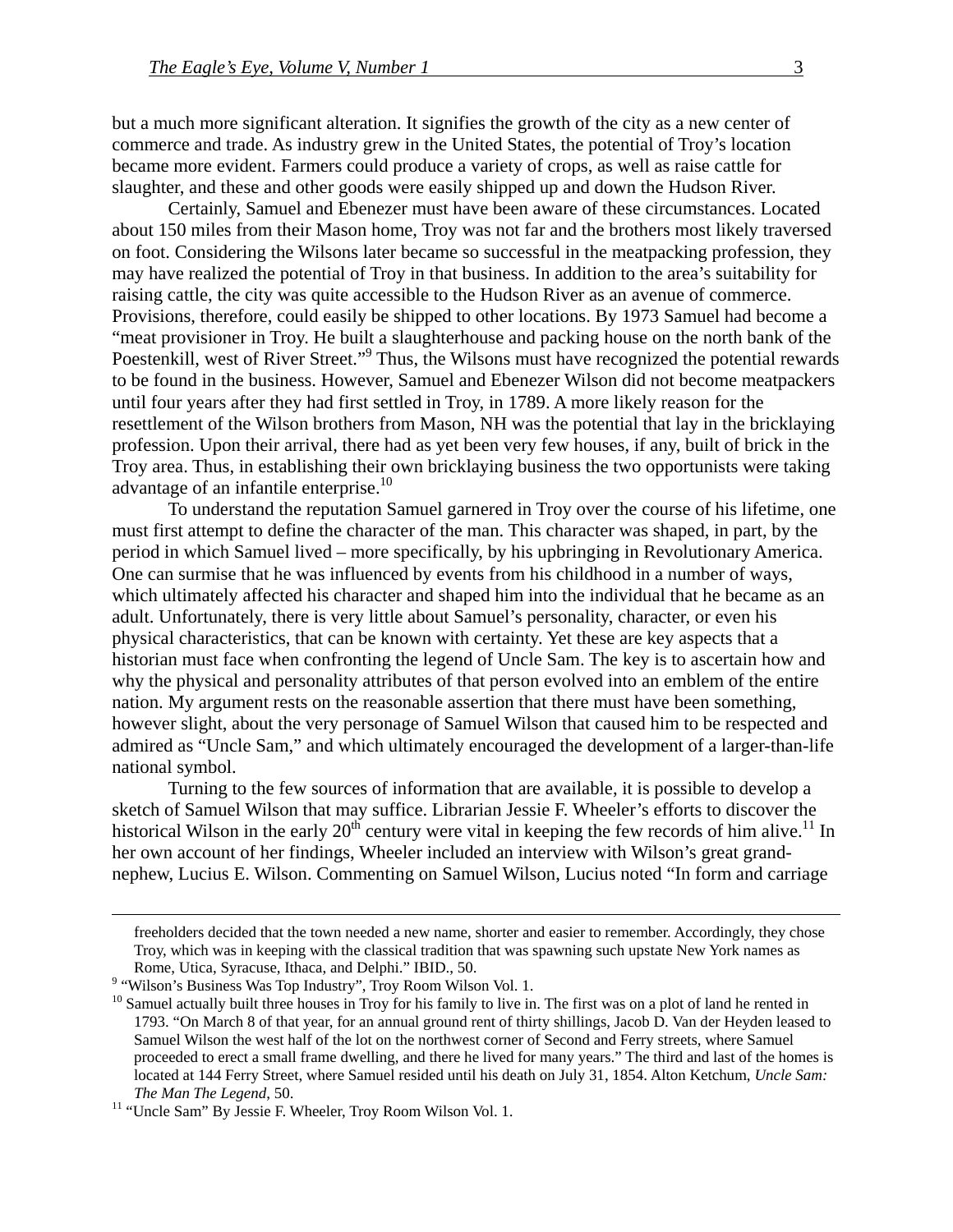he greatly resembled Abraham Lincoln. He was tall, well proportioned, well preserved and the type of the well-to-do gentleman of his day, had high cheek bones, was clean shaven and wore his grey hair rather long."<sup>12</sup> This verbal portrait of Wilson must be given ample consideration, because Lucius had firsthand knowledge of his great granduncle and was approximately eighteen years old when Samuel died.<sup>13</sup>

Lucius denied that the popular representations of Uncle Sam found in numerous newspapers and magazines were accurate, in regard to their physical descriptions of the man. However, Lucius' memory seemed to have been somewhat influenced by these very same images. His verbal testimony of Samuel's description, given as an elderly man, is based on the likeness of Wilson to Abraham Lincoln. While Wilson and Lincoln certainly may have resembled each other, in all likelihood Lucius had recalled various iconic representations he had seen of Samuel, and had confused these pictures with his own mental portrait of the man he remembered. As the United States drew closer to civil war and eventually became embroiled in the struggle during the 1860s, images of Uncle Sam evolved into a composite figure that drew from characteristics of both Samuel Wilson and Abraham Lincoln. Thus, over time Lucius' viewing of these various icons probably altered the mental image he held of his great granduncle.

 Lucius, also, would most likely have been raised to respect and admire Samuel, both because of his great granduncle's status as a head of the family and because of his popularity and renown in the city of Troy. Therefore, his remembrance of Wilson's physical characteristics would have been affected by his feelings of admiration and respect for the man. His depiction of Samuel as a "well-to-do gentleman of his day" most likely describes the way that Wilson carried himself and was respected at an old age, rather than referring to any outward appearances of Wilson as an actual gentleman. Raised on a farm, Wilson became successful only after working hard at his trades of brick making and meatpacking. He did not fit the description of a gentleman in the sense of social status or class and did not dress or attempt to act like a wealthy or "well-todo gentleman." Instead, while he did gain success through enterprise, Wilson never rose above his social class nor appeared to have any real desire to do so. His ambition and opportunism reached only insofar as it would allow him to obtain a comfortable living situation and to provide for his family.

 Examining Samuel Wilson's personality and character, little evidence may be ascertained from a combination of newspaper accounts and Lucius' testimony. While it is difficult to separate the man's actual characteristics from those that may have been granted him after his development into an icon, we can assume that statements referring to Samuel as "one of the most active business men of the community"<sup>14</sup> and "an early pioneer in the settlement of this place"<sup>15</sup> are fairly accurate. Wilson's view of Troy as a new city full of business opportunities led him to assume an active engagement in the area upon his arrival. As a young man, he had a desire to establish himself and to become successful within his own social class. Other depictions of Wilson as a man "known for his honesty and common sense, wielding great influence for good"<sup>16</sup> are deductions most likely drawn from the overall impression that Wilson was wellliked, (he was, after all, referred to by many as "Uncle" Sam), as well as evidence that he was engaged in volunteer firefighting, held official city posts, and contributed money towards the

<sup>&</sup>lt;sup>12</sup> "Uncle Sam".

<sup>&</sup>lt;sup>13</sup> IBID.<br><sup>14</sup> Samuel Wilson Obituary, *Troy Daily Times July 31*, 1854, Troy Room Wilson Vol. 1.

<sup>&</sup>lt;sup>15</sup> "Death of the late Samuel Wilson", *The Northern Budget* Troy, NY August 2, 1854, Troy Room Wilson Vol. 1.<br><sup>16</sup> "History Of Uncle Sam: The American Dream" By Thomas I. Gerson, Troy Room Wilson Vol. 1.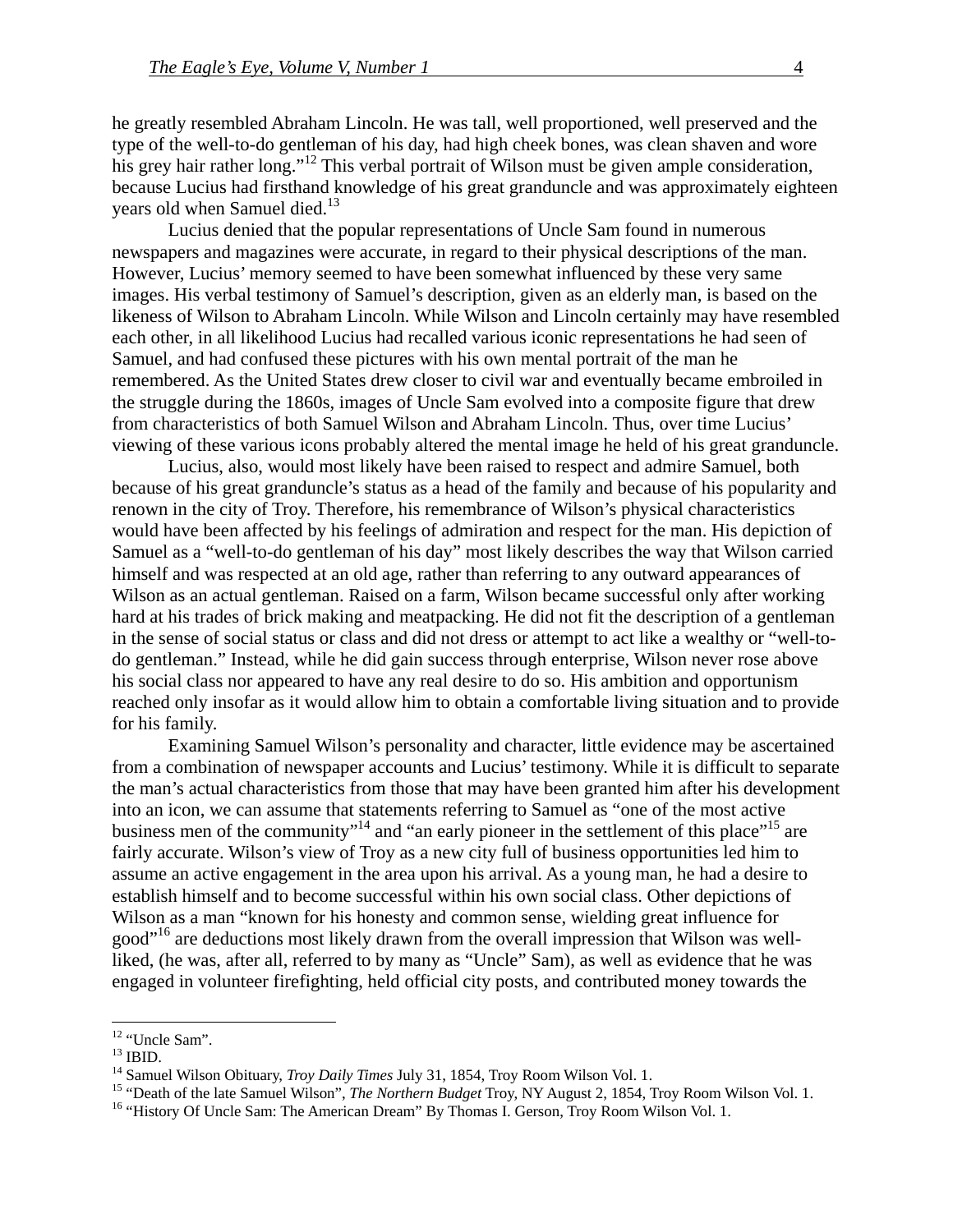construction of a church.

The philanthropic side of Samuel Wilson certainly holds merit, though it almost certainly has been exaggerated and generalized in order to form a more solid and ideal image of the man. Despite this, some documentation remains that gives credence to the image of Wilson as a man who cared about the Troy community not merely in regard to his own benefit, but for the sake of the community itself. The records of St. Paul's Episcopal Church, located at Congress and Third streets, contain the details of a contract with E. & S. Wilson, which "provided the brick at a cost of \$457.31"<sup>17</sup> More significantly, however, "the Wilson brothers were contributors to the funds for the erection of the building and bought sittings, although they were not members of the parish. Their contribution was \$55.50; and the pew, which they shared with four other men, cost \$86, their share being less than a quarter of the sum."<sup>18</sup> This account proves that the Wilson brothers were not merely men eager to profit from the new, up-and-coming city, but were also interested in and dedicated to the life of that community. They personally contributed a substantial amount of money to the building of the Episcopal Church, of which they were not members. After its completion, the two brothers did not even attend a service at the Church.

The upheaval of the War of 1812 evoked another example of Wilson's volunteer efforts in the community. In the November 8, 1814 issue of the *Troy Post* an announcement was posted for "A meeting of Citizens of the Village of Troy…to relieve the destitute families of such of our citizens as are on military duty for the defence of NY."19 The list of names mentioned, which reveals the identities of those who had formed the committee to assist Troy residents, includes that of Samuel Wilson. Thus, his participation in Troy affairs appears to be based in an overall concern for the well being of his community, as well as the opportunity for self-establishment and self-improvement.

Also indicating that Wilson had an interest in the community of Troy is an 1808 copy of two oaths that Samuel took for the positions of path master and assessor.20 Taking the oaths in April of 1808, Wilson certainly must have been aware of the responsibilities that accompanied the acceptance of these positions. While the two posts may have coincided with his business interests, they must have demanded much more of his time and energy, thus diverting his attention away from his own meatpacking business.

In regard to the role of Samuel Wilson as a volunteer firefighter, the City of Troy Fire Dept. contains records that prove Samuel Wilson served from 1800-1819 as a volunteer member of Fire Engines 1 and 2, and his brother Ebenezer served the same companies from  $1796-1816$ <sup>21</sup> In the article, Capt. John G. Waite claims that Samuel further contributed to the cause of firefighters by going into the brick making profession, and building homes and stores that were less susceptible to fire. While Samuel and Ebenezer's use of brick rather than wood to construct houses certainly would have lessened the hazard of fire, it is doubtful that the Wilsons became involved in the brick making business simply for that reason. Ebenezer did not join the volunteer company until 1796, and Samuel not until 1800-years after they had begun their own brick

<sup>&</sup>lt;sup>17</sup> Brick In Troy Church Sold By Uncle Sam" Troy, NY May 23, 1931, Troy Room Wilson Vol. 1.

<sup>&</sup>lt;sup>18</sup> IBID.<br><sup>19</sup> *Troy Post* Nov. 8, 1814, Troy Room Wilson Vol. 8.

<sup>&</sup>lt;sup>20</sup> In holding these two positions, Wilson must have been a trusted member of the Troy community. The path master was also known as a road commissioner, and was in charge of facilitating any improvements or changes that needed to be completed on the roads of the city. As assessor, he most likely estimated the value of goods or estates, particularly when a person was deceased and their property was to be sold. "Even in 1808 City Officials Held Two Jobs" *The Times Record* Troy, NY February 5, 1935, Troy Room Wilson Vol. 1. 21 "Firemen Lay Claim to Wilson", Troy Room Wilson Vol. 1.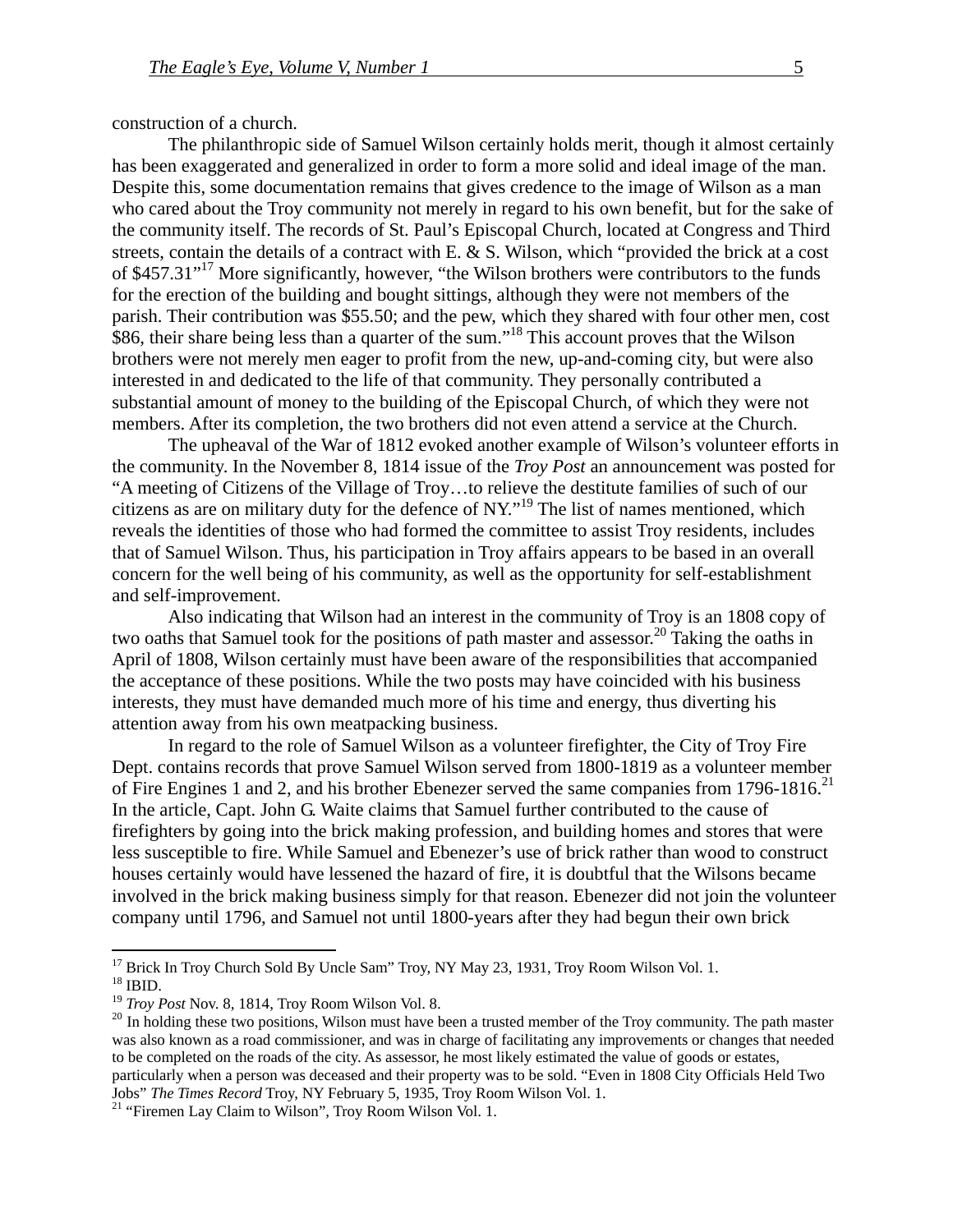making business. The two brothers may have seen the benefits of using brick as an alternative, but they equally recognized the opportunity for personal success that lay in establishing their own business.

As significant as brick making may have been in giving the Wilson brothers a start, it was the meatpacking industry that brought them the most success, and this was ultimately the avenue through which Samuel evolved into a living legend.<sup>22</sup> References occasionally made to Ebenezer and Samuel regarding their prosperous start in Troy, have probably been based on the success of their meatpacking business. A *Trojan Sketch Book* (1846) article states that "Among the first settlers who subsequently distinguished themselves by their enterprise, may be mentioned Messrs…. Ebenezer Wilson and Samuel Wilson. These pioneers and their early associates, were compelled to embark on a struggle with the then formidable "New City"".<sup>23</sup> This being one of several references to the success of the Wilsons as businessmen, and written years before Samuel's own death, it is safe to assume that the Wilsons had indeed made a profit as businessmen. Because of the marked conversion from brick making to meatpacking by 1794 one can also conclude that meatpacking, which sustained the brothers at least until the end of the War of 1812, was the primary stimulus for this and other claims of success.

Considering the inquiry of why the Wilson brothers decided to become meatpackers after working as brick makers for a period of about 4-5 years, one must inevitably conclude that meatpacking offered a greater chance of profit or success. A statement provided by historian Thomas I. Gerson, claims "Wilson, realizing that meat was essential to the westbound pioneer, became meat provisioner in Troy. He built a slaughterhouse and packing house on the north bank of the Poestenkill, west of River street."24 Most likely, Wilson realized the profit that could be made from raising and slaughtering cattle, and then shipping the meat via the Hudson River.

The most compelling evidence supporting the view of the Wilsons as avid businessmen is an 1805 advertisement placed by the two brothers in local newspaper the *Northern Budget*. This article states:

"The undersigned, having two large and convenient slaughterhouses, beg leave to acquaint their customers and others, that they will be enabled to kill, cut and pack 150 head of cattle per day; and from their local situation, pledge themselves to accommodate those who may favour them with a call, on terms as low as can be obtained in the state. They have on hand a large supply of barrels and salt which will be disposed of on the lowest terms. All those who

<sup>&</sup>lt;sup>22</sup> While the Wilsons engaged first in brickmaking and later in meatpacking, it appears as though Samuel retained his brickmaking business, or re-established it later in life. A June 18, 1833 statement in the *Troy Budget* explains "Mr. Wilson returns his thanks to those of his friends and fellow citizens who have subscribed so liberally to make up his loss at his Bricking establishment during the recent freshet. They are informed that the subscription paper is left with Mr. E. L. Boynton, number 18 Ferry Street who will receive all that may be left and forward it to Mr. Wilson." Apparently, Samuel's brickmaking business had suffered a financial blow and members of the Troy community had contributed to a fund raised in his benefit. Therefore, while Samuel may have been successful at periods with his brickmaki ng and meatpacking establishments, he did not retain that success throughout his entire life. Never did he reach a much higher social or financial status from that which he was born into. "A Card" *Troy Budget* June 18, 1833, Troy Room Wilson Vol. 8. 23 *Trojan Sketch Book* 1846. This article also refers in particular to "New City", the former name of the village of

Lansingburgh. In 1791 Lansingburgh was included as part of the city of Troy, and today it continues to be called such, as well as it is considered to be North Troy. Tice, Joyce M., 1999, "Tri-Counties Genealogy & History by Joyce M. Tice".

http://www.rootsweb.com/~nyrensse/lansing.htm, (Accessed April 10, 2007). 24 "Wilson's Business Was Top Industry"; *Stage II Archaeological Investigations*.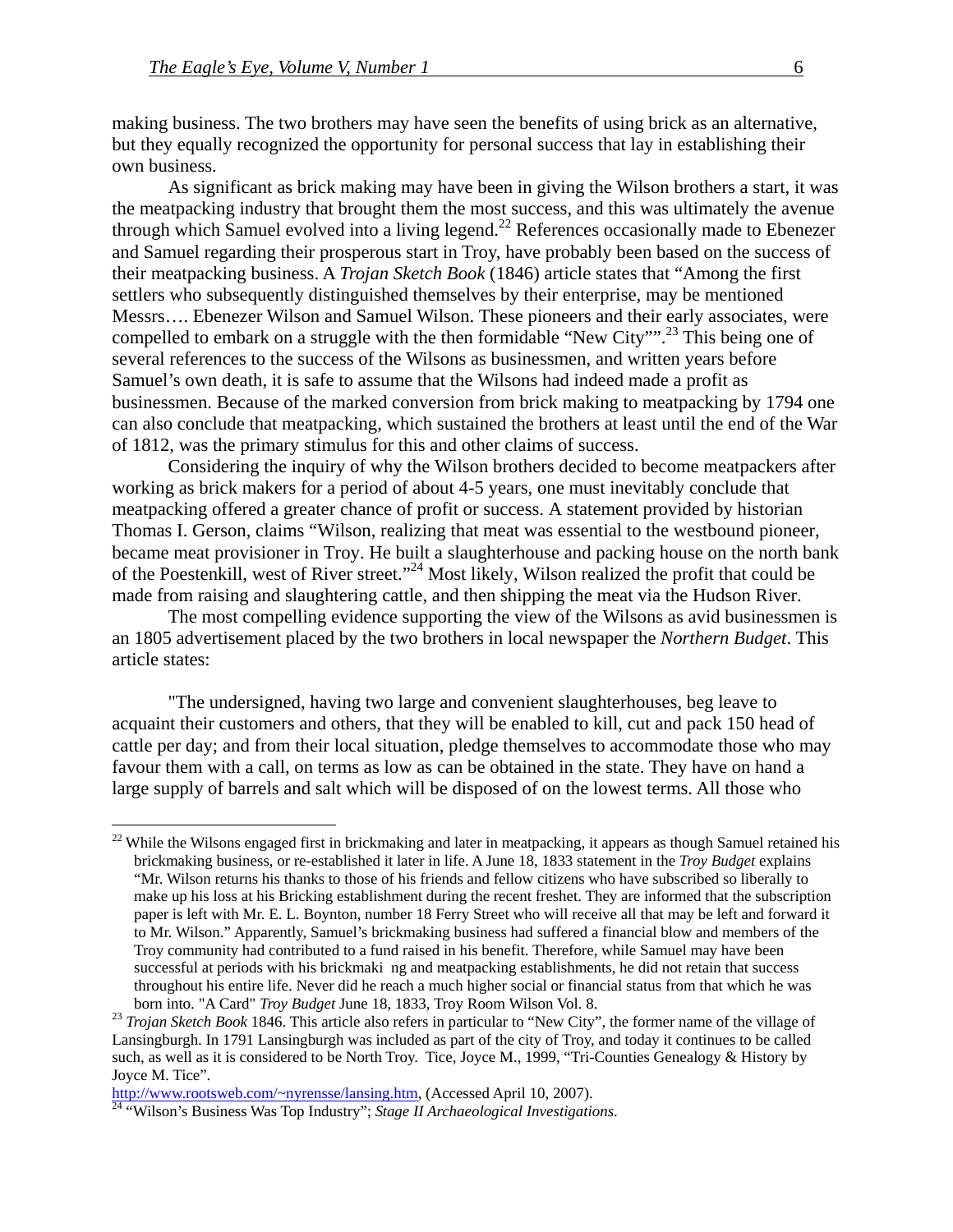shall be under the necessity of waiting 24 hours for their cattle to be slaughtered shall have them pastured free of expense. E. & S. Wilson Troy, September 17,  $1805^{\prime\prime25}$ 

This advertisement leads us to several significant conclusions. First, it proves that the Wilsons had established their own slaughterhouses to fulfill the responsibilities required of them. They also owned a fairly large tract of land, enabling their customers to pasture their cattle for a brief period without charge. Finally, the assertion that the business of  $E \& S$  Wilson had the ability to "kill, cut and pack 150 head of cattle per day" implies the two men were in charge of at least a handful of workers.<sup>26</sup> Their business had apparently grown to an extent that made it necessary to employ a group of men to work for them. These deductions, when considered together, inevitably lead to the conclusion that Samuel and Ebenezer had established a prosperous partnership. Additionally, Troy citizens recognized Samuel's ascent in business, due to hard work and active involvement.

With this background knowledge of Samuel Wilson concerning his upbringing, personality, character, and involvement in Troy, it is now time to examine how the legend of Uncle Sam was born. Keeping all of the abovementioned facts and ideas well within reach is of extreme importance, in order to more fully understand how and why Samuel Wilson became the basis for a national symbol. The man had moved to Troy as an adolescent, establishing himself as an eager young businessman. Through hard work and a certain amount of tact, Samuel gained success through the enterprise of his and his brother's efforts. More importantly, however, Samuel participated in the Troy community not only as a businessman, but as a philanthropist and city official as well. He held official city posts, donated money to a Church of which he was not a member, and volunteered to aid citizens in their defense from uncontrolled fires. By the time the War of 1812 erupted, Samuel Wilson had been actively engaged as a citizen of Troy for over 20 years. The simple fact that he was called, not Samuel, but "Uncle Sam" by most, if not all, Troy residents is indication enough that he was affectionately respected within the community.

The success of the Wilson's meatpacking business is directly related to the transition that was made from the historical Samuel Wilson to the legendary Uncle Sam. On October 1, 1812 Elbert Anderson placed an advertisement in Troy newspapers announcing that he was gathering proposals "for 2000 barrels PRIME PORK and 3000 barrels PRIME BEEF, to be delivered in the months of January, February, March and April, at Waterford, Troy, Albany and New-York…The preference will be given to those whose reputation and security will insure the faithful compliance of the terms of the contract."<sup>27</sup> This request for proposals must be viewed within the context of the new war with Great Britain. The United States had formed companies of troops to engage in the War of 1812, and it was necessary to supply these troops with adequate provisions. Elbert Anderson was employed by the United States army, as he stated under the advertisement as "Army-Contractor," to provide these items to the soldiers. Being such a large request, he had placed this advertisement evidently with the hopes of selecting from a variety of candidates. The idea that the Wilsons would have been chosen to fulfill the contract is not a dubius assumption.

<sup>&</sup>lt;sup>25</sup> Northern Budget Sept. 17, 1805, Troy Room Wilson Vol. 8.

<sup>&</sup>lt;sup>26</sup> From the available sources one can reasonably conclude that the Wilsons had a successful enterprise, which required them to employ a few dozen workers. Thomas I. Gerson, often referred to as the "official 'Uncle Sam' historian", claims Samuel "employed several hundred men, and eventually processed 1,000 cattle a week." His evaluations of Wilson, however, appear to be respected by Uncle Sam admirers because they fit nicely into the

ideal, rather than having a sold base in fact or truth. "Wilson's Business Was Top Industry".<br><sup>27</sup> Elbert Anderson "Proposals for Beef and Pork", October 1, 1812, Troy Room Wilson Vol. 1.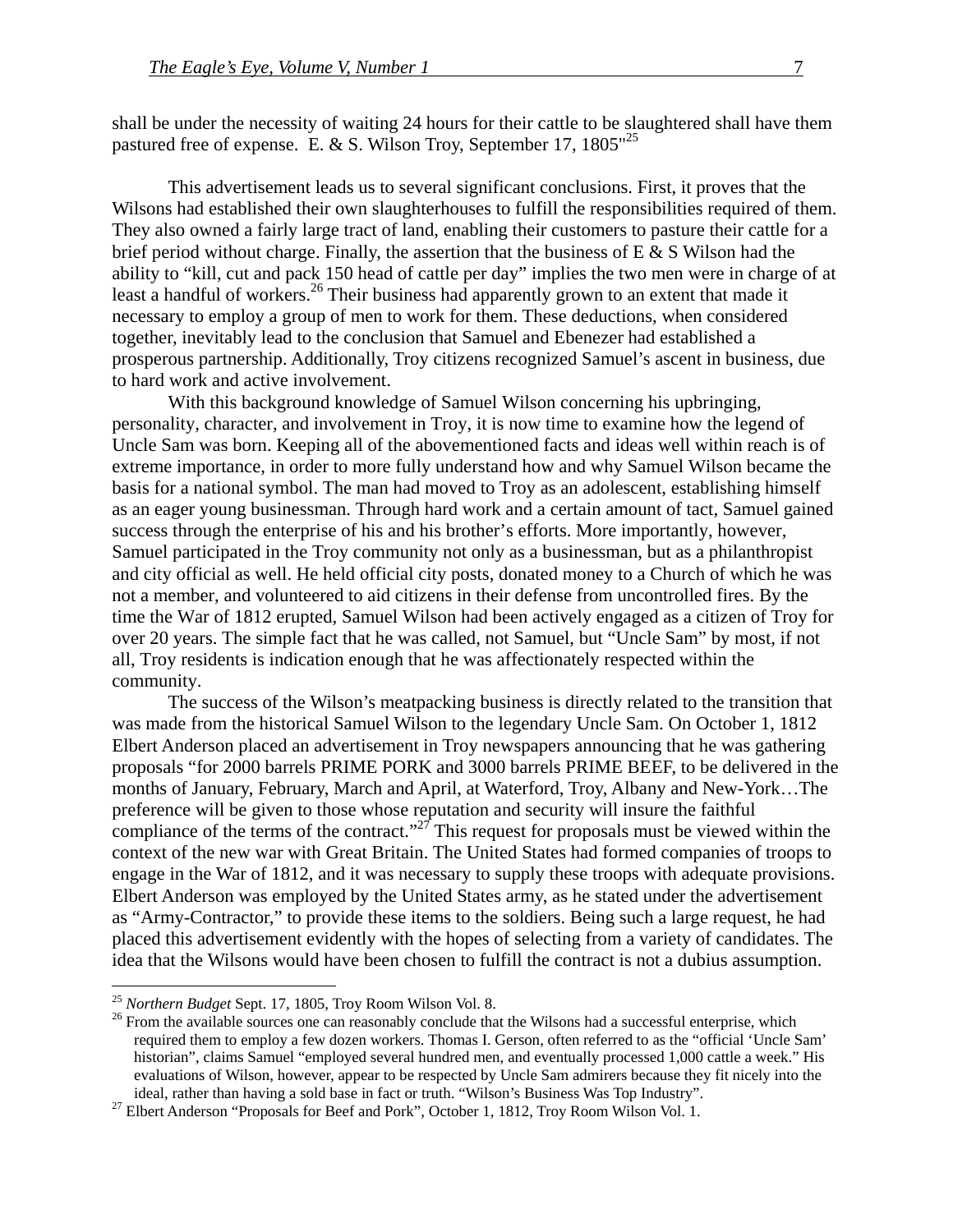The advertisement placed by E & S Wilson in 1805 attests to the fact that Ebenezer and Samuel had formed a successful business, and would have been capable of supplying a large amount of beef and pork to the army.<sup>28</sup> Also, included in earlier contracts with Anderson are statements of shipments from Samuel Wilson, indicating that his business had already proven itself worthy of such a task as supplying the army.<sup>29</sup> Thus, Samuel would have previously fulfilled Anderson's requirement that "reputation and security will insure the faithful compliance of the terms of the contract." Having already worked with Anderson successfully, the army contractor was well aware of Wilson's reliability as a business partner.

In late 1812, then,  $E \& S$  Wilson began supplying the United States army with provisions through their meatpacking business. The story of how the symbol "U.S." was mistaken by several men to mean "Uncle Sam," rather than "United States," is one found in numerous newspaper articles, books, and statements. While the exact circumstances of the event cannot be certain, one can draw valid conclusions from a very basic understanding of the episode. The use of the phrase "Uncle Sam" must first be clarified, however.

The first use of the term "Uncle Sam" in newspapers did not explain the origin of the nickname, and therefore it is necessary to look further down the chronological timeline to determine the events that actually produced the appellation. The very first copy of the story connecting Samuel Wilson with Uncle Sam is found in a story run by the *New York Gazette* and *General Advertiser* on May 12, 1830.<sup>30</sup>

This story was reprinted several times and in various collections concerned with tracing the origins of anecdotes, symbols, and sayings. Of the many versions of the Uncle Sam story that exist in newspapers, articles, and references within books, this 1830 account should, first and foremost, be given the utmost consideration in terms of validity. Besides its obvious distinction as the earliest available version of the event in print, it also provides the most detailed and logical explanation as to how and why Samuel Wilson's reputation as "Uncle Sam" was translated into a national icon representing the young country.

Lucius Wilson does provide an account of the Uncle Sam story, and this should also be given due consideration. However, Wilson's tone has the familiar resonance of an individual raised on family truths that have faded slightly into the realm of myth over the years. He was still only a young man when Samuel died, and thus has probably encountered his own greatgranduncle's story more often in the presence of strangers or family members farther removed from Samuel, not from direct relatives or friends who held close connections to Samuel throughout his lifetime. Therefore, one must conclude that Lucius' story, while certainly based in fact, had absorbed at least the very beginnings of a myth, and has inevitably been affected thus.

First turning to the account printed by the *NY Gazette* and *General Advertiser* from May 12, 1830, then, a clear picture can be constructed of the circumstances under which Uncle Sam became a renowned figure outside of the Troy community. The first significant piece of evidence provided by the article pertains to the idea that "Immediately after the declaration of the last war with England, Elbert Anderson, of New York, then Contractor, visited Troy, on the Hudson, where was concentrated and where he purchased, a large quantity of provisions-beef, pork, etc."<sup>31</sup> Apparently, then, Elbert Anderson was working as a contractor of provisions for the U.S. Army during the War of 1812, had established connections in Troy related to his business, and

<u>.</u>

<sup>28</sup> *Northern Budget* Sept. 17, 1805

<sup>&</sup>lt;sup>29</sup> Alton Ketchum, *Uncle Sam: The Man The Legend*, 129.<br><sup>30</sup> " 'Uncle Sam' " Mentioned In 1813 Broadside", Troy Room Wilson Vol. 1.

<sup>31 &</sup>quot;Origin of Uncle Sam" *NY Gazette* May 12, 1830, Troy Room Wilson Vol. 8.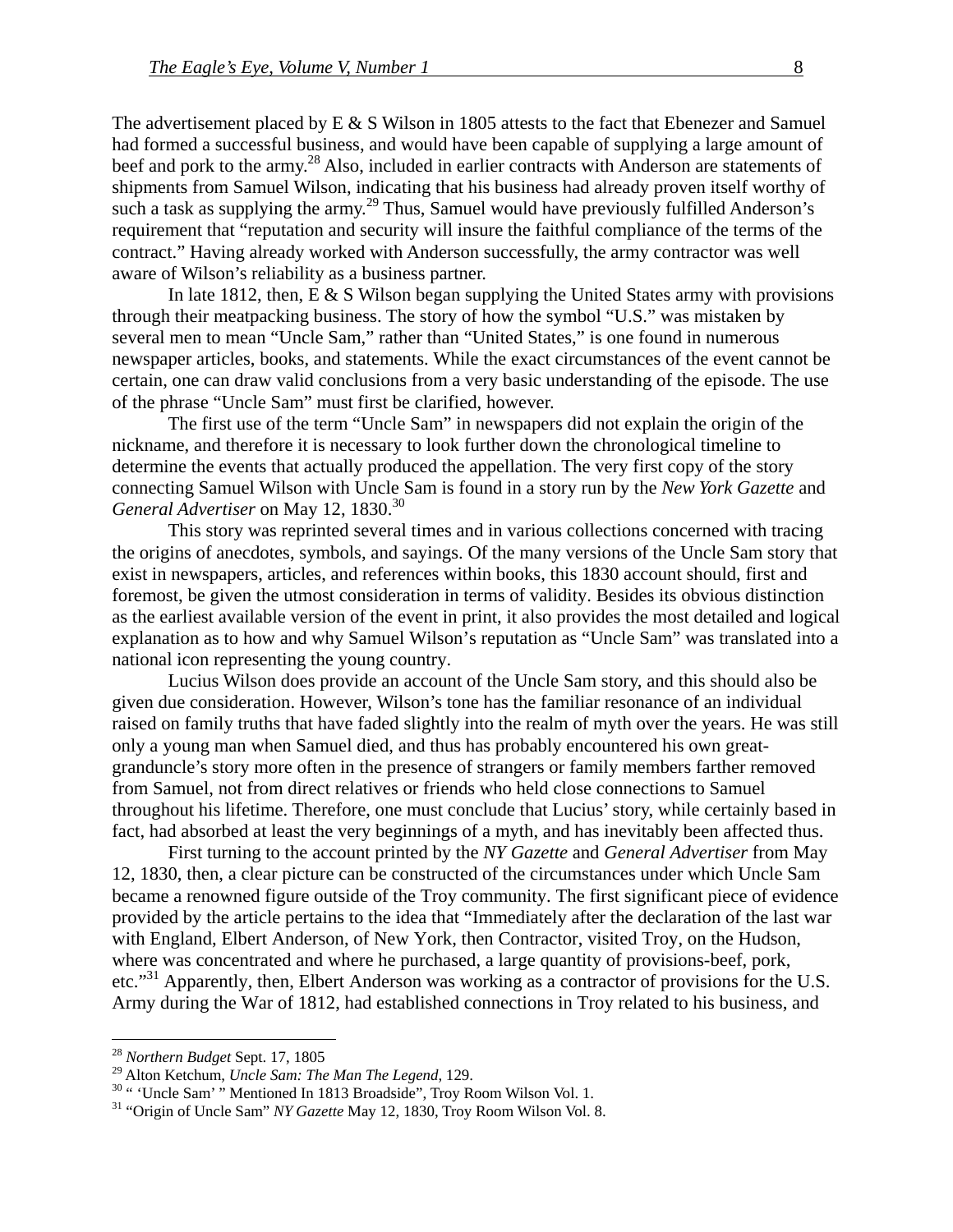was shipping provisions from that city along the Hudson River. The statement is further reinforced by numerous other articles and references, printed after 1830 but all in agreement as to the station of Anderson in Troy in 1812.

Next the article claims "The inspectors of these articles, (the "beef, pork, etc."), at that place were Messrs. Ebenezer and Samuel Wilson. The latter gentleman, (invariably known as "Uncle Sam") generally superintended in person a large number of workmen, who, on this occasion were employed in overhauling the provisions purchased by the contract or for the army." This claim demands further analysis and cannot simply be taken at face value. First of all, there are no written records of Samuel Wilson inquiring after or accepting a position as inspector of articles. Furthermore, the role of inspector would appear to conflict with his personal interests as a businessman heavily involved in the meatpacking industry. Essentially, he would be inspecting the provisions of his competitors.

This is all determined, however, under the assumption that by "inspectors of these articles," the author was claiming that Samuel held a specific position that entailed the close examination of provisions being shipped down the Hudson River. Perhaps the author meant only that the Wilsons, successful businessmen as they had become, fulfilled the role of superintending their workers by "inspecting" their products before being shipped out. The term "inspector," it is quite likely, means nothing more than that the Wilson brothers had built up their own business to such a level that they had to administer numerous workers under them to slaughter livestock, cure meat, pack it, etc. Samuel's role was that of a supervisor, and as such he would have inspected the final products to be sure his men had completed their task.

This concept of Samuel and Ebenezer's role coincides with the explanation that they "generally superintended in person a large number of workmen." If the two brothers had been employed as inspectors, they probably would not have been in charge of a large consignment of workers. It would have been the responsibility of the head of the respective meatpacking business to make sure his products were shipped out to their destination successfully. Also mentioned previously was the contract detailing the shipment of provisions from Samuel Wilson to Elbert Anderson.<sup>32</sup> It is logical to conclude that Anderson, after dealing with Wilson on at least one prior occasion, had found him to be a reliable businessman. He then hired him to provide shipments for the U.S. Army during the War with Great Britain. To assume that Wilson was hired as an inspector of meat, when he himself was an able meatpacker in the same area is much more of a stretch.<sup>33</sup>

Finally, Lucius' testimony supports the conclusion that Samuel Wilson was hired as a supplier of provisions to the U.S. Army. He explicitly states that "Uncle Sam was given a contract by him (Elbert Anderson) to supply the beef and pork he required and he would pack all such in casks and packages, marking each "E.A."-"U.S." and ship from the Troy wharf on sailing vessels to destination."<sup>34</sup> Therefore, the conclusion that Wilson supplied the U.S. Army with provisions during the War of 1812 is supported by both the first written mention of Samuel Wilson as the origin of the national symbol of Uncle Sam in 1830 and the testimony of Samuel's great grandnephew.

<sup>&</sup>lt;sup>32</sup> Alton Ketchum, *Uncle Sam: The Man The Legend*, 129.<br><sup>33</sup> There is an alternate claim by Gerson, and is found in a few other documents, that Samuel "was made inspector of provisions for the Army of New York and New Jersey. He was under contract to Col. Elbert Anderson Jr." However, there is not enough valid evidence to give this more unlikely view prevalence over the one accepted

here. "History Of Uncle Sam: The American Dream".<br><sup>34</sup> "Uncle Sam" By Jessie F. Wheeler, Troy Room Wilson Vol. 1.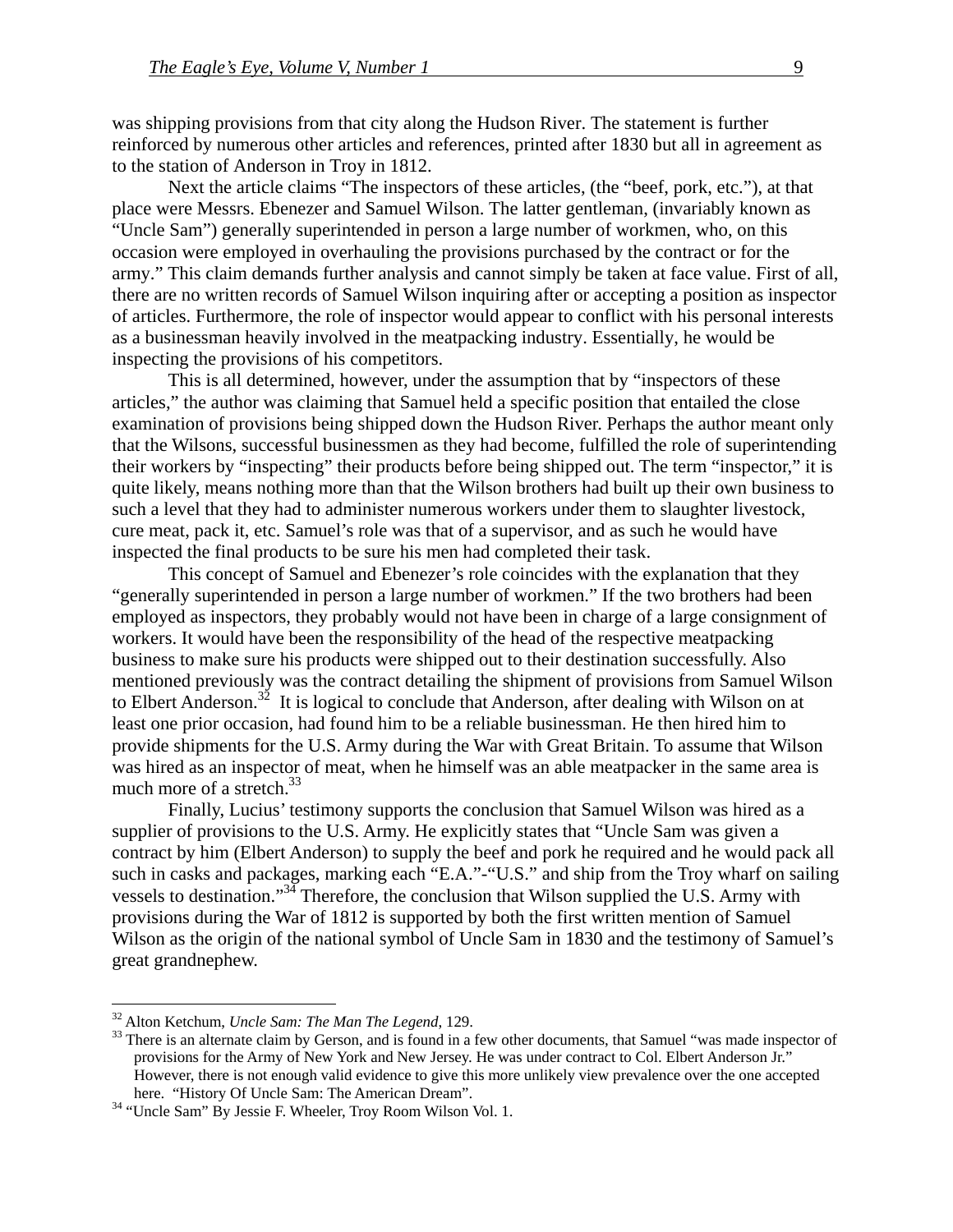There is one more piece of evidence which, when analyzed in conjunction with other accounts of the story, can be granted as being fairly certain. The 1830 further states, as the other sources agree, that "The casks (of beef, pork, etc.) were marked E.A.-U.S." They were marked in this manner because Elbert Anderson, as the official supplier for the United States Army during the war, was under contract by the U.S. government. Thus, the casks of meat shipped out by companies that Anderson had hired to supply the army were most likely required to have those markings. To today's reader, nothing may appear to be significant or out of the ordinary concerning this detail. However, one must be attentive when reading the next few sentences.

The account continues,

"This work fell to the lot of a facetious fellow in the employ of the Messrs. Wilson, who, on being asked by some of his fellow-workmen the meaning of the mark (for the letters U.S., for United States, were almost entirely new to them) said that he did not know unless it meant Elbert Anderson and Uncle Sam-alluding exclusively then, to the said "Uncle Sam" Wilson. The joke took among the workmen, passed currently and, "Uncle Sam" himself being present, was occasionally rallied by them on the increasing extent of his possessions."

Here, then, begins the myth of Uncle Sam. The exact circumstances of how the cask markings "E.A.-U.S." were questioned, and by what observers, varies at least slightly in every written account of the story. The 1830 article gives the role of questioner to "fellow workmen" and of the responder to "a facetious fellow in the employ of the Messrs. Wilson." In various other accounts, however, the questioner is a visitor to the Wilson plant or a group of visitors at the dock, and the responder "a workman<sup>35</sup> or "the waterman in charge."<sup>36</sup> Some of the stories do not attempt such detailed description, and instead substitute certain explanations as "The transition from the United States to Uncle Sam was so easy, that it was at once made, and the name of the packer of the United States provisions was immediately transferred to the government, and became familiar, not only throughout the Army, but the whole country."<sup>37</sup>

 For the purpose of understanding the Uncle Sam myth and the swift transition from a historical personality to mythological symbol, the statement offered by the last account suits us well enough. While intriguing to ponder the intricate details of how and why Samuel Wilson's cask markings were questioned by surrounding observers, it is not vital to gaining a comprehensive understanding of the event. One must accept that the details vary and simply cannot be pinned down with certainty. Conclusions can be drawn and suppositions made, but a historian must remain as close as possible to the facts.

 An understanding of historiography, and the need to consider the time and place in which the event occurred, can also bring us closer to the truth. The United States of America, declared as such in the Declaration of Independence of 1776, had just won its independence as Samuel reached adolescence. At the outbreak of the War of 1812, the nation was still very young and the sense of unity among the states did not exist nearly to the same extent as it does today. The abbreviation "U.S." was not yet familiar to the people, especially those not directly involved in the early United States government. Therefore, both the visitors to the docks and the workmen hauling the provisions to be shipped down the Hudson River would have had only a faint

<sup>&</sup>lt;sup>35</sup> "History Of Uncle Sam: The American Dream".

<sup>&</sup>lt;sup>36</sup> "Uncle Sam" By Jessie F. Wheeler.

<sup>37</sup> *New York Historical and Genealogical Register* Vol. 8 p.377, "Uncle Sam" *Public Hearing by the United States Senate Committee* (July 11,1961).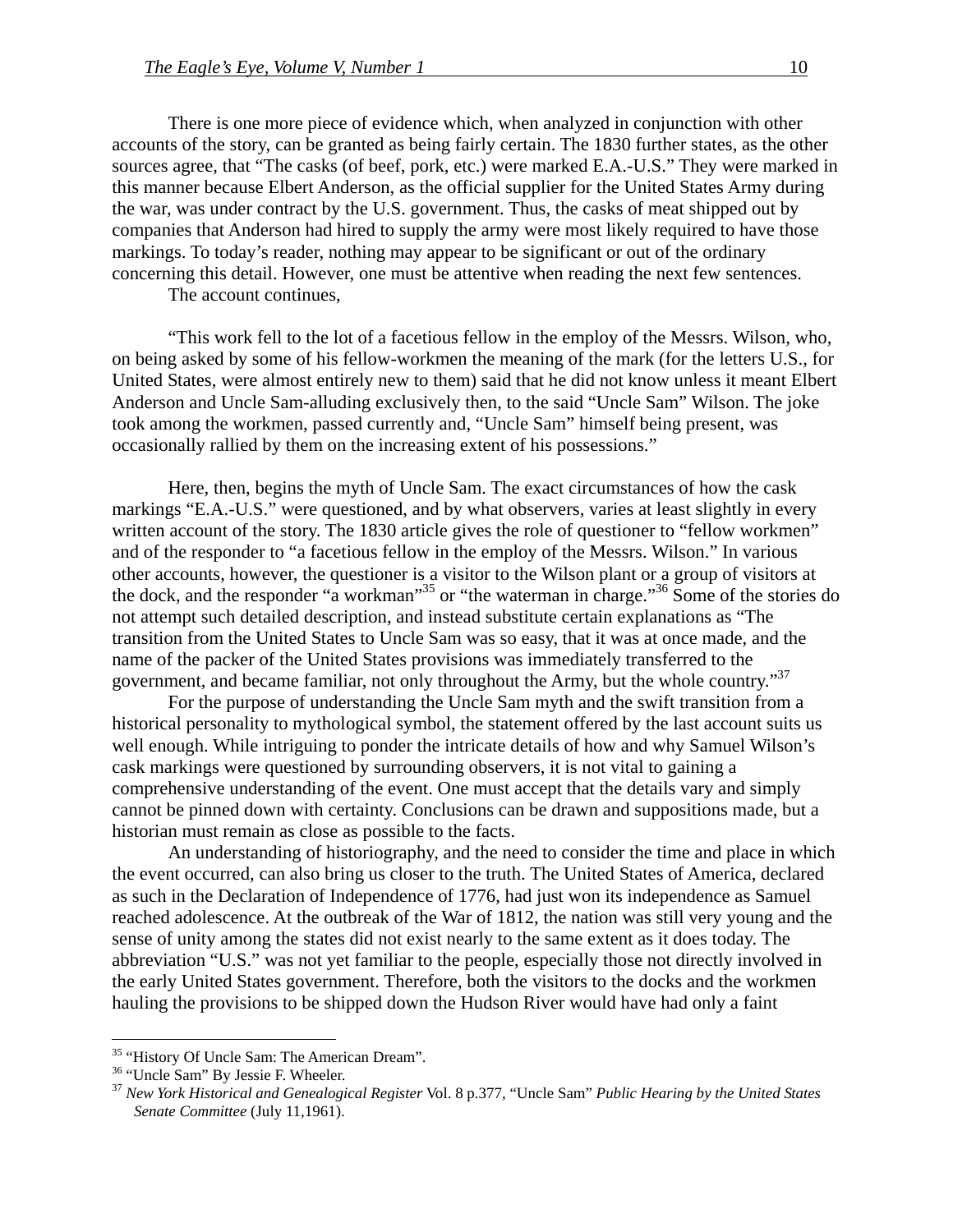familiarity with the term. This is especially true when considering that "U.S." was combined with Anderson's initials to produce "E.A.-U.S." Thus, it is quite feasible for that very question of what "E.A.-U.S." stood for to have been raised.

 The given answer to the question, that "U.S." stood for "Uncle Sam," is hardly more difficult to explain, considering the influence that Samuel Wilson most likely had on the relatively small Troy community. As a well-known citizen warmly referred to as "Uncle Sam," the little that we have been able to learn about his personality and character leads us to conclude that the man had gained quite a good reputation for himself in Troy. Apparently he was well known, well liked, and respected as a businessman, philanthropist, and diligent worker. The imagination does not find it difficult to picture, then, his workers jokingly referring to the markings for the meat, which Samuel's own business had produced, as standing for "Uncle Sam."

 The joke would have spread among the workmen then currently employed by Samuel, so the men shipping provisions along the Hudson would have all shared it. The more difficult task is determining how the reference spread beyond the Troy community. This determination relies heavily on who was present at the time. As has already been mentioned, details concerning the very identities of the questioner and responder, let alone anyone else who may have overheard the conversation, cannot be known with any degree of certainty. At least some of the men employed by Samuel would have heard the discussion. Beyond this, however, there are again only minimal records and well reasoned speculation upon which one can rely.

The one possible explanation that holds a certain amount of validity above and beyond all others pertains to the actual location of the U.S. troops. After declaring war with Great Britain in June of 1812, the U.S. Army had to quickly organize then mobilize a large military force. The very reason for Elbert Anderson's employment by the Army was to supply the vast number of troops who served in the war. Thus, his involvement in Troy leads to several conclusions concerning the choice of that particular city. Evidently, Troy must have been close to a military base where the troops were stationed. Also, the meatpacking businesses in that area must have earned a certain reputation that led Anderson to search for potential suppliers. From what has been previously discussed, it can be ascertained that Troy was indeed a growing city with a solid basis in business and enterprise. Its location by the Hudson River was essential and contributed to its rapid growth and expansion during the early  $19<sup>th</sup>$  century.

In regard to the nearby location of the troops, there is evidence that such a base existed in the area. According to records found in the *Annals of Albany*, "General Dearborn had been assigned to command of Northern frontier with some undigested designs upon Canada. He established his headquarters at Greenbush, as being on the open and natural military route to the enemy's territory by way of Lake Champlain."<sup>38</sup> Greenbush is a town located very close to Troy, and the shipment of provisions from that place would have been easily and efficiently attained. Therefore, there is good reason why Elbert Anderson chose to recruit meatpackers in Troy, within close proximity to Greenbush.

 The location of a contingent of troops in an area close to Troy is significant because Uncle Sam would have been a name or face easily recognizable to many of the soldiers. It is likely that a good number of the men stationed in Greenbush were originally from Troy or other surrounding areas, and that they had heard of Uncle Sam or even known him on a more personal level. Thus, when the story of Uncle Sam spread and the men saw the "E.A.-U.S." markings on

<sup>&</sup>lt;sup>38</sup> Annals of Albany Vol. 3 of 2<sup>nd</sup> Edition "Life and Services of Stephen Van Rensselaer" p.225, Troy Room Wilson Vol. 7.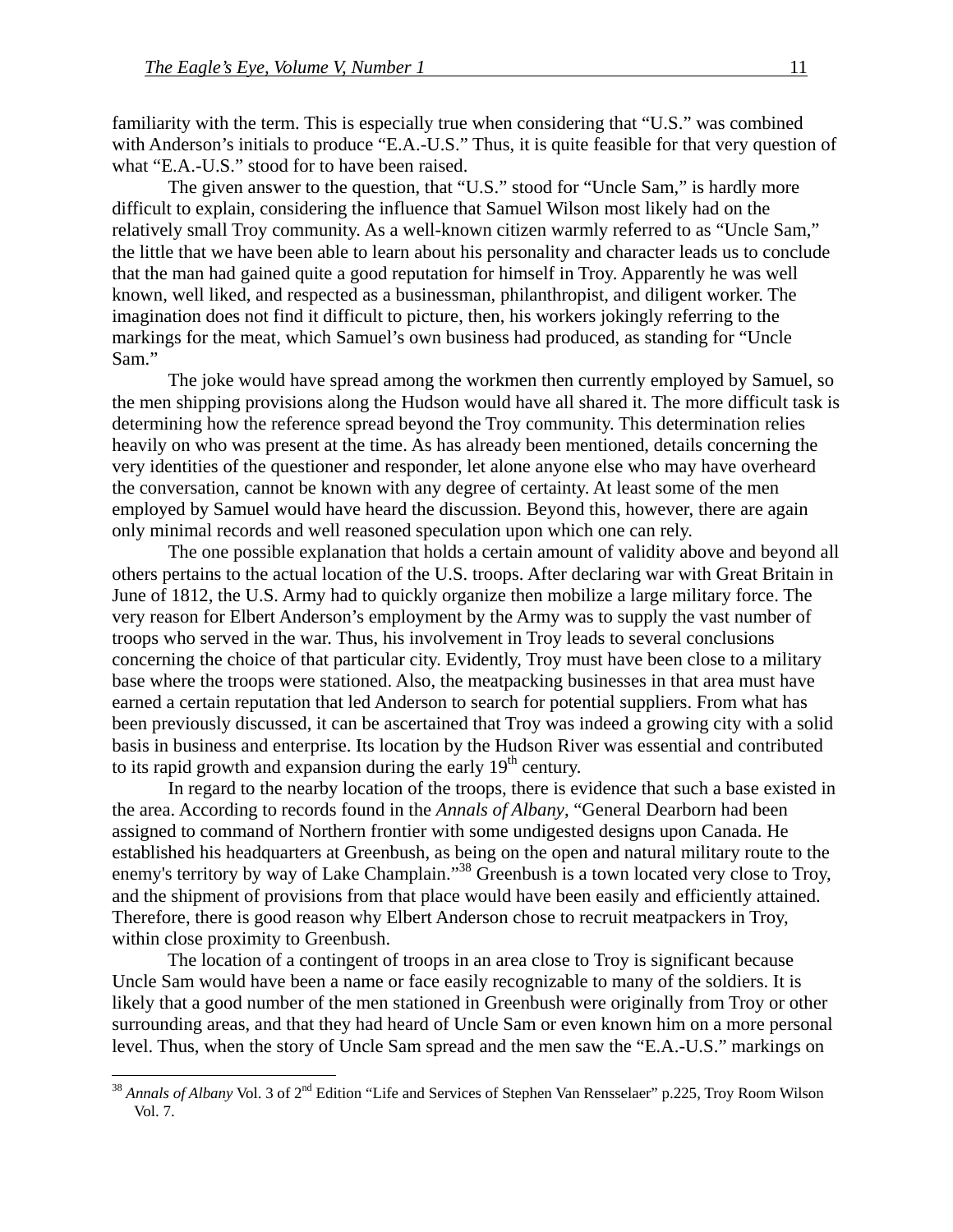the casks of provisions that were sent to them, they revitalized the spirit of the joke and contributed to its dispersion to other areas of the country. Soldiers with homes in or near Troy may have related the tale to fellow volunteers from other areas of the state or of the nation, and the association of Uncle Sam with the provisioning of the United States Army would have become commonplace.

 In spite of these speculations, I will not attempt to draw conclusions that cannot be based on a reasonable amount of evidence. Because Samuel was a well-known citizen of Troy, the joke or anecdote connecting Uncle Sam to the U.S. Army is feasible and would have had the means to quickly spread throughout that immediate area. The relatives of Troy citizens may have spread the story beyond this growing city by word of mouth or through letters. Soldiers could have carried it throughout their travels across the United States. The precise details may never be known. Therefore we will assume that the anecdote spread in some manner across the nation and eventually gained such popularity and renown that it was frequently referenced in newspapers across the country.

 The very first use of the term "Uncle Sam" in public written form is in a March 1813 broadside published in Troy.<sup>39</sup> This publication depicts several iconographic leaders of the American cause united against "John Bull," a fictional character commonly used in political cartoons to represent Great Britain and the Crown. Here Uncle Sam is referred to twice. The first reference is spoken by the cartoon depiction of Bonapart, who says "If Uncle Sam needs, I'll be glad to assist him." The second, a remark by the cartoon of John Rogers, claims "But if Uncle Sam lives, they will all be Burgoyn'd."<sup>40</sup> In both lines, Uncle Sam appears to be equated with the United States Army. Many Americans felt a particular affinity with the French because of shared liberal ideals, which had contributed to the inspiration of the French Revolution just a few years after the American Revolution.<sup>41</sup> Thus, the support of Napoleon to the U.S. Army would have been considered an honor and great asset by many U.S. citizens. The remark made by Rogers that "they will all be Burgoyn'd" refers to the Revolutionary battle at Saratoga, where the Americans defeated British General Burgoyne and his troops. This broadside's defaming attitude toward the British obviously indicates the prevailing American sentiments during the War of 1812.

 The next Uncle Sam reference, found in the September 7, 1813 issue of the Troy *Post*, states "'Loss upon loss, and no ill luck stirring but what lights upon Uncle Sam's\* shoulders' exclaim the Government editors in every part of the country." The article goes on to explain the dissatisfaction felt by the editors, regarding the U.S. government's handling of the war with Great Britain. Below the article, there lies the following note: "\*This cant name for our government has got almost as current as "John Bull." The letters U.S. on the government wagons, &c. are supposed to have given rise to it." $42$ 

 Here again, there is no direct connection explicitly made between Samuel Wilson the resident of Troy and Uncle Sam, who in this particular case appears to be synonymous with the United States Army. The Army is the entity that must bear the weight of the war, as acting under

 $39$  This particular broadside was reprinted in Ketchum's book. The original is located in the Rare Book Division of the Library of Congress. "Uncle Sam' "Mentioned In 1813 Broadside".

<sup>&</sup>lt;sup>40</sup> Alton Ketchum, *Uncle Sam: The Man The Legend*, 41.<br><sup>41</sup> This is not to imply that the American Revolution caused the French Revolution. The two nations did fight for similar ideals, and in each this brought about a revolution. The French, however, certainly did not revolt primarily because their American brethren did so, and their revolution was of a much different strain that the American one. The United States was able to form a stable Republic, while France fell into disarray. 42 *Troy Post* September 7, 1813, Troy Room Wilson Vol. 8.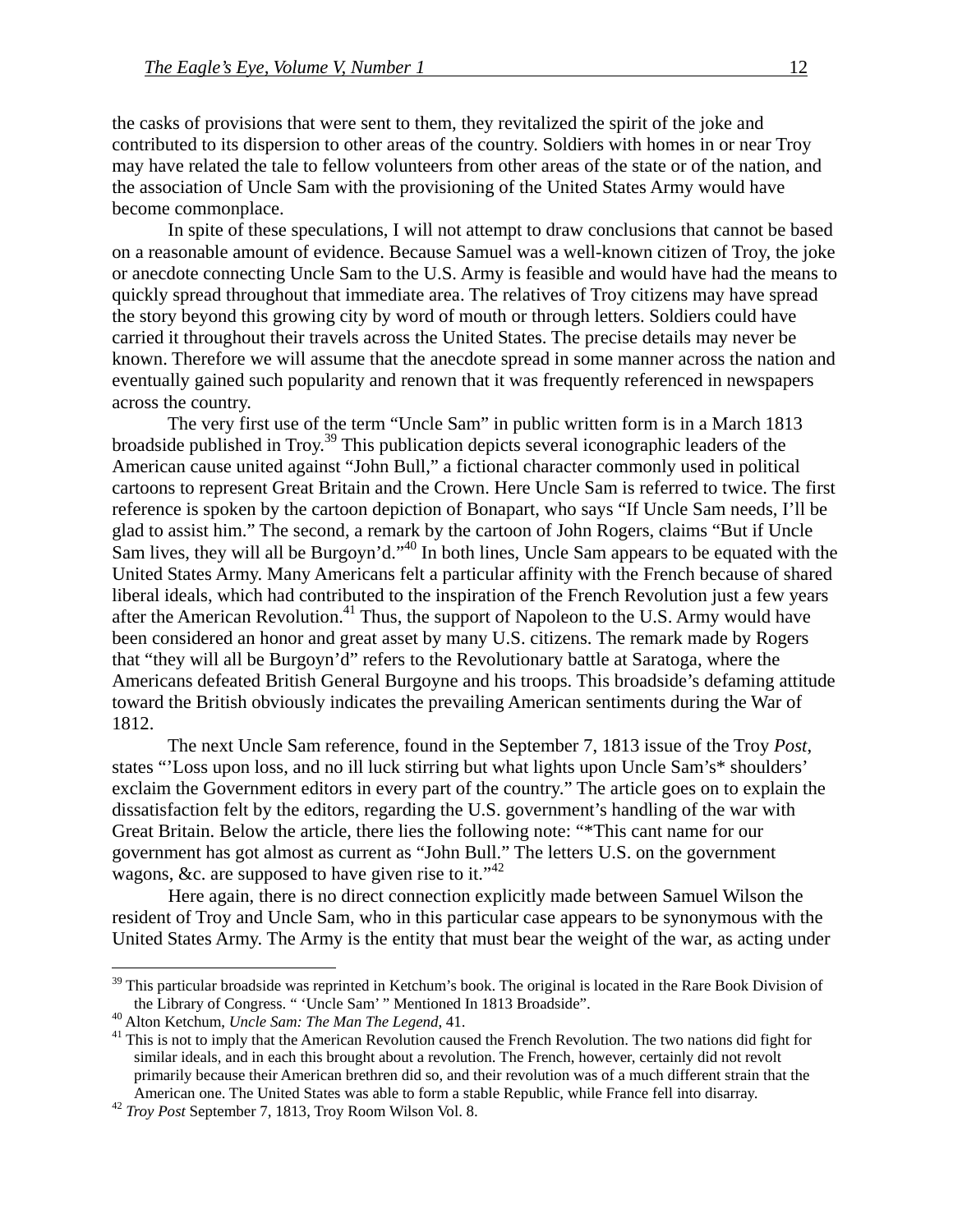the supervision of the U.S. government. While there is no specific mention of Samuel Wilson, it is necessary to conclude that Wilson is likely to be the source of the Uncle Sam referred to here. As was previously shown, he was viewed as a man who, through his business as well as his personal patriotism, was supporting the U.S. Army throughout the War of 1812. The reference at the end of the article even alludes to the significance of the letters "U.S.", though it attributes this marking to wagons instead of barrels.

 Due consideration must also be placed to the context of the scene from Shakespeare's *Merchant of Venice*, which was obviously used by the Troy *Post* writer to more clearly illustrate his point. The line from that particular play follows a brief discussion in which Shylock, speaking to Tubal, laments the loss of his precious jewels. He cries "Why thou—loss upon loss! the thief gone with so much, and so much to find the thief; and no satisfaction, no revenge: nor no ill luck stirring but what lights on my shoulders; no sighs but of my breathing; no tears but of my shedding."43 Taken in this context, the article written in the *Post* draws a comparison between the loss of Shylock's jewels to a thief, and the losses of the U.S. Army to Great Britain. The blame is not placed solely on Great Britain, however, but on the U.S. government as well. The War of 1812, while significant for resulting in the formation of a more cohesive union between the states, was not necessarily a popular war. As with nearly any war, there were complaints that the U.S. government did not support the U.S. Army in a way that showed due concern for the American soldiers.

 Thus, this particular article displays the association between the United States Army and Uncle Sam, which had already begun to develop into a symbol, though as yet one without a picture or representation. It is in these first stages of the icon's development that the initial purpose behind Uncle Sam, as a figure greater than the average citizen, can most clearly be defined. Over time, different associations and comparisons were made, and the symbol was altered to fit specific political or social aims. It must be clearly and definitely asserted, however, that initially Uncle Sam was chosen to represent the soldiers of the United States Army, and the rights and privileges they deserved as such.

 This conclusion is not based merely on the single article in the Troy *Post* but is also supported by various other references made during or immediately after the war. Another article, found in the *New York Herald*'s November 16, 1814 edition, once again confronts the issues faced by soldiers during the War of 1812. It explains that the soldiers of New Hampshire had not yet been paid, although the governor of that state and the general of the army had both attempted to work out an agreement. As the editorial describes, "The names of those poor fellows are on Uncle Sam's pay roll; but not a cent of money have any of them received. This will come when the government loan is filled, and this loan will be filled when public credit is restored, either before, or after 'the troubled right of this administration departs.' "<sup>44</sup> While the plight of the soldiers is given serious consideration as a concern of American citizens, the final conclusion remains that the government will resolve the issue in due time. At the present time, the circumstances of war prevent the U.S. from fulfilling its promises of financial payment to the soldiers. If they are patient, however, the men will wait to receive their dues in the near future.<sup>45</sup>

1

<sup>&</sup>lt;sup>43</sup> Jalic Inc. 2000-2007. "Merchant of Venice". http://www.online-literature.com/shakespeare/merchant/, (Accessed April 12, 2007).<br><sup>44</sup> NY Herald Nov. 16, 1814, Troy Room Wilson Vol. 8.

<sup>&</sup>lt;sup>45</sup> It is interesting to note that, this early in the history of the United States, it appears that the people had great faith in the system of the government. They held to the realization that the "troubled" administration could be protested against, but it would not be in power for very long, and a more competent one would take its place.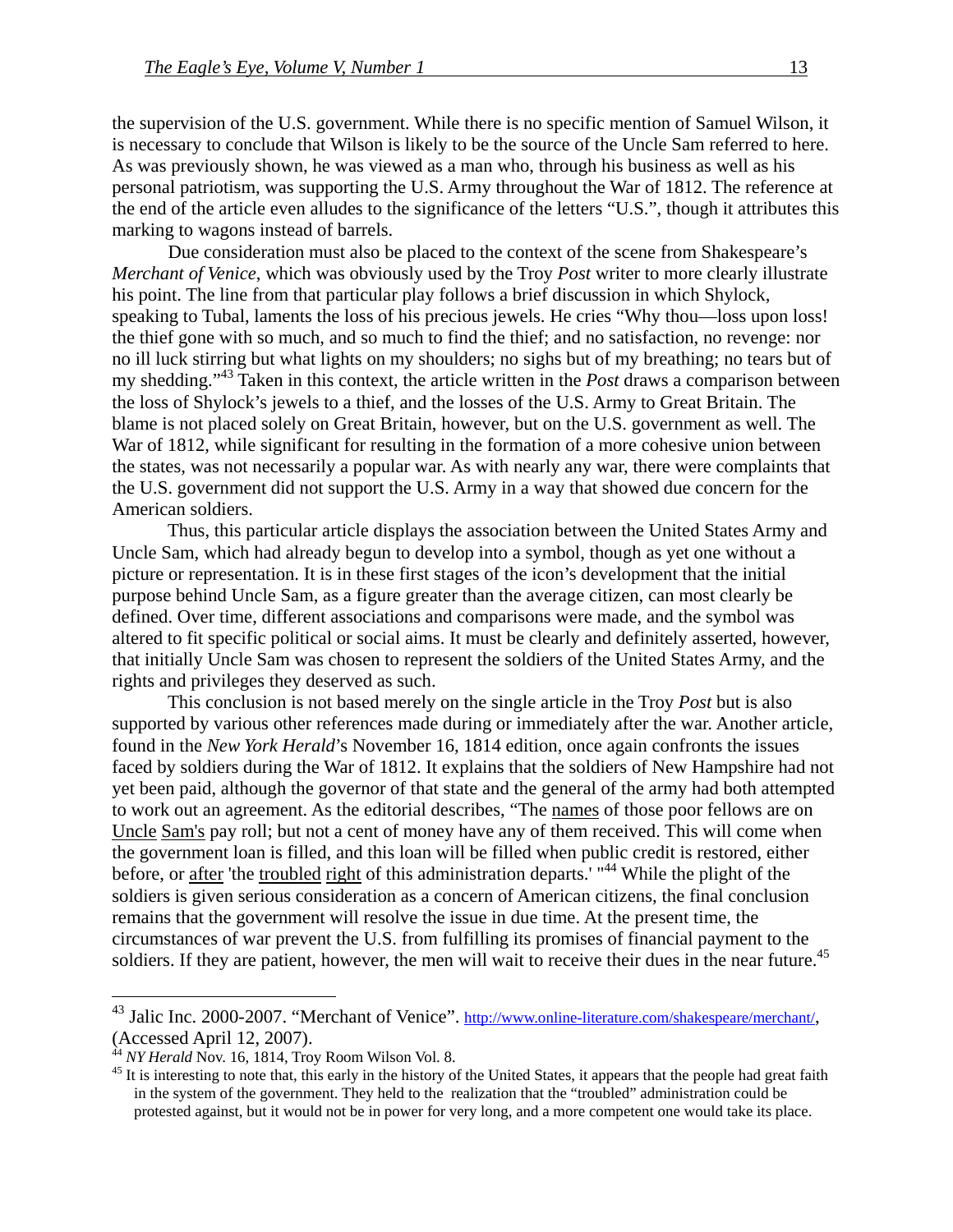The second mention of Uncle Sam is found in a later issue of the *NY Herald*, and the focus of the writer is primarily that of defending the actions of the United States government. The article states as follows:

"U. Sam pays his soldier servants in Paper Money ('Chequer Bills) which the poor fellows carry to the brokers, and sell at a loss from 20 to 30 dollars in a hundred, and which Uncle Sam thinks is so much saved. But John Bull, an old fool, carries his Paper Money to market himself, gets as much gold and silver for it as he can-and pays off his soldier-servants in Ready Rhino, thereby losing all the discount himself. Who then shall say, that Uncle Sam is not a prudent, calculating fellow-and John Bull a fool and a spendthrift?"<sup>46</sup>

In this instance, Uncle Sam is once again used as a synonym for the United States government and John Bull, a well-known figure of the period, represents Great Britain. It appears the author is defending the U.S. government from criticisms, perhaps by American citizens, relating to the payment given to American soldiers. The U.S. government, therefore, is exalted for its opportunism and is commended for being "prudent" and "calculating." England, on the other hand, is acting unwisely and causing their country to suffer in the long run for being a "fool and a spendthrift," by not taking advantage of the opportunity presented to him. While it appears as though England is giving due credit and concern to its soldiers, in actuality John Bull is hurting his own government and thus hurting the nation and its people. The United States, by ensuring that the government saves some revenue, is thinking wisely of the future financial status of the nation.<sup>47</sup>

This particular article's intent is more direct than those previously mentioned, and Uncle Sam is again used in support of the U.S. cause. While here he does not support the troops but rather chooses against their personal benefit, he is nevertheless acting in what he believes to be the best interest of the nation. Thus Uncle Sam is depicted as wise, opportunistic, and enterprising. This description falls not far from the one given of the historical figure of Samuel Wilson, popularly known as "Uncle" Sam and considered to be an "enterprising citizen of Troy." $48$ 

Chronologically, the next article mentioning Uncle Sam that survives from the time period was originally published in the *Plattsburgh Herald*, and reprinted in the December 21, 1814 edition of the *New York Herald*. This particular statement reinforces the position taken by the author of the previous article. Here, the soldiers are again described as being shortchanged by the United States government. A specific group of militia stationed in upstate New York for a period of three months was discharged by the government, and "permitted to leave this, and get to their homes as they can, without (as they inform us) a cent of their pay, or even so much as the offer of a single Treasury Note, some of them the distance of 200 miles."49 Painting quite a

This recognition most likely was influential in preventing the people from staging another rebellion, this time

against an unpopular administration.<br><sup>46</sup> *NY Herald* December 7, 1814, Troy Room Wilson Vol. 8.<br><sup>47</sup> To understand this mentality, it is necessary to recognize the growing force of the Industrial Revolution. Begun in England, this Revolution of technology brought about significant change in the United States as well. As new inventions and methods emerged, the mentality of the people changed. They became less concerned with land and property, and more concerned with owning liquid assets. The successful, forward-looking businessman was esteemed over those who preferred to retain their current social status and amount of wealth. 48 *Troy Daily Whig* August 3, 1854, Troy Room Wilson Vol. 8.

<sup>49</sup> *NY Herald* Dec. 21, 1814, Troy Room Wilson Vol. 8.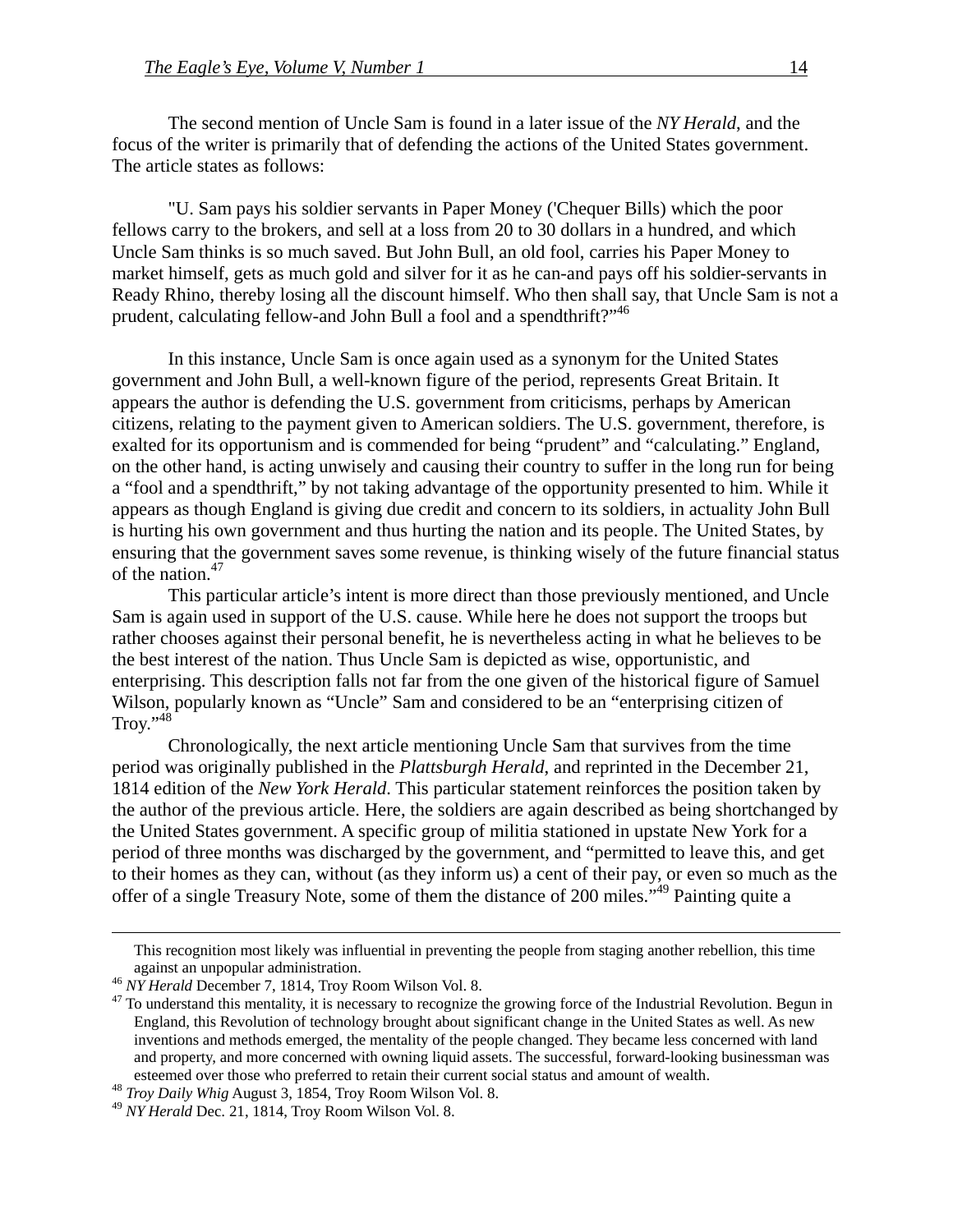negative picture of the U.S. government, the author seems to be deriding the nation's policy. However, he goes on to write "Who will not unite in this righteous war, and support the just and wise administration who declared it?-Union! Union!"<sup>50</sup> This statement clearly supports the policies of the government, recognizing that there are certain necessary evils that must inevitably result from those policies.

At this point in the history of the still-young nation of America, the stirrings of nationalism and unity among the United States people were increasing in intensity, and the War of 1812 aided greatly in bringing the American people together under one cause. This author is clearly making the point that the negative aspects of governmental policies must be accepted in order to receive the full benefit of the positive aspects. The actual reference to Uncle Sam is found in the very beginning of the article. "'Uncle Sam's Pay'-again" it states, before detailing the lack of pay received by the U.S. soldiers. As in the second editorial reference, Uncle Sam is once again used as a synonym for the United States government. Here the tone is slightly more nationalistic and the government is depicted as a nearly infallible entity, whose decisions should be accepted without question by the American people. Uncle Sam has taken on the role of a unifying force whose efforts bring about a cohesive union between the states. The end product will be the formation of one consolidated nation, rather than a series of separate states.

It is totally unrealistic to claim that Uncle Sam was responsible for bringing the United States together as a union. Evidently, however, he did play a significant role in the process. Several other factors, including the War of 1812, ideals of nationalism and progress, the expansion and growth of the nation, etc., all contributed to the unification of the country in the early 19<sup>th</sup> century. However, the use of Uncle Sam cartoons and icons throughout this period and especially through the Civil War, is evidence enough that he was particularly effective in consolidating the states. To examine the actual effects of Uncle Sam imagery, one must first turn to the initial stages of the Uncle Sam icon. Not until a visual image of the figure was finally presented in the 1830s was it able to gain such soaring recognition as it still enjoys today.

 Mentions of Uncle Sam in newspapers before the end of the War of 1812 remained only written allusions until at least the 1830s. It was not until 1832 that the first political cartoon featuring Uncle Sam was printed.<sup>51</sup> The emergence of this national character in picture form completely transformed the appellation into an actual physical icon. This transition is so significant because Uncle Sam was now recognizable to anyone living within the nation's boundaries. Before, one had to be a fairly avid, literate newspaper reader in order to catch citations of him. After 1832, however, the popularity and recognition of Uncle Sam was able to soar to great heights with the establishment of a visual representation. All Americans, whether literate, illiterate, or indifferent, could recognize Uncle Sam as a national symbol after just a single glance at one of his political cartoons.

 The depictions of the United States through political cartoons is a subject of great importance to this specific project. Political cartoons had long been in existence, but became immeasurably more popular and widely used in the early-mid  $19<sup>th</sup>$  century. Yankee Doodle, Brother Jonathan, and Columbia were all frequently used as icons representing the nation or its people during the mid-late 18<sup>th</sup> century and early 19<sup>th</sup> century. Interestingly, the images of both Brother Jonathan and Yankee Doodle were not created by American artists searching for an accurate pictorial description for their country. Instead they were drawn by British cartoonists attempting to deride the Americans. The British first used these characters in political cartoons in

<sup>&</sup>lt;sup>50</sup> *NY Herald* Dec. 21, 1814<br><sup>51</sup> Hess Kaplan, *The Ungentlemanly Art* (New York: The Macmillan Company, 1968), 35.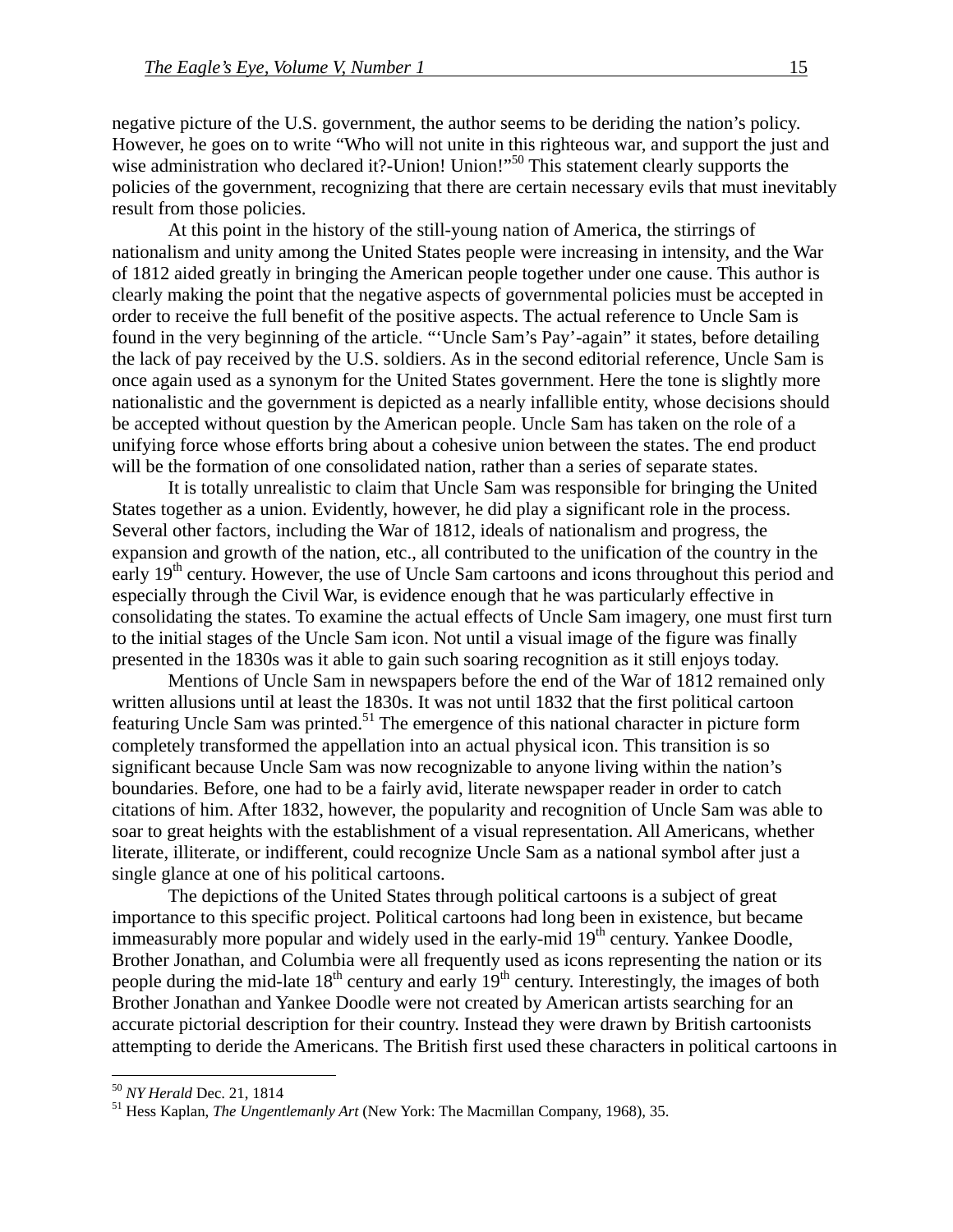1755 in an effort to demoralize "the rebels as country bumpkins".<sup>52</sup> Yankee Doodle was usually depicted as a rural, characteristically "hick" colonist. Brother Jonathan, on the other hand, was more of a firebrand revolutionary. He had youth and a rebellious spirit, but was lacking in wisdom and long-lasting fortitude.

The first figure used by Americans to characterize their own nation was that of Columbia. She, "garbed in classical robes, was first used by American cartoonists to represent the values and standards of the colonies and later the United States."53 Often pictured in cartoons as defending the American people or striving to prevent any ill from becoming the nation, her tone was often pleading and gentle. Columbia's role is like that of Mother Earth, chiding wasteful nations on the dangers of pollution and the efficiency of environment-friendly alternatives. She represents the underlying values and ideals of the United States, but does not serve as a symbol of the nation as a whole. Only in Uncle Sam does the United States find, on its own, a selfserving depiction of the entire nation.

Bearing this in mind, there are several reasons why Uncle Sam emerged as such a popular image of the United States. First of all, this symbolic change to Uncle Sam from a variety of alternate characters was both a cause and a result of an evolving national self-perception. Columbia could never evade a strong enough sense of national identity. Brother Jonathan no longer sufficed as a symbol because the nation had already grown incredibly, both literally and figuratively, since its initial founding. Uncle Sam provided a much more accurate or popular view of the Americans, as they tended to think of themselves. He was shown as wise, strong, and fair. As much as he may have fit the need of the American people for a definitive symbol, Uncle Sam also furthered that evolution that had already begun to take place before his instatement. He inspired many Americans to perceive their nation as a power in the league of Great Britain, as well as other European entities. Those who had never given much thought to the growth of their country, or had never been able to find a representation that fit their personal image of the U.S., found solidarity in Uncle Sam. Without this icon, The United States' self-image would not have developed as rapidly or definitively as it did in the mid  $19<sup>th</sup>$  century.

With this very basic understanding of the circumstances under which the symbol of Uncle Sam emerged, it is now possible to trace the actual development of his figure from his first appearance to the final, lasting image created by Thomas Nast in the late  $17<sup>th</sup>$  century. The first political cartoon in which Uncle Sam appears as more than just a name of passing allusion is an 1832 drawing entitled "Uncle Sam in Danger."54 Depicting a sick Uncle Sam surrounded by members of the Jackson administration, the cartoonist was apparently denouncing the Presidential cabinet for its detrimental actions that provoked agitation among U.S. citizens. Dressed in a red-and-white striped robe and bearing an expression of reserve, he indicates that the United States is an entity greater than, and separate from, any particular cabinet. While a certain administration may be deemed unworthy, or even detrimental in its actions, the United States as a nation would always remain above and beyond any President of four- or eight- year term.

This first Uncle Sam cartoon is indicative of great change within the United States and the need for a symbol to illustrate that change to a wide base of people. While Uncle Sam soon became the dominant character representing the nation, and the ideals he espoused were quite

<sup>&</sup>lt;sup>52</sup> Stephen Hess and Sandy Northrop, *Drawn and Quartered: The History of American Political Cartoons*, (Montgomery: Elliot & Clark Publishing, 1996), 28.

<sup>&</sup>lt;sup>53</sup> Stephen Hess and Sandy Northrop, 28.

<sup>&</sup>lt;sup>54</sup> Hess Kaplan, 35.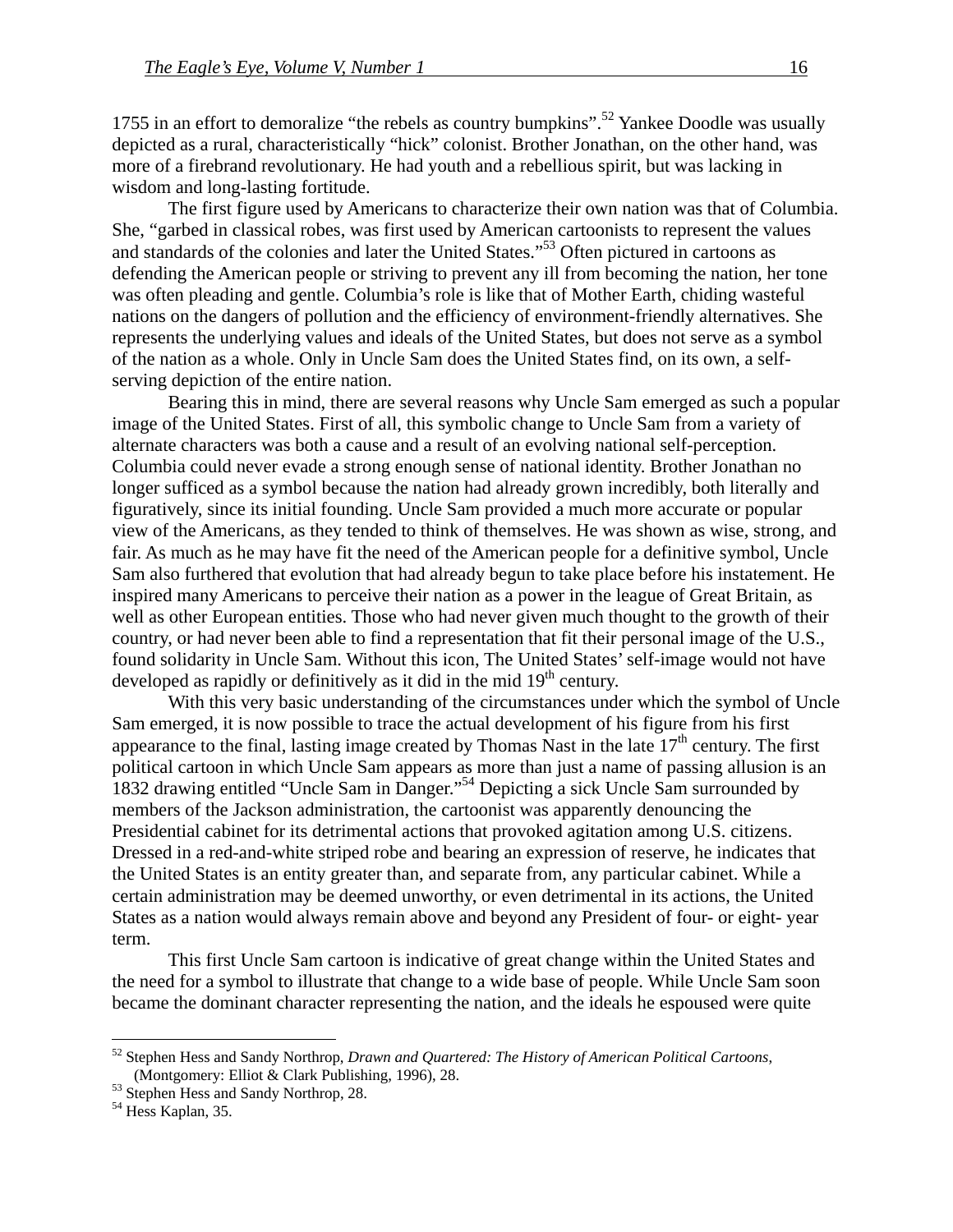different from those of Brother Jonathan, he had not yet gained quite the look he needed in order to sustain himself for a number of years. The picture was a major shift from Brother Jonathan, who was indicative of the rebellious spirit of the American people against England. Significantly, Brother Jonathan was used primarily in opposition to Great Britain and did not criticize the contemporary United States government. Uncle Sam fulfilled a unique role in that he not only acted as antagonist to Britain, but also was the supporter of the American people as a whole, in certain cases against the administration of its very own government. When a particular President or political party made unpopular decisions that wrought negative effects on much of the populace, the American citizen could turn to Uncle Sam as a symbol of unity and forbearance. This 1832 cartoon subtly encouraged people to recognize that the government's actions, while significant, did not gain complete support from all those serving the U.S. in various administrative positions. The President had special powers but he was far from a monarch and could only serve a four-year term before facing a national vote again.

This realization that the United States was a supreme entity greater than any single ruler gave people great confidence in the republican government upon which the nation had been founded. Uncle Sam's influence was far-reaching as a national symbol and may have aided greatly in repulsing the urge of the American people to rebel against particular leaders simply because of unpopular policies. Long before the Civil War broke out in 1861, tensions had reached a dangerous height over the issues of slavery, taxation, the institution of a national bank, etc. Uncle Sam made the people realize that there was an ideal of national unity to be reached for and one which was much greater than any single man or administration.

After the 1832 political cartoon, there are few Uncle Sam drawings published until the 1860s and the beginning of the Civil War. "Uncle Sam Sick with La Grippe" is quite similar to "Uncle Sam in Danger," and uses the same theme, characters, and circumstances as the first, yet it was not drawn until 1837.55 Another pre-Civil War drawing entitled "Uncle Sam's Pet Pups" depicts Jackson and Van Buren as puppies that are directed into a barrel, labeled as the Bank, by Uncle Sam.<sup>56</sup> Drawn by an anonymous artist, it was published by Elton in 1840 and again illustrates the use to which the symbol of Uncle Sam had already been put by representing the nation against an unpopular presidential administration.<sup>57</sup>

Before the Civil War, the London magazine *Punch* printed many political cartoons featuring Brother Jonathan and Uncle Sam. Years after the United States had begun using Uncle Sam as a national icon, the British refused to submit to such a pro-American version of their former territories. Their own creation of Brother Jonathan was acceptable because that character gave the impression of a young and reckless revolutionary colonist rebelling against the laws of his mother country. Uncle Sam, however, "stood for the complete and successful defiance of authority in the name of freedom from the paternal guiding strings."58 Representing the United States with the image of Uncle Sam would have been detrimental to the British purpose of demeaning the rebellious nation. It would have exalted the Americans as a wise and successful people, admitting that they had been right to rebel against British rule.

Over time, however, it is evident that the Brother Jonathan cartoons in *Punch* came to resemble the figure of Uncle Sam more and more. Eventually, actual Uncle Sam images did gain a place in the magazine's political cartoons. By the 1850s and 1860s, he had become so

<sup>&</sup>lt;sup>55</sup> Stephen Hess and Sandy Northrop, 29.

<sup>&</sup>lt;sup>56</sup> Hess Kaplan, 35.

<sup>57</sup> Alton Ketchum, *Uncle Sam: The Man The Legend*, 64. 58 IBID., 70.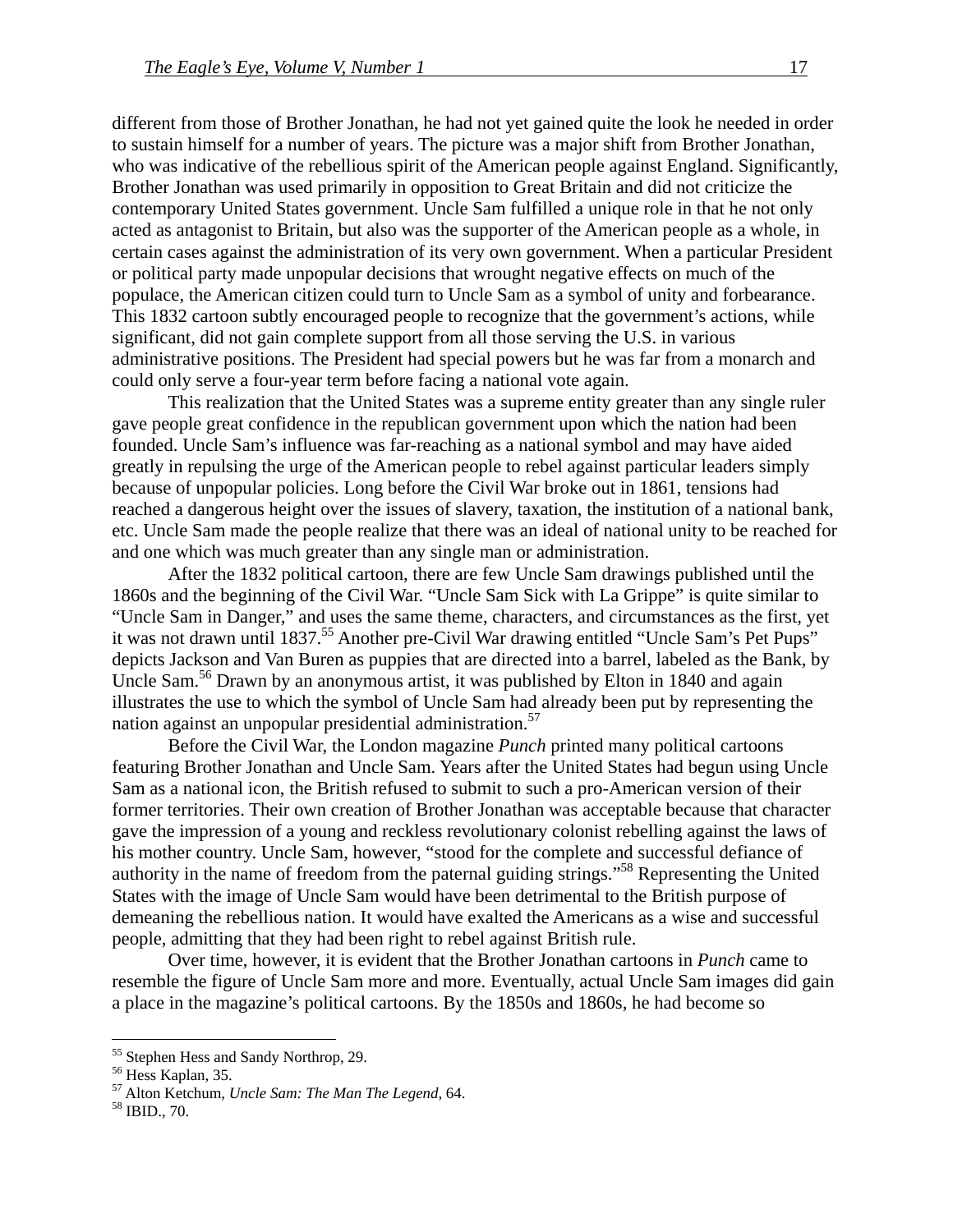recognizable that previous icons representing the U.S. no longer sufficed and even Brother Jonathan was used less frequently. This period of transition was by no means a smooth one, however, and both Uncle Sam and Brother Jonathan were used at various intervals to depict the nation formerly under British rule. In this exchange, Brother Jonathan adopted certain characteristics from American Uncle Sam drawings. He now had an older bearing and wiser looking face. He was shown as longer and leaner, often with the characteristically red-and-whitestriped pants. It is a British cartoonist, however, who bears the responsibility for Uncle Sam's acquirement of facial hair. In 1856 *Punch* cartoonist John Leech published a drawing entitled "The Spoilt Child," which portrayed Brother Jonathan with whiskers.<sup>59</sup>

As chief cartoonist of the magazine during the 1860s, Sir John Tenniel is another figure who bears at least some responsibility for adapting the image of Uncle Sam. Specifically, he attributed characteristics of President Abraham Lincoln to Uncle Sam. He and other British cartoonists "drew Lincoln as a sinister and saturnine character throughout the war, and as they did son, they helped fix the bearded image in the United States, since Lincoln was usually drawn in the tail coat and striped trousers of Uncle Sam."60 Depicted in an 1862 drawing entitled "Lincoln's Two Difficulties," Uncle Sam is shown with traits remarkably similar to that of Abraham Lincoln. He has retained the facial hair, and his countenance is nearly identical to that of the elongated, large-nosed features of the President.<sup>61</sup>

 While the *Punch* cartoons are significant for several reasons, an analysis of the international renown of Uncle Sam would require a much greater amount of attention than can be given here. Besides, it was from America whence the image emerged. While many Americans were certainly exposed to the works of the British, many had still never seen those depictions of Brother Jonathan, Abraham Lincoln, or Uncle Sam. The utmost consideration must be given, therefore, to the political cartoons of the United States that gave rise to him and shaped him into the figure that is so easily recognizable today. One man above all others, even including the British men who affected certain changes on the image, can alone be credited with the icon that ultimately emerged and is so recognizable to Americans. The cartoonist most responsible for the image of Uncle Sam that exists today, both domestically and internationally, is Thomas Nast.

Nast first began drawing political cartoons for *Harper's Weekly* in 1862 and enjoyed a successful career at the magazine until the 1890s. His most famous depiction was that of the Tammany Tiger, which he utilized for the purpose of condemning bosses such as Tweed for their corrupt politics. Throughout his career, he also contrived the most commonly accepted portrayal of Santa Claus and molded the image of Uncle Sam into the form that it retains today. Altogether it was he who, "more than any other artist, was responsible for the Uncle Sam who appears daily in the editorial pages of the nation's press, and indeed, the publication of the whole world." $62$ 

The skill used by Thomas Nast in recreating and utilizing the Uncle Sam icon was invaluable in adapting the perception that the American people had of their own nation. "Just as Harriet Beecher Stowe with her Uncle Tom's Cabin was considered by Lincoln to have been one of those largely responsible for bringing on the Civil War, so Thomas Nast was credited by him with having helped mightily to win it."<sup>63</sup> The war divided families, friends, and neighbors in a way that made unity seem impossible. Through Nast, Uncle Sam symbolized the unity and

<sup>&</sup>lt;sup>59</sup> Alton Ketchum. "The Search for Uncle Sam". *History Today* Volume 40 (April 1990): 25.<br><sup>60</sup> IBID., 25.

<sup>&</sup>lt;sup>60</sup> IBID., 25.<br><sup>61</sup> Hess Kaplan, 36.<br><sup>62</sup> Alton Ketchum, *Uncle Sam: The Man The Legend*, 94.

<sup>&</sup>lt;sup>63</sup> Alton Ketchum, *Uncle Sam: The Man The Legend*, 87.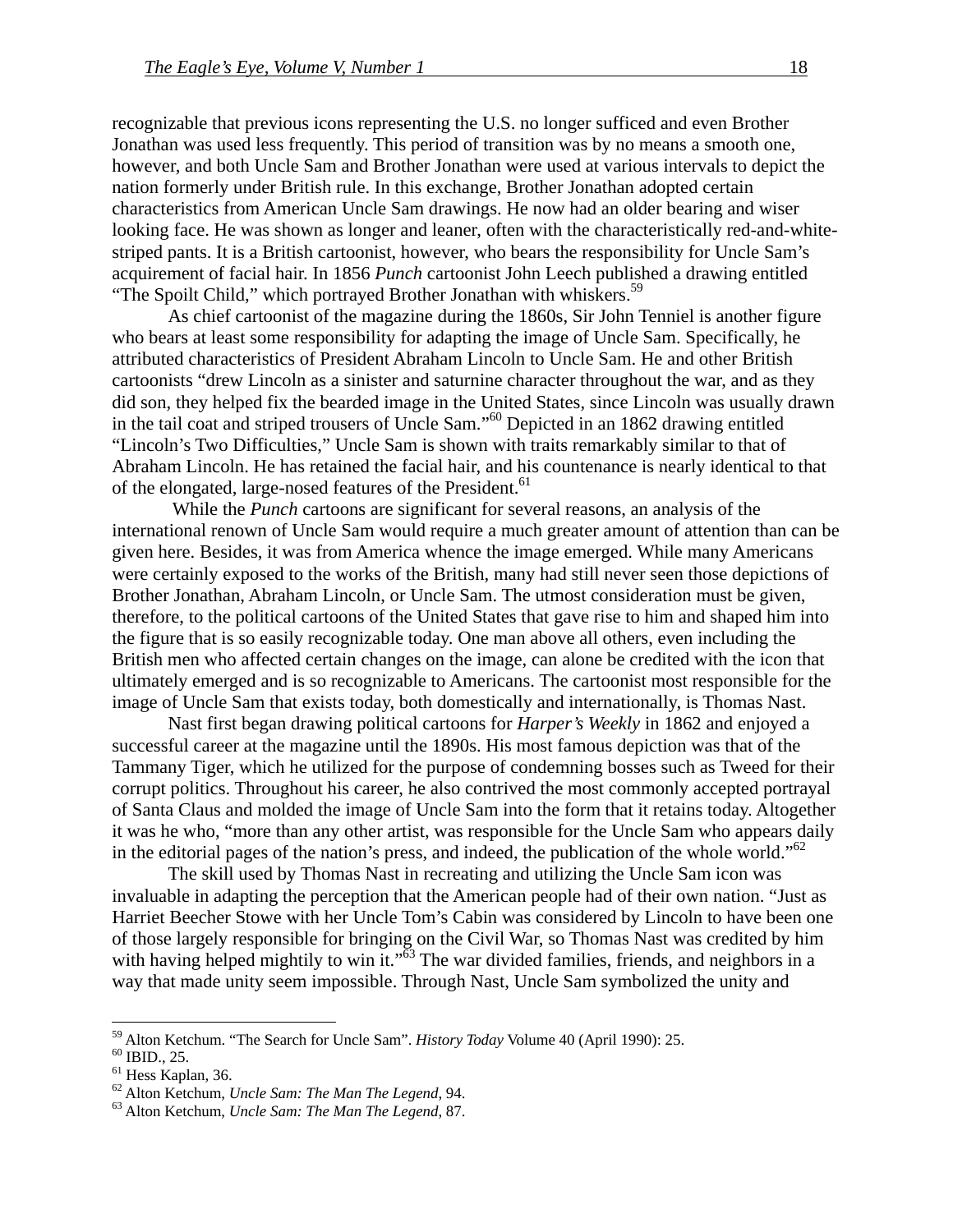cohesiveness that could eventually be attained, especially through the leadership of President Lincoln and the success of the Union against the Confederates.

Through various portrayals of the icon in the 1860s and 1870s, Thomas Nast modified the Uncle Sam image to produce one common depiction that he used over and over again. It is imperative to understand that Nast had a specific political agenda in mind when drawing each of his cartoons. As a radical republican, he supported the Union in the Civil War, though he did not always back the efforts of President Lincoln.<sup>64</sup> Thus, the ways in which he altered Uncle Sam were directly connected to the intent of supporting his own political views. Drawing an Uncle Sam with whiskers, red-and-white-striped pants, top hat and tail coat, Nast adopted several of the attributes that *Punch* had given to Brother Jonathan. In addition, he adapted the face to appear somewhat older, and bearing a greater resemblance to President Lincoln. This modification significantly heightened the popularity of the figure in the United States and made him more easily recognizable to the people.

The frequency with which Thomas Nast drew cartoons of Uncle Sam only added to the advancement of the icon. Between 1862 and 1880, he published over a dozen Uncle Sam cartoons, all of which depicted the character with the same clothes, visage, and bearing. Finally, the symbol had evolved to a point at which it no longer needed further alterations. Nast had established a definitive pictorial representation of Uncle Sam.

It is not necessary to examine each and every Uncle Sam political cartoon drawn by Nast over the course of the late  $19<sup>th</sup>$  century. A few examples of Nast's utilization of the image, however, would be beneficial to understanding the evolution of the purpose of Uncle Sam, as well as the alteration of his physical attributes. One of the first drawings is a haunting portrayal published in *Harper's Weekly* on July 7, 1866. Named "Why He Cannot Sleep,"<sup>65</sup> Uncle Sam lies fitfully awake in bed as a ghostly skeleton poses beside him and watches him attempt to sleep. At first glance one might easily mistake Uncle Sam for President Lincoln, considering the similarities in features and his portrayal in normal bedclothes instead of the traditional striped pants and top hat. Since the cartoon's date is after the assassination of Lincoln, however, Uncle Sam is logically the only figure that could be represented.

The intent of Nast in this particular depiction is quite direct and clear. After the terrible events of the Civil War had come to an end, "The memory of so much death and suffering needed the balm of a substantial assurance that the cost had been worthwhile, that the ideals fought for would be translated into reality."66 Here Uncle Sam is plagued by the ghosts of soldiers who had fought and died in the conflict, and he lies awake wondering if any good was produced by the outcome of the war. While typically used to support Union troops and never to advocate the Confederacy in any way, this particular Uncle Sam looks beyond the two opposing sides. He instead focuses on the common distress wrought on both sides by the Civil War and the effects that it had on the nation.

Another quite famous Nast drawing was "Uncle Sam's Thanksgiving Dinner,"<sup>67</sup> published on November 20, 1869. As a radical republican Nast believed that all Americans, no matter the ethnicity, race or color, should enjoy the same rights and privileges. This cartoon displays a Thanksgiving feast of a variety of food lying upon a table. Crowded around the large table are people of all races, ethnicities, and cultures. Uncle Sam is not actually depicted,

<u>.</u>

<sup>&</sup>lt;sup>64</sup> Morton Keller, *The Art and Politics of Thomas Nast* (New York: Oxford University Press, 1968), ix.<br><sup>65</sup> Morton Keller, [21].

 $^{65}$  Morton Keller, [21].

<sup>67</sup> Morton Keller, [64].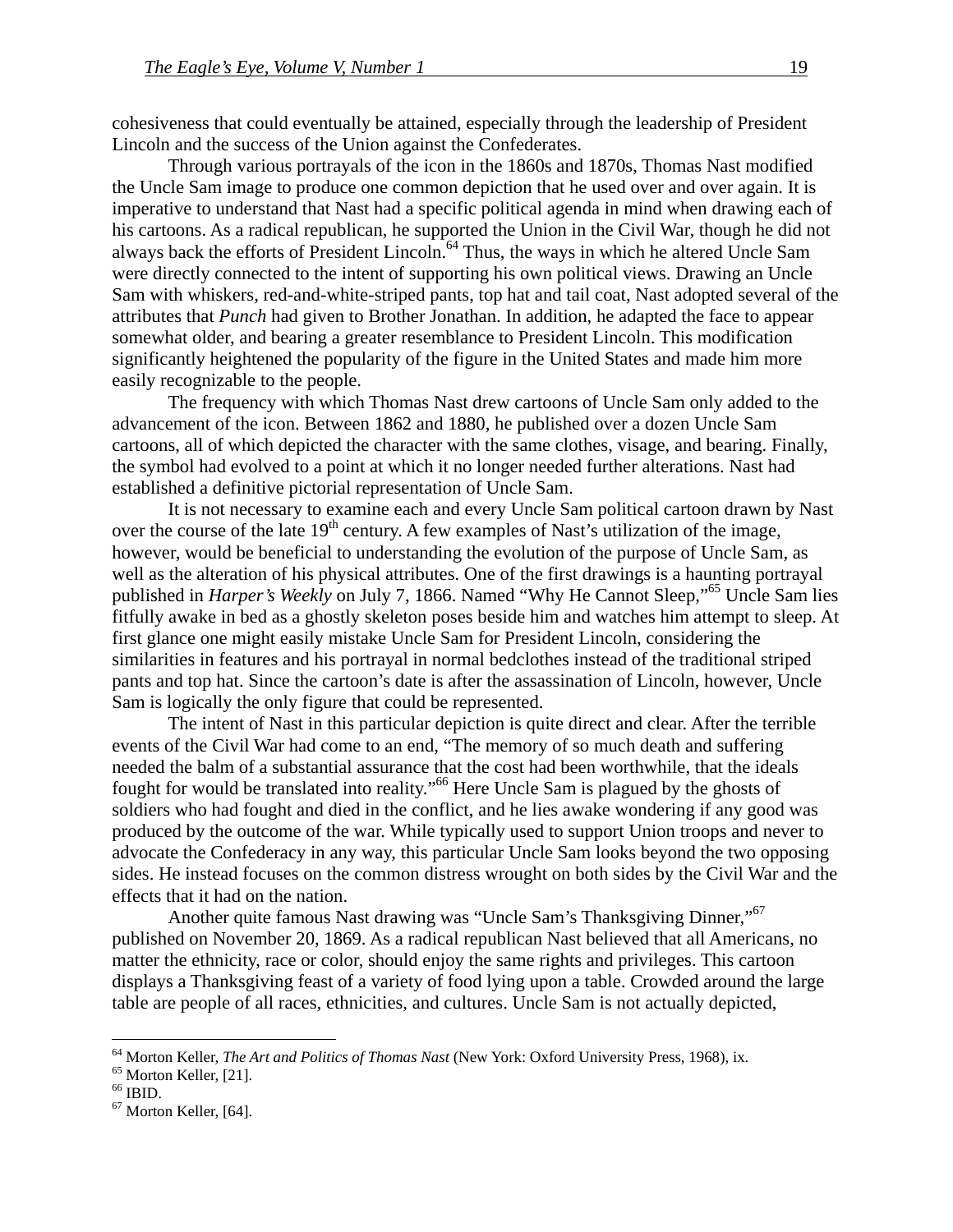suggesting that he represents each and everyone one of the people present, despite his characteristically Caucasian appearance in other cartoons. At the center of the picture there is a table piece advocating "self-government and universal suffrage."68 Nast has thus used the image of Uncle Sam to portray the unity of different American people under one government.

These are just two examples of Uncle Sam cartoons published by Thomas Nast during the latter half of the 19<sup>th</sup> century. Additional representations were included as indictments against Boss Tweed, and cartoons critical of various governmental policies. Essentially, however, while the specific aim of each political cartoon varied, Uncle Sam did not. The symbol had changed significantly from the one first pictured in 1832. Finally, it had reached its climax in the production put forth by Thomas Nast, and has remained consistent even to this day.

Over the course of this paper, I have traced the development of the symbol of Uncle Sam from his meager historical beginnings in Troy up to the national icon popularized by Thomas Nast in the late  $19<sup>th</sup>$  century. Based on the evidence that is available it appears extremely likely that Samuel Wilson, the long-revered and appreciated resident of Troy, NY was indeed the historical basis upon which the appellation "Uncle Sam" and eventually the cartoon, was formed. While this conclusion cannot be stated with absolute certainty, there have been no substantial claims otherwise. Thus, the Congressional Resolution of 1961 must stand as a valid statement of Troy's legacy as "The Home of Uncle Sam."

More importantly, however, is the alternate purpose of this project to gain an understanding of how and why the image of Uncle Sam developed as it did. As a steadily growing nation in the  $19<sup>th</sup>$  century, the United States needed a physical representation of itself that could portray the hopes, dreams, and ideals of the people. Uncle Sam provided that new image, which could be traded for the younger and more rebellious Brother Jonathan. He did not merely suffice as a figure that satisfactorily fulfilled that role, however. The unique image of Uncle Sam went above and beyond that role, especially after undergoing final alterations by Thomas Nast's pen, to emerge as a triumphant and endearing symbol of the American people. He has re-emerged with new strength each time the nation needs his guidance most, and has enjoyed a certain prevalence, both domestically and internationally, up to the present day. While Uncle Sam represents the ideal to be achieved, the significance of Samuel Wilson must not be forgotten. Recognizing Samuel Wilson means acknowledging the reality that ideals exist within each individual, and are not merely unrealistic goals that can only be wished for. The importance of the Uncle Sam symbol is not found in its ability to display the emotions of the American people. Its significance lies in the fact that this symbol developed from an average citizen of the United States. The very attributes that are held up in an idealized form, which are hoped and wished for the future, are already contained within us.

<u>.</u>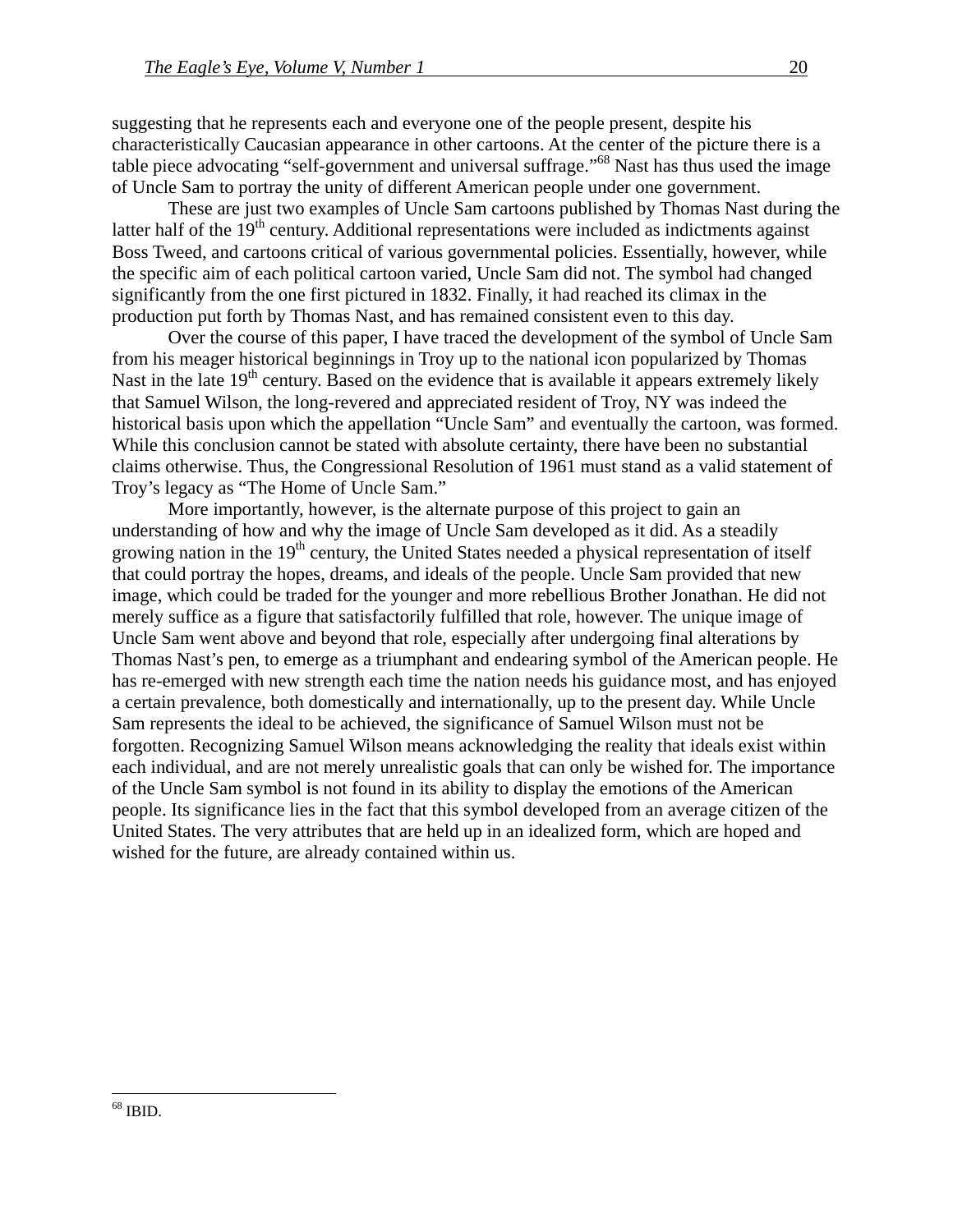## Bibliography

#### **Primary**

Rensselaer Historical Society Uncle Sam Wilson Collection:

*Stage II Archaeological Investigations at the Samuel "Uncle Sam" Wilson House*. Prepared by Hartgen Archaeological Associates, Inc. City of Troy, Rensselaer County New York. October 1990.

## **Troy Library Uncle Sam Wilson Collection:**

*New York Historical and Genealogical Register* Vol. 8: 377, "Uncle Sam" *Public Hearing by the United States Senate Committee*, (July 11,1961).

Troy Room Wilson Vol. 8

 Troy *Post.* Sept. 7, 1813 Troy *Post.* Nov. 8, 1814 *NY Herald.* Nov. 16, 1814 *NY Herald.* Dec. 7, 1814 *NY Herald.* Dec. 21, 1814 *Troy Budget.* June 18, 1833 *Northern Budget.* Sept. 17, 1805 *Troy Budget*. May 21, 1830. *NY Gazette*. May 12, 1830 *Troy Daily Whig.* August 3, 1854

Troy Room Wilson Vol. 7

*Arlington (Mass.) Historical Assn*. "Vital Records of Rev. Cook" Arlington Births. *Annals of Albany*, Vol. 3 of 2<sup>nd</sup> Edition. "Life and Services of Stephen Van Rensselaer":

### 225

Troy Room Wilson Vol. 1

"Firemen Lay Claim to Wilson", n.d.

" 'Uncle Sam' " Mentioned In 1813 Broadside", n.d.

"Wilson's Business Was Top Industry", n.d.

"Name Of 'Troy' Caused Wilson To Settle In City", n.d.

"Brick In Troy Church Sold By Uncle Sam", May 23, 1931

Andersen, Elbert. "Proposals for Beef and Pork", October 1, 1812

Gerson, Thomas I. "History Of Uncle Sam: The American Dream", n.d. .

Wheeler, Jessie F. "Uncle Sam", n.d.

*Lansingburgh Gazette*. Sept. 28, 1813

*The Northern Budget*. August 2, 1854

*Troy Daily Times*. July 31, 1854

*Trojan Sketch Book.* 1846

*The Times Record*. February 5, 1935

# **Secondary**

#### **Books:**

Hess, Stephen and Northrop, Sandy. *Drawn and Quartered: The History of American Political Cartoons*. Montgomery: Elliot & Clark Publishing, 1996.

Kaplan, Hess. *The Ungentlemanly Art*. New York: The Macmillan Company, 1968.

Keller, Morton. *The Art and Politics of Thomas Nast*. New York: Oxford University Press, 1968.

Ketchum, Alton. "The Search for Uncle Sam". *History Today* Volume 40 (April 1990): .20-26.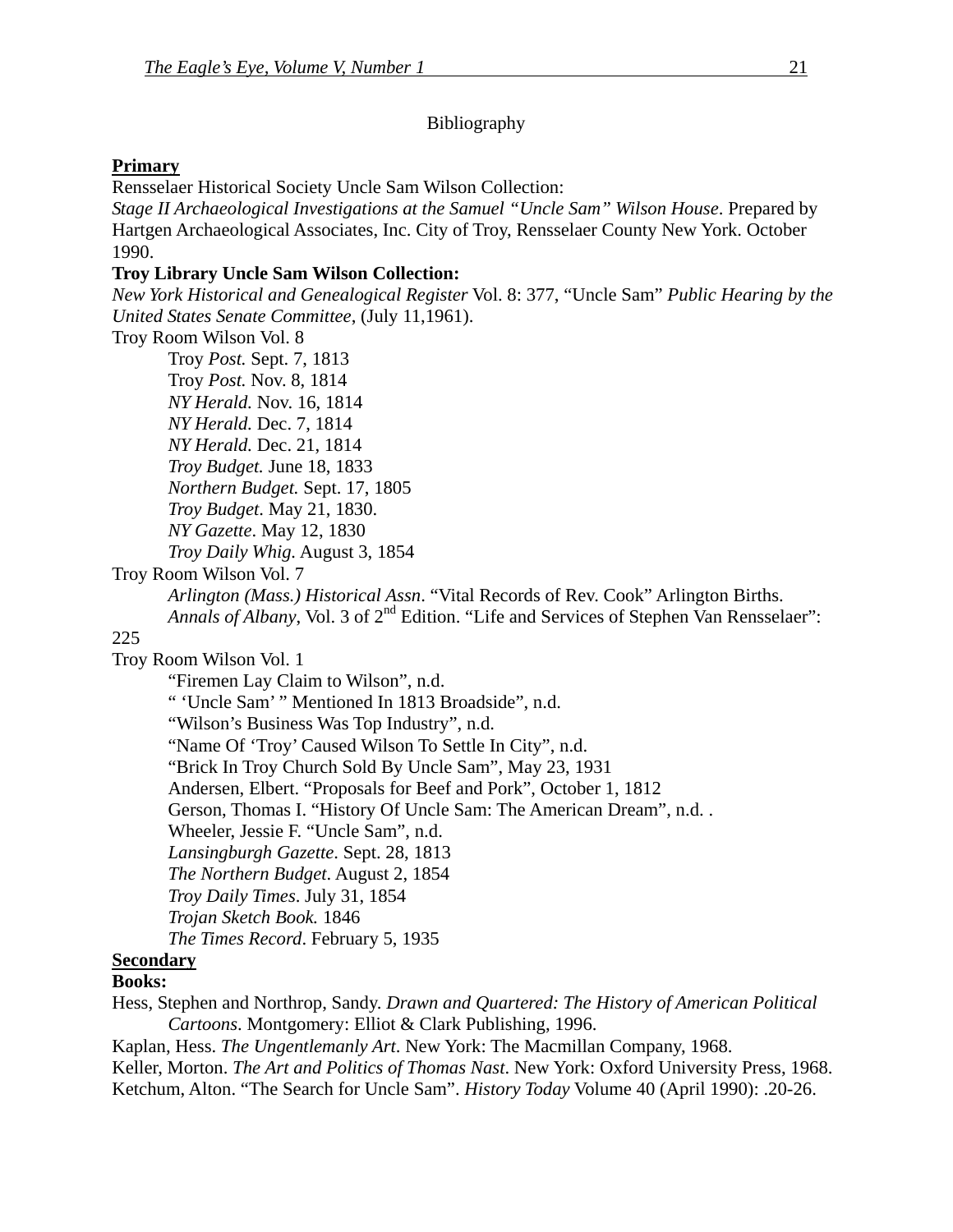Ketchum, Alton. *Uncle Sam: The Man The Legend*. New York: Hill & Wang, 1959

## **Internet:**

Jalic Inc. 2000-2007. "Merchant of Venice". http://www.online-literature.com/shakespeare/merchant/ (Accessed April 12, 2007).

Son of the South. "Uncle Sam". http://www.sonofthesouth.net/uncle-sam/ (Accessed April 21, 2007).

Tice, Joyce M. 1999. "Tri-Counties Genealogy & History by Joyce M. Tice". http://www.rootsweb.com/~nyrensse/lansing.htm). (Accessed April 10, 2007).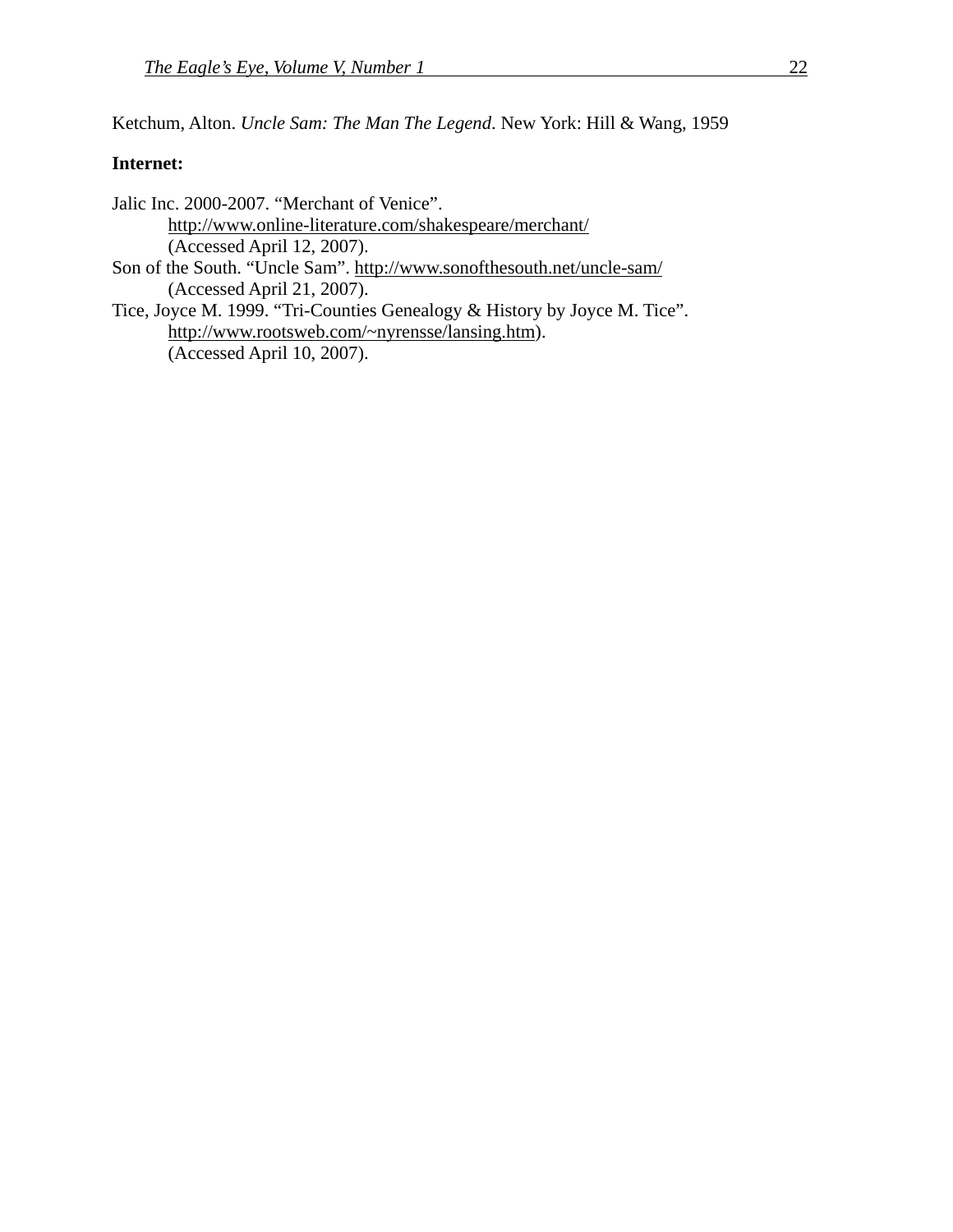## **Of Commissioners and Kings: The Legacy of Kenesaw Mountain Landis**  Joseph Baker

 The thundering crack of a slugger's wooden bat. The deliberative wrap of a judge's gavel. One would struggle to find any two sounds more American than those. Indeed, baseball and the law, two pre-eminent staples of American history and culture, hold a deep and uniquely American relationship. From "Sultan of Swat" Babe Ruth to Chief Justice John Marshall, both American institutions have yielded certain larger than life figures that have come to define their permanent places in our national character. However, there is only one man who has come to define their distinct intersection - a man they simply called the Judge.

 Baseball's first commissioner, Judge Kenesaw Mountain Landis was elected to fill the newly created post at a time of great upheaval in the life of the national game, and was forced to incorporate his law and order mindset - crafted by years as a federal judge - into a game that was anything but orderly in the wake of the Black Sox Scandal of 1919. Many students of the game cite Landis' half-century as commissioner as one of the principle reasons behind baseball's dramatic return from the brink of disaster, instilling a sense of justice and fairness to the game he loved, and giving fellow fans of the game a reason to believe in its purity once again. Yet, in stark contrast to this view of Landis as a savior of baseball, other students of the game's history mark the Judge as an arbitrary tyrant and one of the principle forces in preventing the eventual racial integration of the sport.

 To understand these diverging portraits of baseball's first commissionership is to understand the enigma of a man who filled that role and the series of events that ultimately led to his anointing as "baseball's high potentate."<sup>69</sup> This essay aims to do just that, by exploring the collision of forces that resulted in one of baseball's most enduring legends – a strong-willed federal judge with a knack for testing the bounds of his authority, given free reign over a sport in desperate straits that was searching for any semblance of a stabilizing force. This marriage freed Kenesaw Landis from the limits that characterized his time on the bench, leaving the national game, and his legacy as commissioner, at the mercy of the passions and flaws that ultimately defined him.

#### **I. The Making of the Judge**

 In order to understand Landis the commissioner, who would rule baseball for almost a quarter of a century, it is necessary to first understand Kenesaw Mountain Landis the man. Three aspects of his life before 1920 – his family, federal judgeship, and fanatic admiration of baseball – offer valuable insight into the oftentimes confusing actions that defined his commissionership. These forces shaped the unique and restricted character of Landis that would unleash itself fully during his twenty-five controversial years at the helm of Organized Baseball, cementing the powerful traits that would constitute this distinctly American persona

 It is fitting that a man who would go on to embody two of America's most beloved institutions – baseball and the law – was bestowed with a name that provided a direct link to the nation's most defining time. The Battle of Kennesaw Mountain in 1864 was a critical component of General William Tecumseh Sherman's "Atlanta Campaign" during the Civil War. For the purposes of our endeavor, it also the place where a Union surgeon by the name of Abraham Landis nearly lost a leg. That moment in the life of the Union surgeon was passed on through his

<sup>69</sup> Abrams. *Legal Bases: Baseball and the Law*, 95.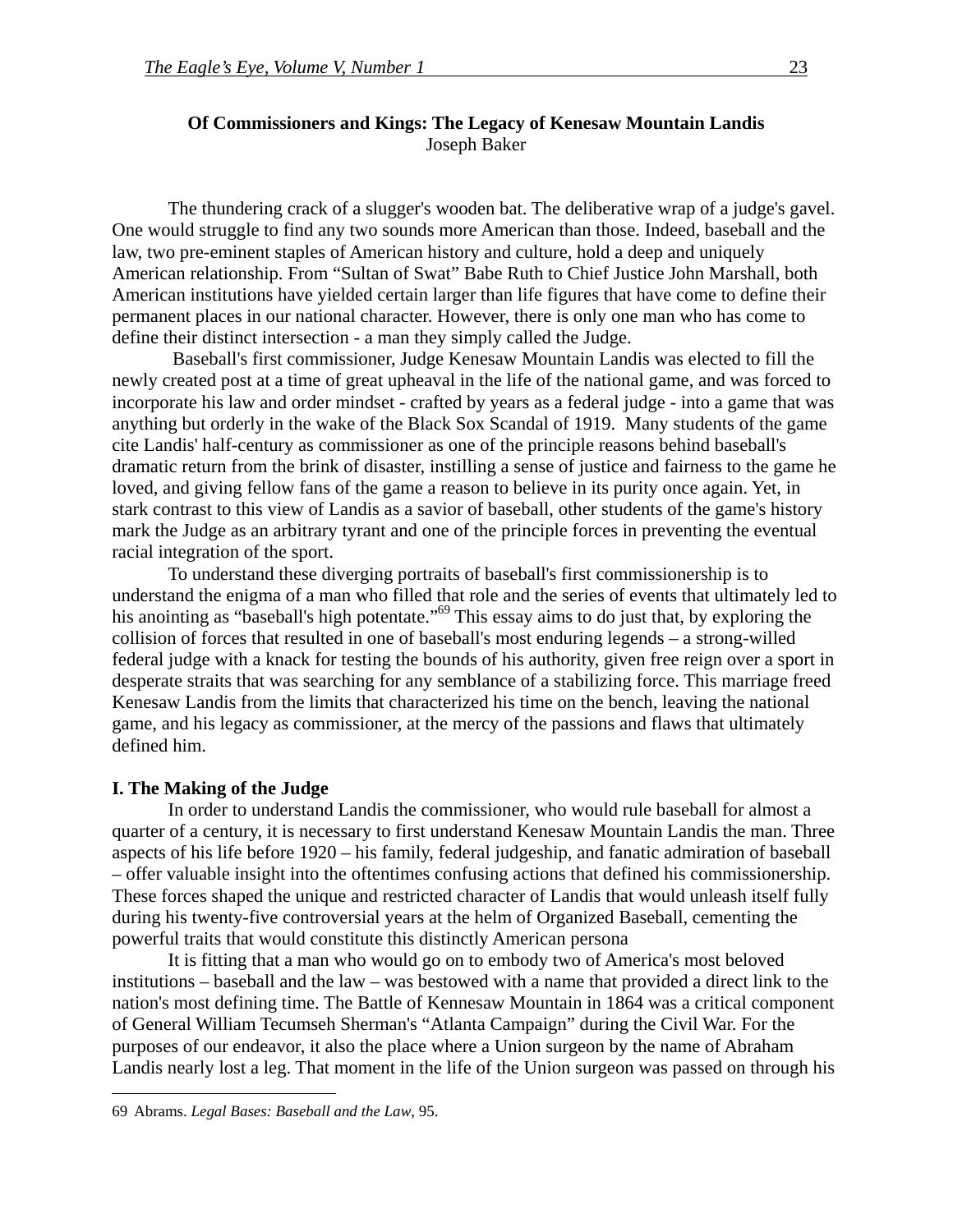son, whom he named after the bloody Georgia mountain.<sup>70</sup>

 Yet besides his unique name, Kenesaw Mountain Landis drew many other traits from his Midwest family. As biographer David Pietrusza notes, "to understand Landis, one must comprehend his family – and how highly visible, idea-oriented, and flamboyant it was.<sup>771</sup> For the physically diminutive Kenesaw, the ideological ferocity and writing talents of his father, coupled with the strong tradition of evangelism on his mother's side, gave Landis "the presence to deal with people in... a strong manner."<sup>72</sup> This strength of character coupled with an influential current of "staunch Republicanism"<sup>73</sup> throughout the Landis household, led Kenesaw on a path towards developing a strong progressive Republican mindset by the turn of the century. According to Pietrusza, like all progressives, Landis "believed in a cult of great men and strong leaders... [who would serve as] benevolent guardians."74 This progressive streak and sense of strength imparted on Kenesaw Landis by his family crafted several of the leadership characteristics evident throughout his commissionership.

 These were not the only fruits borne from this progressive mindset, however. This ideology also led Kenesaw Landis to the most formative phase of his pre-baseball life. In 1905, during Theodore Roosevelt's first full term, an opening on the federal bench in Illinois gave the pre-eminent progressive a prime opportunity to leave his stamp on the federal judiciary. According to famed *Sporting News* publisher J.G. Taylor Spink, Roosevelt had been searching for "a tough judge and a man sympathetic to his [progressive] viewpoint."75 It was this search that led Roosevelt to a tough-minded progressive Midwestern lawyer by the name of Kenesaw Landis. From then on he would be most commonly known as the Judge.

 While on the bench, Landis continued developing the traits that would later define his controversial commissionership. Principle among these was an intense fearlessness of any authority aside from his own, which manifested itself in a highly confrontational nature and a strong penchant for self-promotion. No case is more illustrative of this aspect of the Judge than *United States v. Standard Oil of Indiana*, a 1907 suit brought against "the nation's most hated trust,"<sup>76</sup> which at the time owned upwards of 85 percent of the nation's refined oil.<sup>77</sup> For Landis, it was the first of many times that he would be in the national spotlight. From the way he handled the case, it was obviously a position he adored.

 The first indication of Landis' commitment to making an example of this case was his subpoenaing of Standard Oil's president, and magnate of American business, John D. Rockefeller. As one Landis' biographer notes, "bringing [Rockefeller] to the bar of justice would serve notice that no one was bigger than the law, no one was bigger than Kenesaw Mountain Landis."<sup>78</sup> Up until this case, despite the many times monopolistic companies had been convicted by juries, the judges tasked with doling out the penalties were all too often intimidated into issuing weak fines, let alone calling to task their chief operator. In a sign of later things to come, Landis broke strongly with this tradition of acquiescence to the status quo, humiliating

<sup>70</sup> Watson. "The Judge Who Ruled Baseball"*. Smithsonian.* 122

<sup>71</sup> Pietrusza. *Judge and Jury*. 3

<sup>72</sup> Ibid. 2

<sup>73</sup> Ibid. (Note: This Republican dominance of the Landis household was not only ideological. Two of Kenesaw's brothers, Frederick and Charles, won seats in the U.S. House of Representatives in the early 1900's.)

<sup>74</sup> Ibid. 35

<sup>75</sup> Spink. *Judge Landis and Twenty-Five Years of Baseball*. 16

<sup>76</sup> Watson. "The Judge Who Ruled Baseball"*. Smithsonian.* 125

<sup>77</sup> Ibid.

<sup>78</sup> Pietrusza. *Judge and Jury*. 53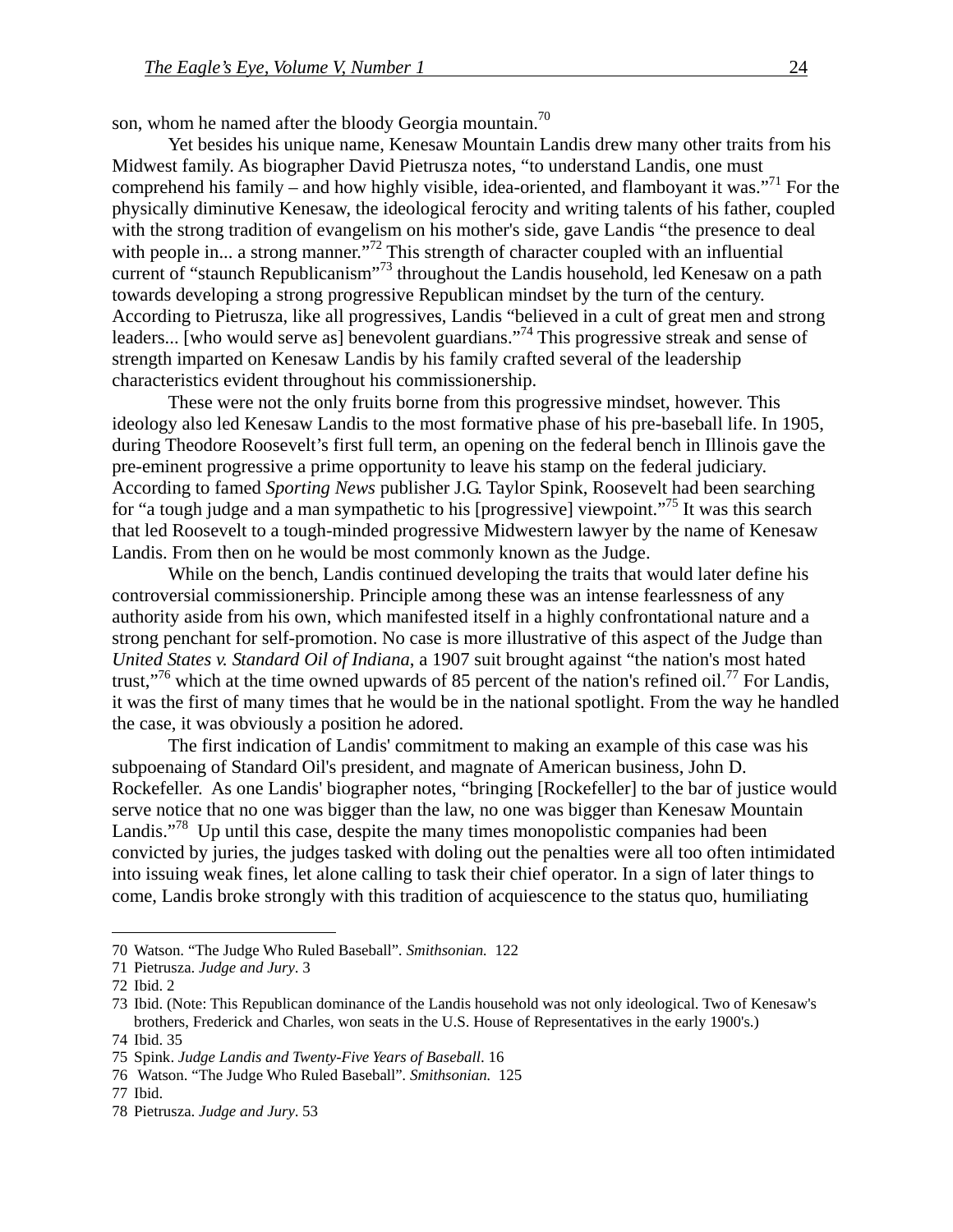Rockefeller and fining Standard Oil an astronomical sum of 29.2 million dollars, equivalent to six times the national budget of Venezuela and over half of the money coined annually by the U.S mint. $\frac{79}{9}$ 

 Despite being overturned on appeal, a fate all too common to many Landis verdicts, the Standard Oil case serves to reveal the roots of many of Landis' rulings as commissioner. It undeniably showcases the fearlessness and confrontational nature of the Judge, yet it also reveals his flamboyance, a trait which made the press and the general public come to adore him.<sup>80</sup> Coupling this strong-willed severity with several decisions seen by many as surprisingly lenient, Landis' tenure on the federal bench cultivated a distinct, yet somewhat ambivalent, sense of justice that stayed with him for the rest of his life. Back in Washington, Roosevelt called the *Standard* ruling "the reason I appointed Landis,"<sup>81</sup> and newspapers glowingly editorialized about "Landis, the fearless judge, the incorruptible man encircled by a halo."<sup>82</sup> It was a public persona that would come in handy years later.

 Aside from humiliating titans of American capitalism and taking a stand against the status quo, the federal judgeship of Kenesaw Landis also served as a medium through which his passionate admiration of baseball revealed itself for the first time. In a case that would have profound implications for Landis' eventual rise to baseball's highest office, in 1914 the Federal League had begun to challenge the hegemony of the American and National Leagues, placing teams in major league towns and challenging Organized Baseball in federal court. Unfortunately for the insurgent league, they made the fateful decision of choosing the courtroom of supposed trust-buster Kenesaw Landis as the venue for their legal attack on the game. As David Pietrusza put it, "the Federal League had not counted on how much Landis feared doing harm to the game he loved."<sup>83</sup>

 An avid baseball fan nearly all of his life, the Judge nevertheless realized that Organized Baseball's legal standing was weak. Torn between the knowledge of an almost certain overturn if he ruled in favor of the baseball establishment and his knowledge that ruling in favor of the insurgent league "could have thrown the whole game into chaos,"<sup>84</sup> the Judge was powerless for one of the only times in his life. In what has been lauded as "strategic inaction,"<sup>85</sup> Landis held out as long as possible in issuing a decision, miraculously being saved by an out-of-court agreement between the parties to drop all litigation. In immediately dismissing the case, the Judge issued a statement that would underscore his love of the game and foreshadow the not-toodistant future: "a blow to the game of baseball...will be regarded as a blow to one of our national institutions."<sup>86</sup>

 By the time the Federal League litigation had reached its end in 1915, the defining traits of baseball's first commissioner had been firmly established. From his highly-developmental years in the household of Abraham Landis, on through to his years on the federal bench, Kenesaw Landis by the second decade of the  $20<sup>th</sup>$  century had proven to be a fearless advocate of a somewhat ambivalent sense of justice, unphased by the political and financial establishments that stood in his way. He had an air of leadership, tempered by flamboyancy that endeared him to

1

<sup>79</sup> Ibid., 63

<sup>80</sup> Spink. *Judge Landis and Twenty-Five Years of Baseball*. 17

<sup>81</sup> Pietrusza. *Judge and Jury*. 67

<sup>82</sup> Ibid., 93

<sup>83</sup> Ibid., 153

<sup>84</sup> Spink. *Judge Landis and Twenty-Five Years of Baseball*. 39

<sup>85</sup> Moffi *The Conscience of the Game.* 33

<sup>86</sup> Pietrusza. *Judge and Jury*. 156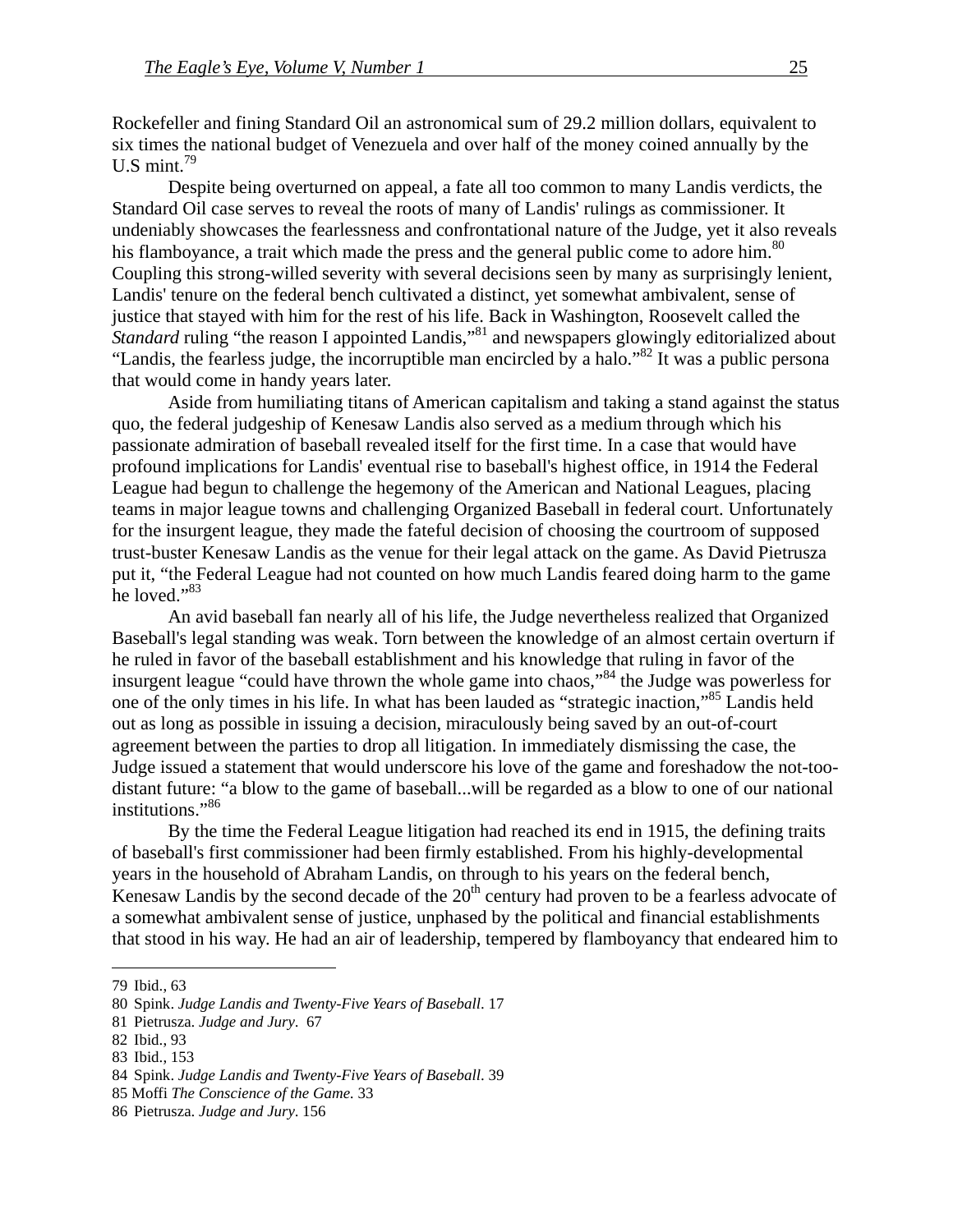the media and the general public, and an unyielding love of the national pastime. Yet, despite the strength of his character and the imposing nature of his authoritative demeanor, Kenesaw Landis was ultimately restricted. As the Standard Oil and Federal League cases had shown, on the federal bench, Landisian justice was not absolute. Fortunately for the Judge, the fall of baseball's National Commission in 1920 would change all that.

#### **II. The Implosion of the National Commission**

 Despite the agreement reached in 1915 ending the Federal League threat to organized baseball, the National Commission which had presided over the game since the landmark National Agreement of 1903 had begun its slow decline. A series of events, culminating in the Black Sox scandal of 1919, would lead to its implosion at the end of the decade, leaving a leadership vacuum that threatened to destroy the game. "Ban" Johnson's decade-long grip on the national game was slowly loosening, and the path towards the Landis commissionership was gradually beginning to form.

 The key to understanding the collapse of the National Commission is understanding the importance of its structure. Consisting of three men – the respective presidents of the National and American Leagues and a third man, Reds owner Garry Herrman, agreed upon by each – the Commission had proved fairly competent in presiding over the national game for over a decade, with AL president Ban Johnson imposing his will over the other members. Yet after a series of legal troubles over player contracts led to political infighting in the latter part of the 1910's, a rift developed within the Commission, severely threatening Johnson's authority and culminating in Herrman's resignation. The importance of this change to baseball's governing structure cannot be understated, as it left the two league presidents at odds over leadership at a time when they needed it most. As J.G Taylor Spink noted, this failure to agree on a third member to stabilize the Commission, "stood out like a bibulous noses when the worst scandal that ever rocked baseball broke."87

 Indeed, the allegations that members of the Chicago White Sox purposely threw games during the 1919 World Series shattered the baseball world when the story surfaced in 1920. As Spink, who was publisher of the influential *Sporting News* at the time, remembered, the feelings among the media and general public were "especially bitter"<sup>88</sup> that the scandal had broken "at a time when the game had no real government or executive head."<sup>89</sup> If the National Commission's decline was fixable before 1919, it certainly was irreversible now. Owners began realizing that this jolt to baseball's character meant that their profits were no longer safe and were committed to do whatever was necessary to "keep their turnstiles turning."90 As National League attorney George Wharton Pepper observed, "the situation called for a sporting dictatorship."<sup>91</sup> In Kenesaw Mountain Landis, a federal judge whose form of justice was forever limited by higher courts, the game found the perfect man for the job.

 After much debate over the future of the game's governance, the owners unanimously agreed to offer the job of saving the game to the man who had been instrumental in doing just that in 1915. With the future of baseball as the national game on life support, the ownership had no leverage with which to negotiate when they handed the reins of baseball over to the Judge in

<sup>87</sup> Spink. *Judge Landis and Twenty Five Years of Baseball*. 57

<sup>88</sup> Ibid. 78

<sup>89</sup> Ibid.

<sup>90</sup> Moffi. *The Conscience of the Game*. 5

<sup>91</sup> Pietrusza. *Judge and Jury*. 161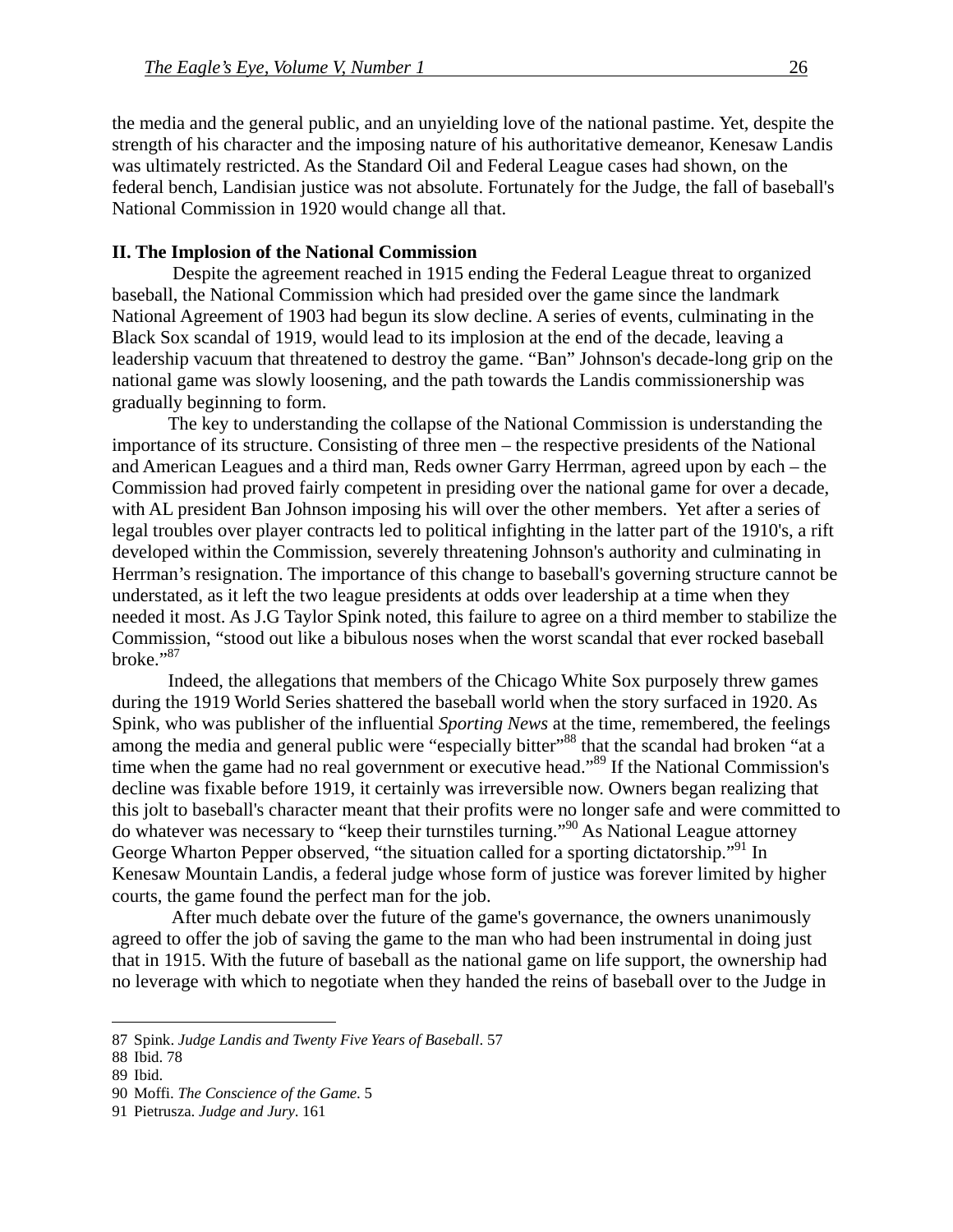November of 1920. Underscoring their desperation, the new National Agreement amounted to "a grant of unprecedented power over the game,"<sup>92</sup> with ownership waving its right to protest any of Landis' decisions, even in court. Sparking the commissionership that would cause much controversy, the agreement furthermore granted Landis the power to "investigate [and take action], either upon complaint or his own initiative any act, transaction, or practice...suspected to be detrimental to the best interests of the national game of baseball."<sup>93</sup> For the judge whose time on the federal bench was characterized by his limits, Landisian justice, in all its ambivalent glory, was finally absolute.

#### **III. Untangling Landis' Legacy**

 This freeing of Landis from the limits to his authority imposed by the federal bench is the key to understanding the dueling legacies of his commissionership. As we have seen, the Standard Oil and Federal League decisions were ultimately indications of his character not any real exercise of power. His opinions were just that, opinions. There were never any ramifications involved, no consequences felt. While he may have endeared himself to the general public and the media while on the bench, the truth is, many of his decisions were arbitrary or lacking sound legal reasoning, as evidenced by the many that were overturned by higher courts. Yet once the National Agreement of 1921 took full effect, there were no checks on his power. The full, uninhibited character of Kenesaw Landis ruled the game and his passions and flaws became his legacy.

 Throughout the quarter of a century in which the Judge held court over the national game, the characteristics that he had developed during his youth and exhibited forcefully during his federal judgeship became the guiding forces behind some of his most vital decisions. In no case was this more evident than regarding the fate of the eight accused Black Sox players. Despite being acquitted by a jury, Landis, drawing upon his progressive beliefs in the need for strong leadership and his penchant for standing up to entrenched interests, realized that an example had to be made in order to salvage the reputation of the national game and destroy the influence of gambling. For the first time, the Judge would have the final say.

In a decision that would come to have "a great chilling effect on dishonest play,"<sup>94</sup> Landis immediately banned all eight accused players for life. Most importantly, among those banned was third baseman Buck Weaver, who, while not going in on the fix, knew about it and kept quiet. The reasoning behind Landis' ban of Weaver was simple and its impact profound. As David Pietrusza recounted, it placed "guilty knowledge of crooked play on the same level as the deed itself...once prospective crooked player knew that honest players would no longer shield them, the scandals stopped."95 While the eight Black Sox players would not be the last to feel the wrath of the Judge, their banning would provide closure to the festering wound of illegitimacy that had threatened the game. Landisian justice had claimed its first victory.

 Yet the Black Sox banishments were not the only legacy-crafting actions that bore the markings of Landis' judicial traits. While the humiliation of John D. Rockefeller was a long time past, the confrontational fearlessness that stoked Landis' actions then, still guided his actions while commissioner. Babe Ruth, who smacked 59 home runs in 1921 while leading his Yankees to a pennant-winning season, was no different than any other ballplayer in the eyes of Judge

<sup>92</sup> Ibid., 178

<sup>93</sup> Ibid.

<sup>94</sup> Ibid. 188

<sup>95</sup> Ibid., 194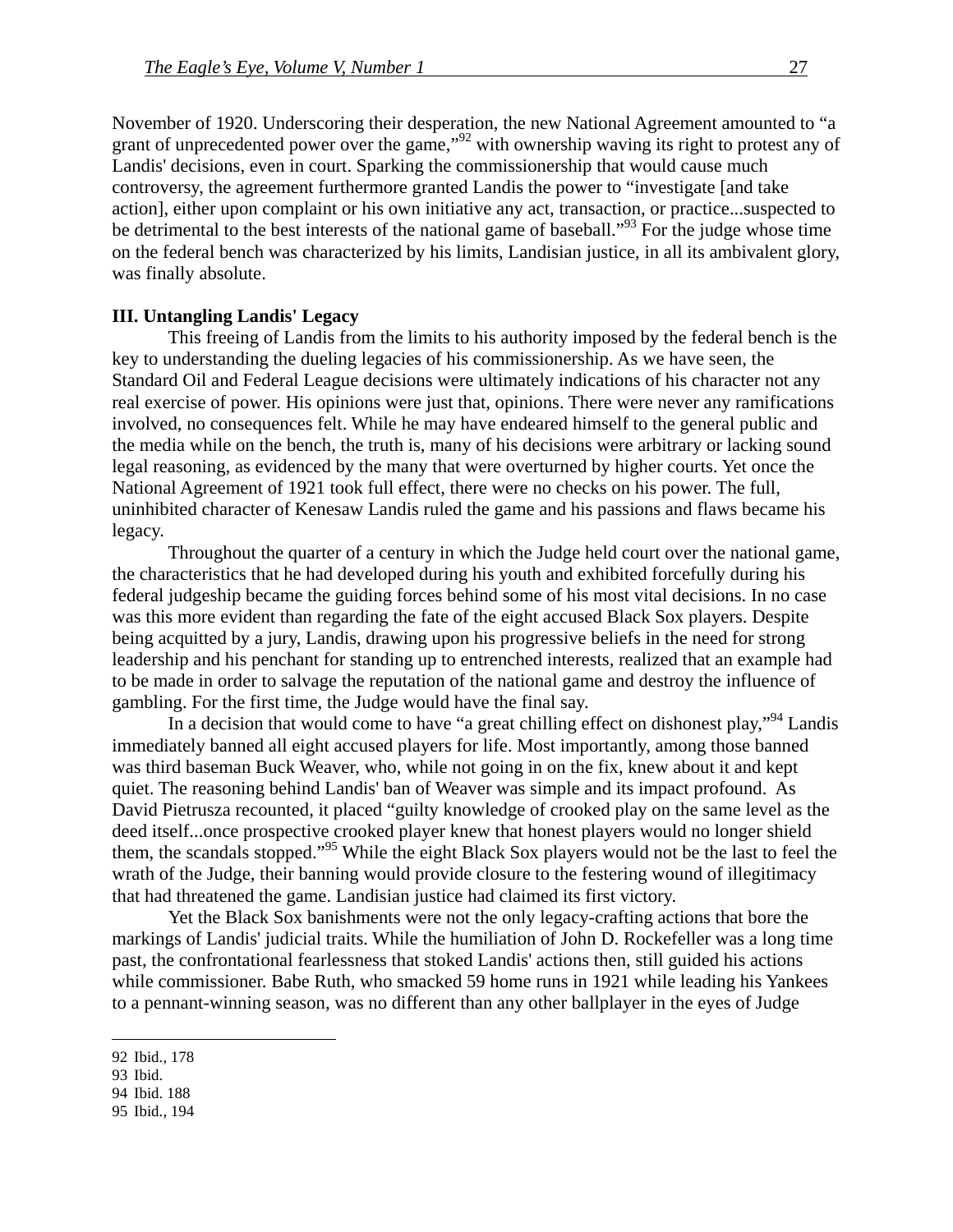Landis. So after Ruth booked a post-season exhibition tour in direct violation of league rules and several warnings from the commissioner himself, Landis was forced to act, fining and suspending the Bambino through May  $22<sup>nd</sup>$  of the 1922 season. In an action eerily reminiscent of his days as a trust-busting judge, "Landis felt at the time that he had to be severe."<sup>96</sup> It would prove to be, in the words of one baseball historian, "a major step in achieving autocratic control over the game."<sup>97</sup> For a judge who had never taken lightly to a direct challenge of his authority, it was business as usual.

 Unfortunately for baseball and the legacy of the game's first commissionership, the Judge's admirable traits were not the only ones crafting his rule. For as much as the authoritative, fearless demeanor of Kenesaw Landis was necessary in restoring the game to its pre-war glory, Landis' complete control over the game also meant occasional doses of arbitrariness. The irrationality of the Judge's actions most often related to gambling, with his adamant opposition to anything that could even potentially pose a threat to baseball's good name. As *Sporting News*  publisher Spink humorously put it, the judge kept people like Bing Crosby from buying teams, and forced owners into divesting themselves of anything potentially illicit, at the slightest "odor of a racing stable on their well-groomed clothes."98 This arbitrariness reached such an extent that Landis even took such draconian measures as banning all conversation between players and fans before the start of a game.

 Yet, while arbitrariness was a minor blotch on the commissionership of Judge Landis, another one of his less-favorable characteristics posed a much greater threat to his legacy. While the Judge held a deep love for the national game, it was a love for a game that remained true to its traditions. In other words, it was a game with no farm system, no night games, and most unfortunate for the sport, no integration. During Landis quarter of a century of absolute power, the game remained "substantially static."<sup>99</sup>

 In regards to the Branch Rickey-inspired farm system, or as the Judge lovingly termed it, "baseball's chain gang,"100 Landis drew three chief complaints. Principle among these was that farms inhibited the free movement of players by tying them up in the minors rather than allowing them an opportunity at the major league level. Aside from the impact upon players, however, Landis also showed concern for the impact of Rickey's system on the minor leagues themselves. The Judge believed that any minor league teams not affiliated with major league clubs would be destroyed by the wholesale adoption of the farm system, as would the local minor league towns and cities that housed them. While well-intentioned, Landis refusal to accept Rickey's system held back the evolution of the game during his term.

 Landis' traditional view of baseball also had a less well-intentioned component, in the form of an implicit acceptance of baseball's segregated status. While he was hardly the "George Wallace of baseball"<sup>101</sup> or "staunch defender of separate and unequal baseball"<sup>102</sup> that some have tried to make him out to be, his inaction in regards to making baseball a truly national game cannot go unmentioned. While his GOP was "by the standards of the day relatively tolerant on matters of race,"<sup>103</sup> and while he had garnered much support in the black communities while on

99 Ibid. 431

<sup>96</sup> Spink. *Judge Landis and Twenty Five Years of Baseball.* 104

<sup>97</sup> Pietrusza. *Judge and Jury*. 234

<sup>98</sup> Spink *Judge Landis and Twenty Five Years of Baseball*. 107

<sup>100</sup> Abrams. *Legal Bases: Baseball and the Law*. 100

<sup>101</sup> Pietrusza. *Judge and Jury*. xv

<sup>102</sup> Abrams. *Legal Bases: Baseball and the Law.* 105

<sup>103</sup> Pietrusza. *Judge and Jury*. 432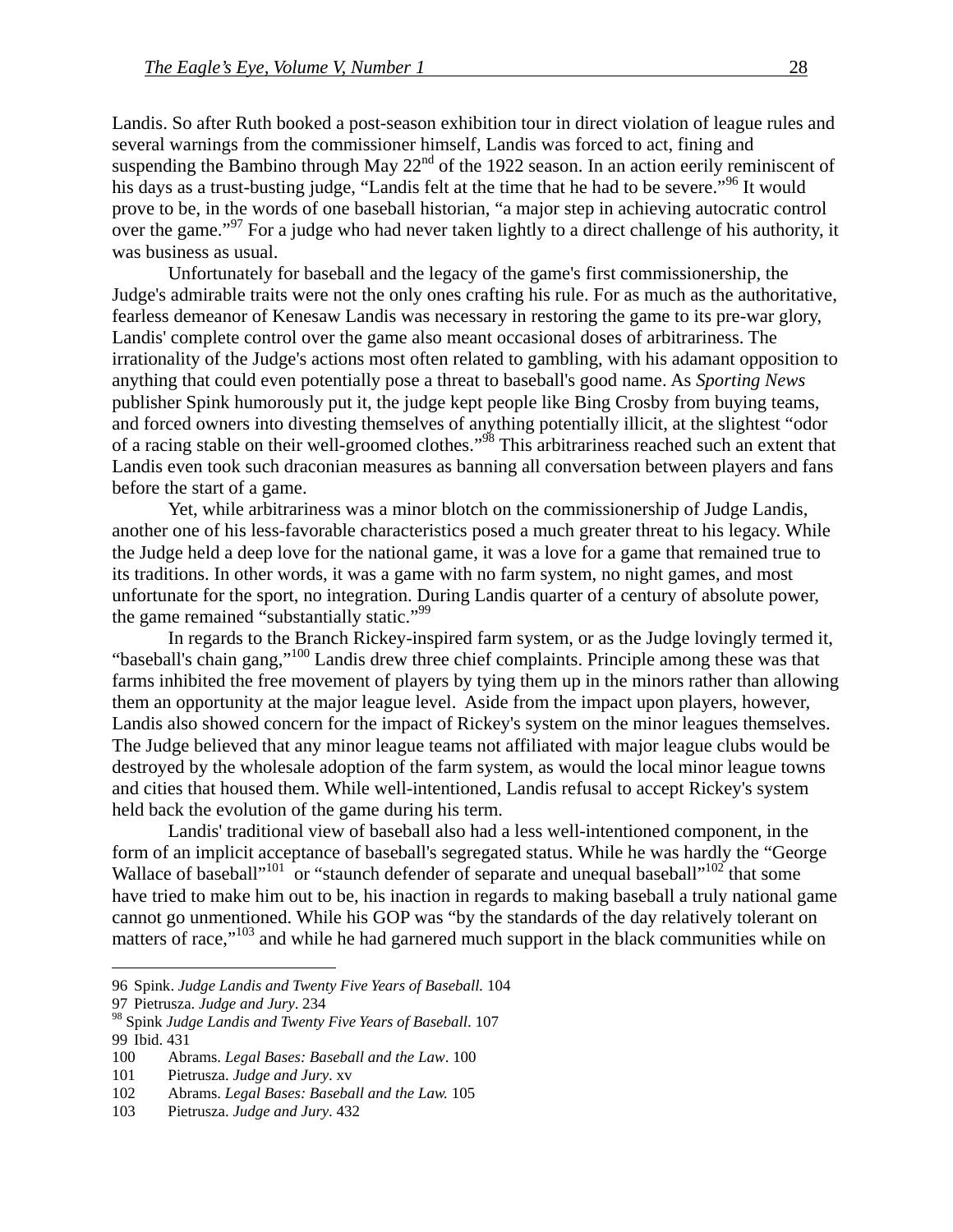the federal bench, he nevertheless did nothing to hasten the process of integration. The best explanation is most likely fear, which can be seen as legitimate in the sense that many saw rioting at the ballparks as the potential fallout from any proactive steps toward integration. Either way, Landis proved to be a scapegoat for the entire baseball establishment once Branch Rickey and Jackie Robinson combined to break baseball's color barrier following the Judge's death, an unfitting label for a man who, at the most, deserves only partial blame for baseball's continued segregation. Yet, such is the price for a quarter century of absolute rule.

#### **Conclusion**

 For nearly 25 years, Judge Kenesaw Mountain Landis, baseball's first commissioner and only king, ruled with an iron fist forged by the idealism and personal strength of his Midwestern family and the progressive Republican values he honed on the federal bench. To understand his commissionership and the dueling legacies that it has left behind is to understand the forces that shaped his hard-willed character and the events that vaulted him to a throne atop our national game. This essay has aimed at achieving such an end, through examining the life, career, and evolution of one of the most memorable figure in baseball history.

 Through an analysis of his progressive Republican roots and his belief in strong leadership, through his fearless, yet arbitrary brand of justice on the federal bench, it has been shown how Kenesaw Landis reached the peak of the baseball world at its darkest hour. Desperate and searching for stability, the national game turned to a Midwestern judge with a love of the game and a sense of justice that endeared him to the public and restored their trust. Free from the limits that had characterized his judgeship, the complete character of Judge Landis descended in absolute power upon the game, leaving behind a legacy that has remained debated ever since. While he may have been arbitrary, draconian, and fearful of change, he was loved by the media and the fans, who put their full trust in him as the guardian of the national game. He accomplished what the game he loved needed him to do. That achievement is his lasting legacy.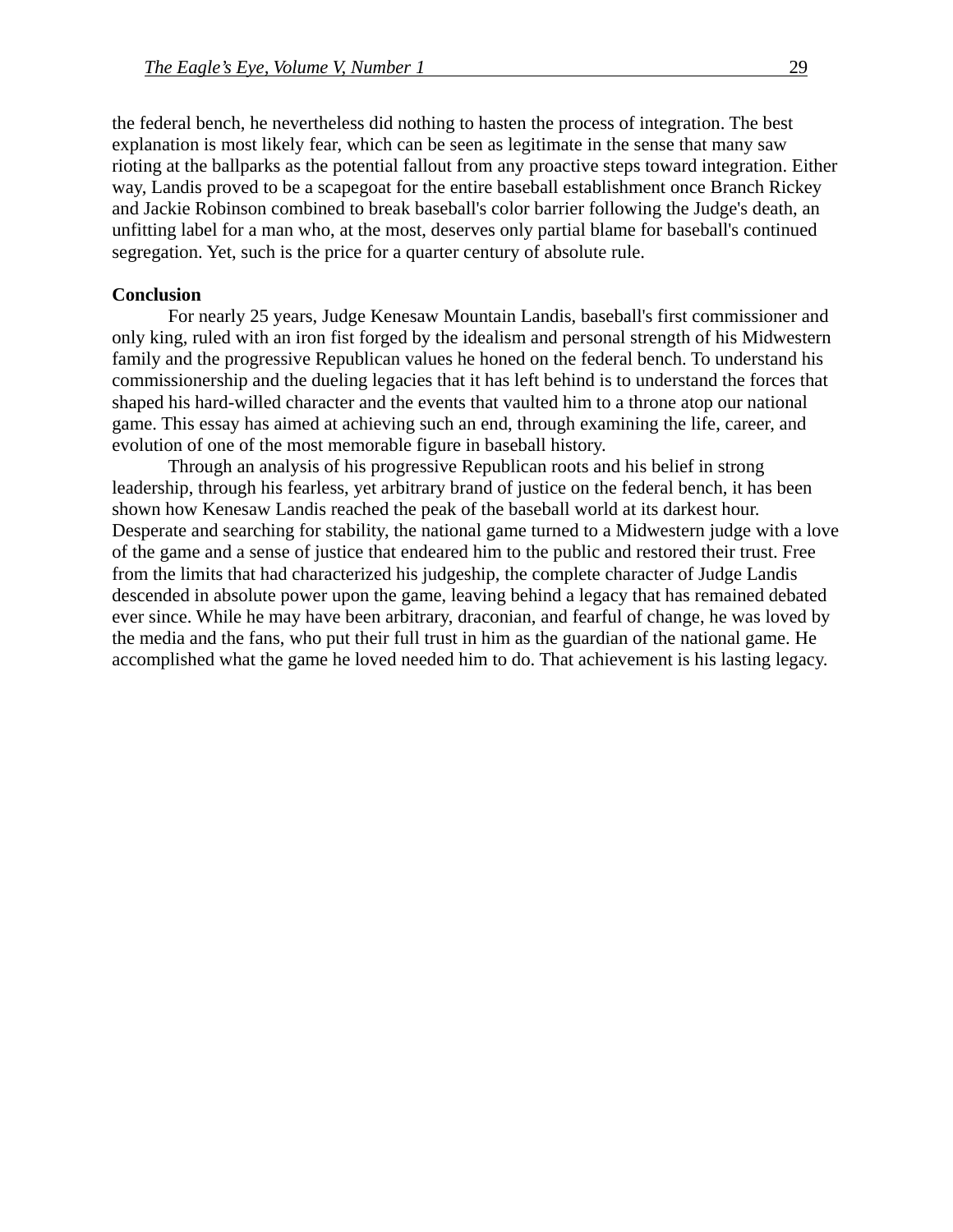#### Bibliography

- Abrams, Roger I. *Legal Bases: Baseball and the Law.* Philadelphia: Temple University Press, 1998.
- Anderson, William B. "Saving the national pastime's image: Crisis management during the 1919 Black Sox scandal." *Journalism History* 27, no. 3 (October 1, 2001): 105-111.
- Ardell, Jean Hastings. "Baseball Annies, Jack Johnson, and Kenesaw Mountain Landis: How Groupies Influenced the Lengthy Ban on Blacks in Organized Baseball." *Nine* 13, no. 2 (April 1, 2005): 103-109
- Bachin, Robin F. "At the nexus of labor and leisure: Baseball, nativism, and the 1919 Black Sox scandal." *Journal of Social History* 36, no. 4 (July 1, 2003): 941.
- Blaisdell, Lowell L. "The Cobb-Speaker Scandal: Exonerated but Probably Guilty." *Nine*  13, no. 2 (April 1, 2005): 54-70.
- Cottrell, Robert C. *Blackball, the Black Sox, and the Babe: Baseball's Crucial 1920 Season*. Jefferson: McFarland, 2002.
- Moffi, Larry. *The Conscience of the Game: Baseball's Commissioners from Landis to Selig.* Lincoln: The University of Nebraska Press, 2006.
- Pietrusza, David. *Judge and Jury: The Life and Times of Judge Kenesaw Mountain Landis.* New York: Diamond Communications, 1998.
- Spink, J.G. Taylor. *Judge Landis and Twenty-Five Years of Baseball*. New York: T.Y. Crowell Co, 1947.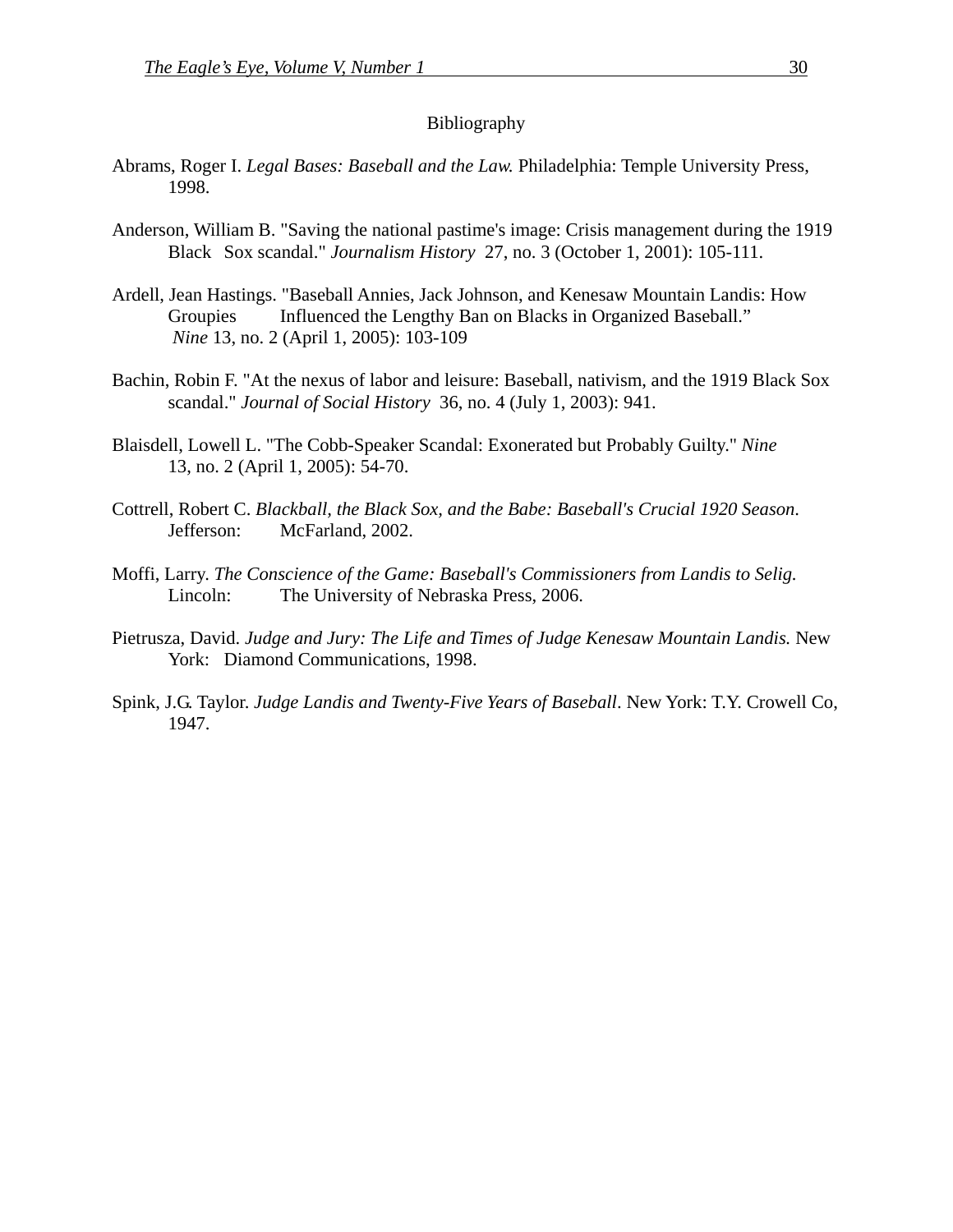### **A Woman's Choice: Power and Individuality, or Marriage?**  Natalie Corey

In Susan Glaspell's *Trifles*, which was written in 1916, and in Wendy Wasserstein's *The Heidi Chronicles*, which was written in 1990, these female playwrights reflect the experience of women in relation to marriage in these different time periods. Glaspell's *Trifles* reflects women's surrender of personal power and individuality to their husbands through marriage. Wasserstein's *The Heidi Chronicles*, however, reflects a woman's ability to maintain this personal power and individuality if she surrenders her hope of marriage. These two plays suggest that the feminist ideal of being able to experience all three of these things is unrealistic. Instead, the women in these plays must choose between the maintenance of a sense of personal power and individuality and a marriage.

 In *Trifles*, Glaspell portrays marriage as women's surrender of their personal power and their sense of individuality to their husbands. She creates this image of marriage as a loss of personal power for women through her description of characters' body positioning in her stage directions, as well as through her choice of characters' names in the play. As Glaspell describes the characters' entrance to the play's set of a kitchen, her stage directions indicate, "*At the rear the outer door opens and the* SHERIFF *comes in followed by the* COUNTY ATTORNEY *and*  HALE*…They are followed by the two women – the* SHERIFF'*s wife first…*" (36). These stage directions reveal the higher status and greater degree of power of the male characters, for the men enter the kitchen before the female characters. This status and power is also indicated by Glaspell's use of the phrase "*the* SHERIFF'*s wife first*" to refer to Mrs. Peters (36). Because Mrs. Peters is identified as "*the* SHERIFF'*s wife*," this phrase suggests that Mrs. Peters' character is defined by her husband (36).

Throughout the play, the characters' names reinforce this idea of women's definition of their characters through their husbands. Both Mrs. Peters and Mrs. Hale are only identified by their husbands' names; neither their first names nor their maiden names are revealed in the play. Likewise, Mrs. Wright is only referred to by her first name and maiden name in discussions about her character before her marriage to Mr. Wright. For example, in a conversation about Mrs. Wright, Mrs. Hale says, "She used to wear pretty clothes and be lively, when she was Minnie Foster, one of the town girls singing in the choir. But that – oh, that was thirty years ago" (40). The past tense of the phrase "when she was Minnie Foster" emphasizes the idea that after her marriage to Mr. Wright, Minnie Foster is no longer the same person (40). She assumes the identity of Mrs. Wright, and all of her power as an individual is surrendered to her husband.

In addition to this surrender of personal power, this quotation demonstrates women's surrender of individuality through marriage as well, for the women in the play know that "their identities, their lives, and their futures have been determined totally by the men they have married" (Alkalay-Gut 73). Through the character of Mrs. Wright, Glaspell depicts a woman's changed identity after marriage. Glaspell employs the symbolic prop of a canary to represent Minnie Foster, the person Mrs. Wright is before her marriage to Mr. Wright. Mrs. Hale reveals, "She [Minnie Foster] – come to think of it, she was kind of like a bird herself – real sweet and pretty, but kind of timid and – fluttery. How – she – did – change" (43). As Glaspell suggests, this changed personality is the result of Minnie Foster's marriage to Mr. Wright. After she assumes the identity of Mrs. Wright, Mr. Wright usurps her individuality. Mr. Wright's killing of the canary, the symbol of Minnie Foster, represents his killing of her sense of self as well.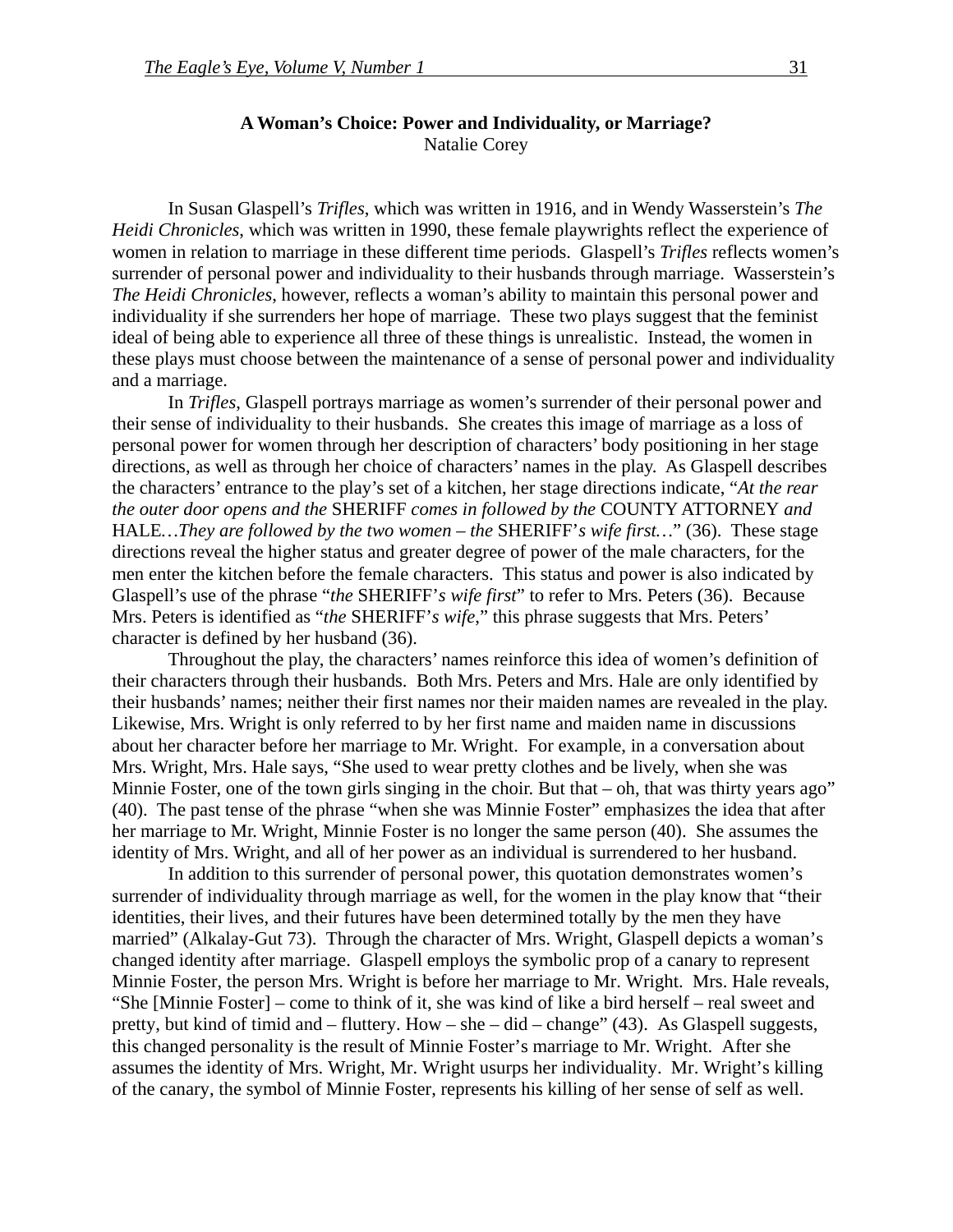The character of Mrs. Hale discloses this connection between Mr. Wright's killing of the canary and his killing of Minnie Foster's spirit, for she states, "No, Wright wouldn't like the bird – a thing that sang. She used to sing. He killed that, too" (44). After marriage, Mr. Wright kills the identity of Minnie Foster, and from then on, her only identity is as Mrs. Wright, or as Mr. Wright's wife.

The contrast between the character of Minnie Foster and the character of Mr. Wright suggests a reason for Mr. Wright's intolerance of his wife's personality. While Mrs. Hale's descriptions of Minnie Foster's character and the comparison of her character to a canary suggest that she is a cheerful person, Mr. Wright's contrary character is portrayed as being the opposite of cheerful. Mrs. Hale recalls, "It [the Wright house] never seemed a very cheerful place…But I don't think a place'd be any cheerfuller for John Wright's being in it" (39). The weather conditions in *Trifles* also emphasize Mr. Wright's lack of cheerfulness, for it is cold both outside and inside the Wright house. Glaspell's stage directions, "*…all are much bundled up and go right to the stove*," and Mrs. Peter's statement, "My, it's cold in there," reveal these cold conditions (36, 40). These indications of the cold weather suggest that Mr. Wright is a cold person as well; Mrs. Hale highlights this relation when she says, "But he was a hard man, Mrs Peters. Just to pass the time of day with him – (*shivers*) like a raw wind that gets to the bone" (42). The word "*shivers*," as well as the comparison of Mr. Wright to "a raw wind," emphasizes the connection between the cold weather and Mr. Wright's cold character (42).

Glaspell also reveals this difference between Minnie Foster's character and Mr. Wright's character through the character of Mr. Hale. Mr. Hale states, "I spoke to Wright about it [a party telephone] once before and he put me off, saying folks talked too much anyway, and all he asked was peace and quiet – I guess you know about how much he talked himself..." (36). While Minnie Foster, like a canary, enjoys singing, Mr. Wright only desires "peace and quiet" (36). This character trait of Mr. Wright discloses a motive for his killing of both the canary and Minnie Foster's personality. Through marriage, as he kills the canary, Mr. Wright kills Minnie Foster's soul, her sense of individuality, and as he squelches the voice of the canary, he squelches Minnie Foster's voice as an individual.

Like this use of a canary prop to reflect the demise of Minnie Foster's character as a result of her marriage to Mr. Wright, the canary's birdcage is also an integral prop in Glaspell's portrayal of marriage in *Trifles*. The image of a birdcage represents men's power over women in marriage in the play. In a description of oppression, Marilyn Frye writes, "The experience of oppressed people is that the living of one's life is confined…It is the experience of being caged in: All avenues, in every direction, are blocked or booby trapped. Cages. Consider a bird cage" (12). The birdcage in *Trifles* discloses Glaspell's depiction of the oppressive nature of marriage. When Minnie Foster assumes the role of Mrs. Wright, she is oppressed by her husband; she is "caged in" (Frye 12). Glaspell's communication of this idea of oppression through the image of a birdcage reveals women's surrender of personal power as a consequence of marriage.

This oppression of women and the power possessed by men in Glaspell's play is also demonstrated by her use of empty chairs as props to depict women as unimportant. For example, as Mr. Hale describes his encounter with Mrs. Wright to the sheriff and the county attorney, he says, "…I opened the door…and there in that rocker – (*pointing to it*) sat Mrs. Wright"; he also states, "She moved from that chair to this one over here (*pointing to a small chair in the corner*) and just sat there with her hands held together and looking down" (37, 38). These references to unoccupied chairs in the Wright kitchen highlight the absence of the main character of the play, Mrs. Wright. Mrs. Wright's absence communicates the idea that women are viewed as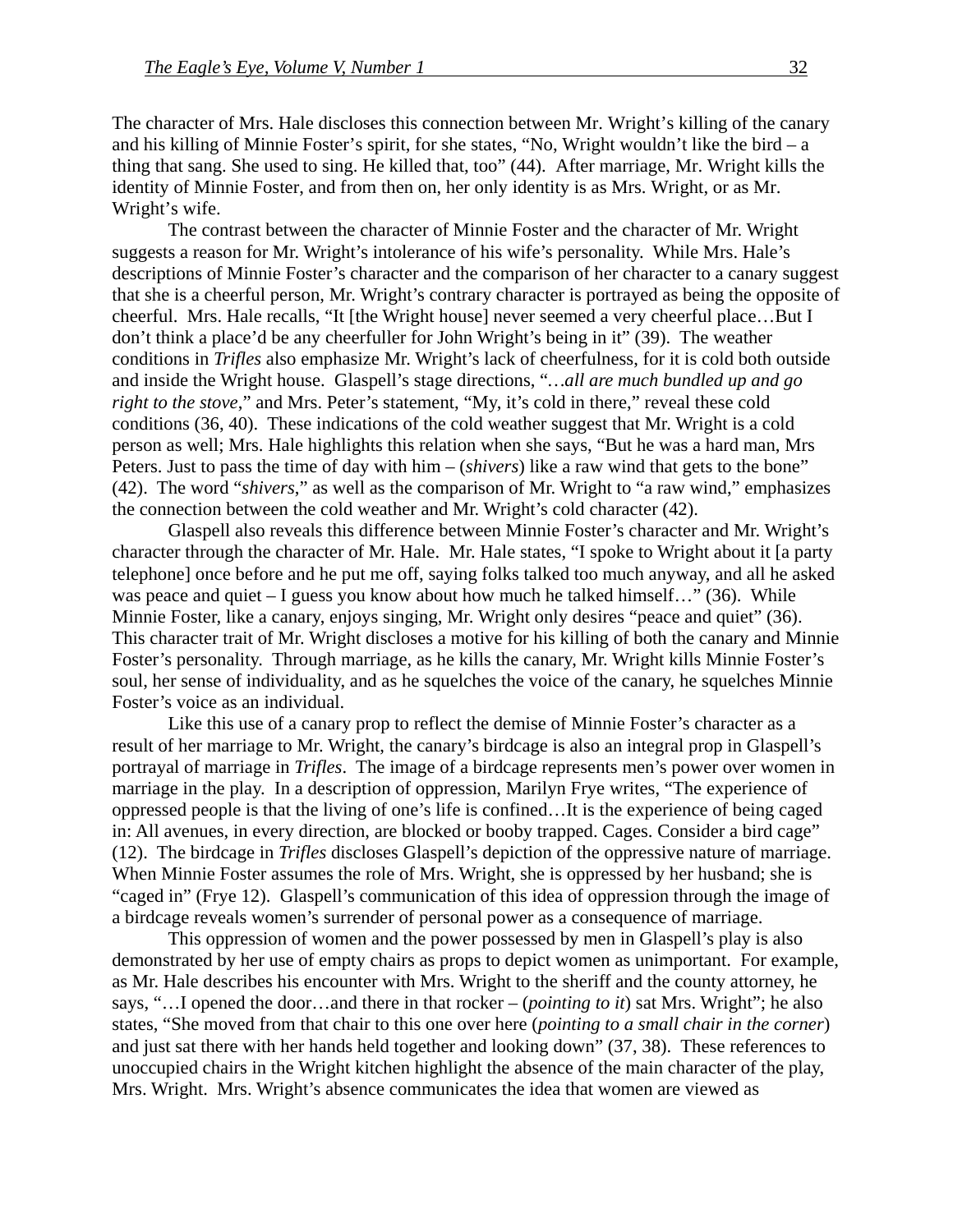unimportant, for although she is the play's main character, her presence is not necessary.

This view of women as unimportant is emphasized by the male characters' dismissal of the female characters' concerns as insignificant. For example, Mr. Hale says, "…but I thought maybe if I went to the house and talked about it [a party telephone] before his wife, though I said to Harry that I didn't know as what his wife wanted made much difference to John –" (36). Mr. Hale's suggestion that Mrs. Wright's view is unimportant to Mr. Wright highlights women's lack of power in marriage and men's possession of this power. The male characters' view of the women's domain, the kitchen, as unimportant also demonstrates the men's view of women's concerns as insignificant. This view is revealed through an exchange between the county attorney and the sheriff; Glaspell writes, "COUNTY ATTORNEY: …I guess we'll go upstairs first – and then out to the barn and around there (*to the* SHERIFF) You're convinced that there was nothing important here…SHERIFF: Nothing here but kitchen things" (38). In addition, the title of the play, *Trifles*, as well as Mr. Hale's statement, "Well, women are used to worrying over trifles," reveals the male characters' belief that women's concerns are trivial and that women do not deserve to possess power in their marriages (38).

Through *Trifles*, Glaspell reflects this lack of power for women and the loss of women's individuality as characteristics of the relationship between men and women in marriage. The suggestion that these characteristics can be commonly applied to marriages in 1916, the year Glaspell wrote the play, is revealed by the character of Mrs. Hale. Mrs. Hale says, "I know how things can be – for women…We all go through the same things – it's all just a different kind of the same thing" (44). In this statement, Mrs. Hale suggests that although women may experience these characteristics in different ways or in different degrees, all women experience the repression of men in their marriages. This quotation indicates that all married women in this time period can relate to the surrender of personal power and the loss of individuality portrayed by the characters in *Trifles*.

Wendy Wasserstein's *The Heidi Chronicles*, however, depicts women's struggle to overcome this repression. This play, which was written in 1990, portrays the objectives of feminism and the evolution of the feminist movement. Kathie Sarachild describes one goal of feminism; she states, "It's a question of going after what we really want in our work lives and in our love lives-and, as women really know, the two are very related-and only having power will get us what we really want in both. It will get us the kind of jobs *and* the kind of love relationships" (158). While *The Heidi Chronicles* incorporates this goal of the feminist movement, the play also demonstrates the disappointment of women, such as Heidi, who are unable to achieve this desire to "'have it all'" (45). As Jan Balakian writes, "This was the first Broadway play to grapple with the collapse of the feminist movement during the two decades of change…" (93-94). Unlike the female characters in *Trifles*, Heidi maintains her sense of personal power and individuality; however, in order to maintain these things, she sacrifices marriage.

Wasserstein's play discloses feminist women's desire for a change in the type of marriage relationships between men and women presented by Glaspell's *Trifles*. These women aim to overcome the conception that women must sacrifice their personal power and their individuality to men. As the character of Fran explains, "Heidi, every woman in this room has been taught that the desires of her husband, her son, or her boss are much more important than her own. Now the only way to turn that around, is for us, right here, to try to make what *we* want, what we desire, to be as vital to us as it would undoubtedly be to any man" (23). In this quotation, Fran reveals the feminist movement's objection to the idea portrayed in *Trifles* that women's sense of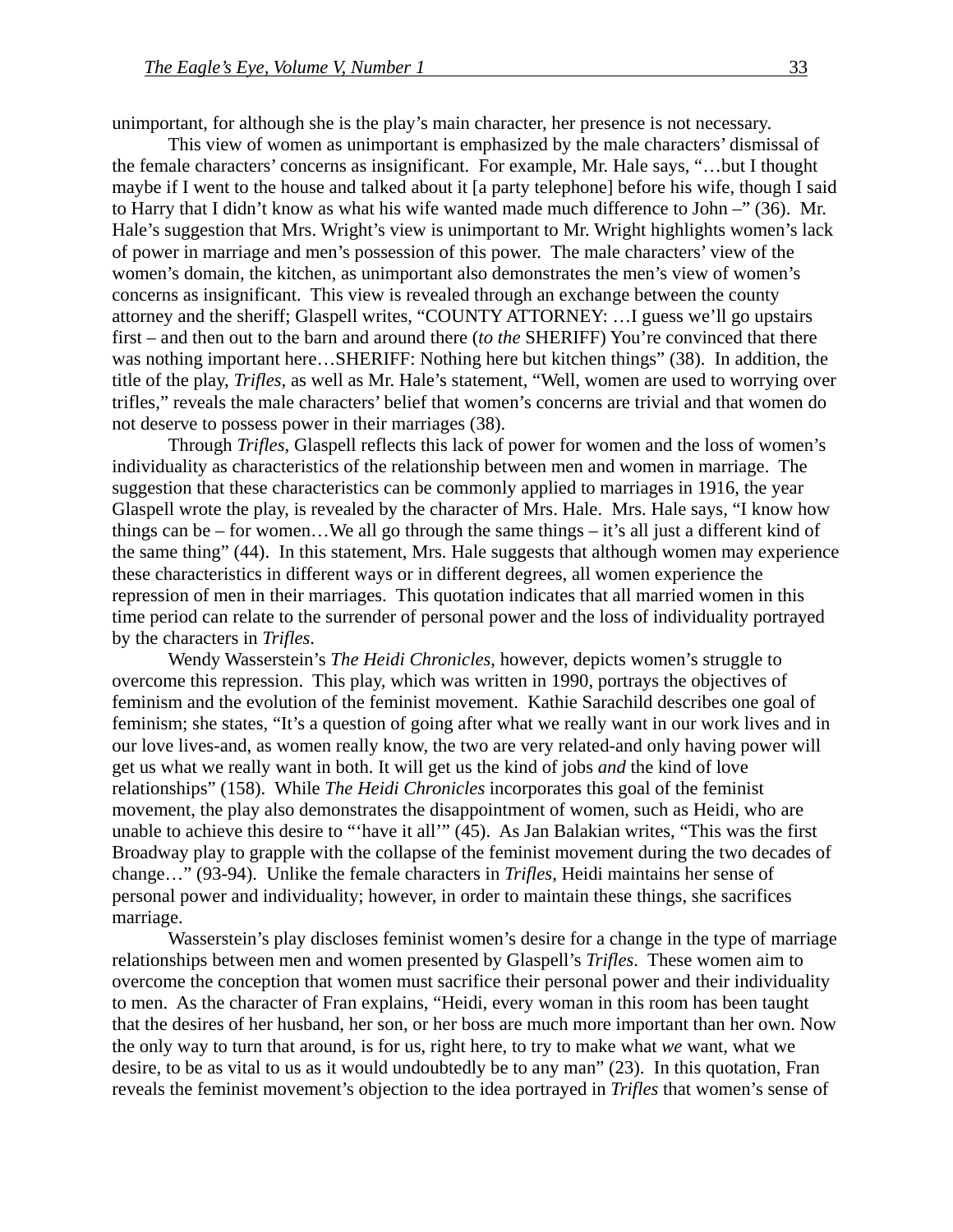self should be sacrificed in marriage and that women's concerns are insignificant.

However, despite these feminists' hopes for change, Wasserstein reveals Heidi's disappointment with the realization that it is not possible to "'have it all,'" personal power, individuality, and a marriage (45). Heidi realizes that the goals of the early feminists are unrealistic. Her disappointment is conveyed in her speech at the Miss Crain's School East Coast Alumnae Association luncheon in which she "addresses the collapse of feminist idealism" (Balakian 99). In this speech, Heidi characterizes the stereotypical image of the ideal woman, one who juggles a career at Colombia University, "aerobics class[es]," the care of her children, domestic duties, such as cooking "grilled mesquite free-range chicken," the writing of a book, the reading of "*Inferno* in Italian," and a marriage in which she advises "her investment banker/well-rounded husband on the future finances for the City Ballet" (59). Heidi presents this idealized image of the modern woman in order to highlight the impossibility of achieving this model. Later in her speech, Heidi reveals her disappointment with the inability to attain this lofty goal for the ideal woman in her recollection of a conversation in which Heidi confesses, "…'No, Jeanette, I'm just not happy. I'm afraid I haven't been happy for some time'" (62).

 Wasserstein also communicates Heidi's disappointment through her question, "Susie, do you ever think that what makes you a person is also what keeps you from being a person?" (55). In this question, Heidi suggests that her struggle to achieve the goals of feminism, such as advocating her sense of self, has actually prevented her from achieving her own personal aspirations. For example, Heidi appears to have maintained her personal power and her sense of individuality through her career, yet she has consequently surrendered her hope of marriage.

In addition to Heidi's character, the characters of Denise and Scoop covey this disappointment as well. The character of Denise highlights this disappointment when she asks, "I mean, isn't that what you guys fought for? So we could 'have it all.' I mean, don't you want to have a family, Heidi?" (45). Denise also states, "Well, like, a lot of women your age are very unhappy. Unfulfilled, frightened of growing old alone…My friends want to get married in their twenties, have their first baby by thirty, and make a pot of money. It's just much more together than your generation" (57). Furthermore, Scoop refers to the disappointment of the feminists of Heidi's generation in his assertion, "But if you aim for ten in all things and get six, you're going to be very disappointed. And unfortunately, that's why you 'quality time' girls are going to be one generation of disappointed women. Interesting, exemplary, even sexy, but basically unhappy. The ones who open doors usually are" (39). In this quotation, "ten" refers to the feminist ideal of maintaining personal power and individuality, as well as having a marriage; "six," however, represents Heidi's preservation of this power and individuality, but also her resulting sacrifice of marriage (39). The phrase "open doors" is related to women's reliance on men, for it is a chivalrous gesture for a man to open a door for a woman (39). Scoop suggests that women, like Heidi, who refuse to rely on men and covet their independence cannot simultaneously have a marriage.

 In the play, Heidi recognizes that she cannot have both a career as an art historian and a marriage; *The Heidi Chronicles* "…exposes…the difficulty that women face in negotiating between fulfilling professional and personal lives—in short, the lost idealism of early feminism" (Balakian 94). Heidi abandons her hope for marriage and chooses to cultivate her power as an individual and her sense of self through a career. Heidi is forced to make this choice because her romantic interest, Scoop, is unwilling to compromise his own sense of power in marriage. This unwillingness is revealed when Scoop says as follows: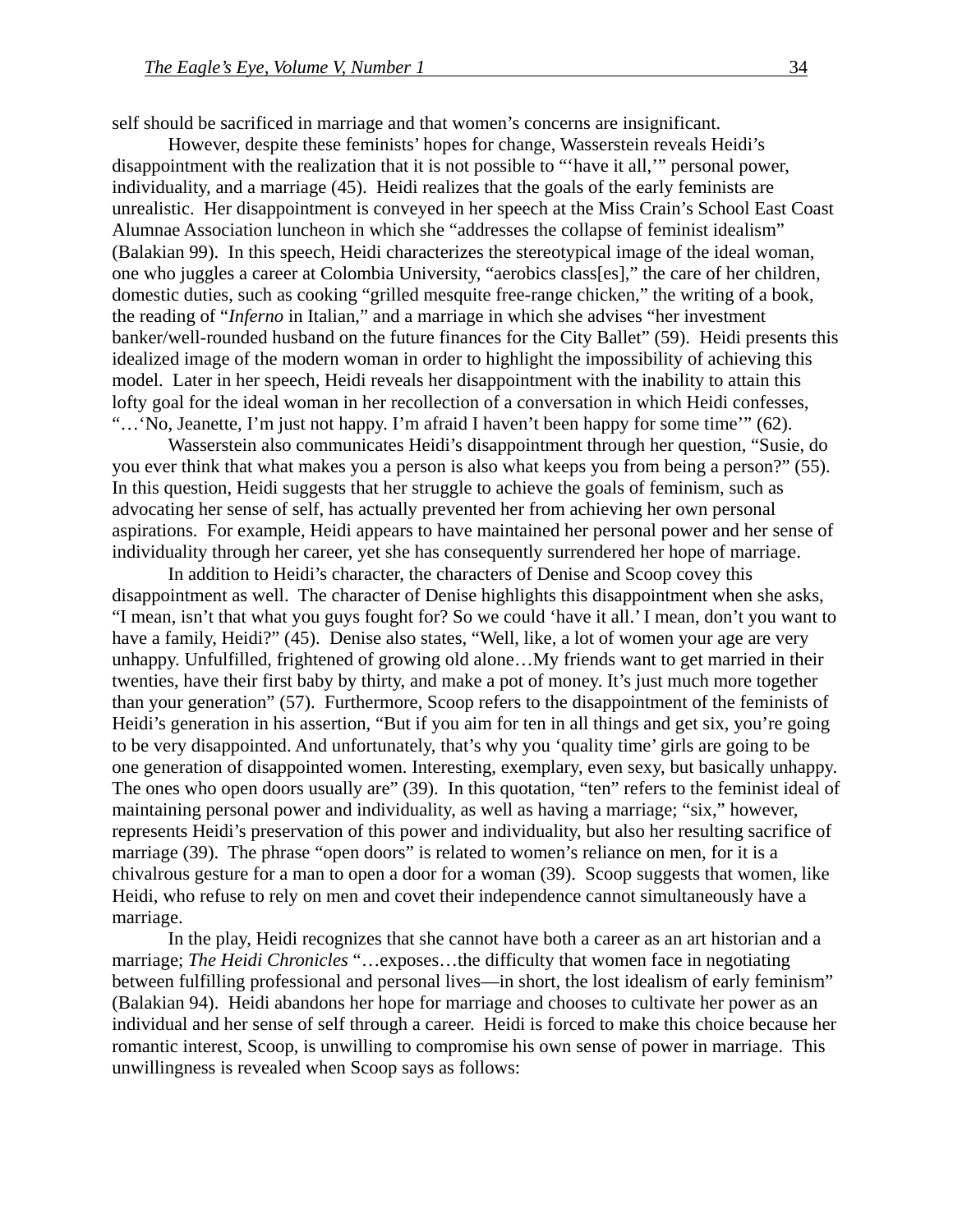…Let's say we married and I asked you to devote the, say, next ten years of your life to me. To making me a home and a family and a life so secure that I could with some confidence go out into the world each day and attempt to get an "A." You'd say "No." You'd say "Why can't we be partners? Why can't we both go out in the world and get an 'A'?" And you'd be absolutely valid and correct. (38)

Scoop recognizes the legitimacy of the feminist's desire to maintain their personal power and individuality in marriage. However, he is still intimidated by the conception of a woman's sense of power competing with his own sense of power, for Scoop asserts that because he and Heidi both want "self-fulfillment," "self-determination," and "self-exaggeration," Heidi would be "competing" with him (38; Balakian 97). As Michael Kaufman confirms, "An analysis of men's contradictory experiences of power gives us useful insights into the potential relation of men to feminism. The power side of the equation is not anything new and, indeed, men's power and privileges form a very good reason for men to individually and collectively oppose feminism" (27).

 Like the male characters in *Trifles*, Scoop believes relationships in marriage should be dominated by men's power, and he rejects the idea of a man and woman "pool[ing] not only their well-being but also their autonomy…[and consequently] limit[ing his]…own decision-making power and rights" (Nozick 177). However, unlike the female characters in *Trifles*, Heidi refuses to sacrifice her personal power and her sense of individuality to a husband; instead, Heidi chooses to sacrifice marriage. Like Glaspell's play, *The Heidi Chronicles* reveals Wasserstein's suggestion that feminist women's aspiration for marriages in which men and women view each other as equal partners has not yet been achieved.

 However, despite Heidi's disappointment with her inability to "'have it all,'" the conclusion of the play suggests that future generations of women may be capable of achieving this aspiration (45; Balakian 100-101). At the conclusion of the play, Heidi adopts a daughter, Judy. Judy provides hope for Heidi that her disappointment with the inability to achieve the ideal of feminism will not have been for nothing; she hopes that future generations of women will have the chance to achieve this ideal (Balakian 100-101). In the final scene of the play, Scoop asks Heidi, "Are you happy?" (73). Heidi replies as follows:

> Scoop, there's a chance. Just a milli-notion. That Pierre Rosenbaum and Judy Holland will meet on a plane over Chicago…And he'll never tell her that it's either/or baby. And she'll never think she's worthless unless he lets her have it all. And maybe, just maybe, things will be a little better. And yes, that does make me happy. (74; Balakian 99)

As this quotation demonstrates, Heidi is hopeful that in future generations, women will not be forced to make the choice between their personal power and individuality and their hopes for marriage (Balakian 100-101).

Wasserstein also reveals this optimism for Judy's generation through Scoop's and Heidi's suggestion that Judy is a "hero " or "heroine" (75). For example, Scoop asks, "What do you think, Judy? A mother for the nineties and a hero for the nineties" (101). Wasserstein also writes, "(*Heidi takes Judy out of the stroller and lifts her up.*)…HEIDI. A heroine for the twenty-first!" (75; Balakian 100-101). In this scene, Scoop's use of the word "hero," which refers to a male, and Heidi's use of the word "heroine," which refers to a female, suggests that although the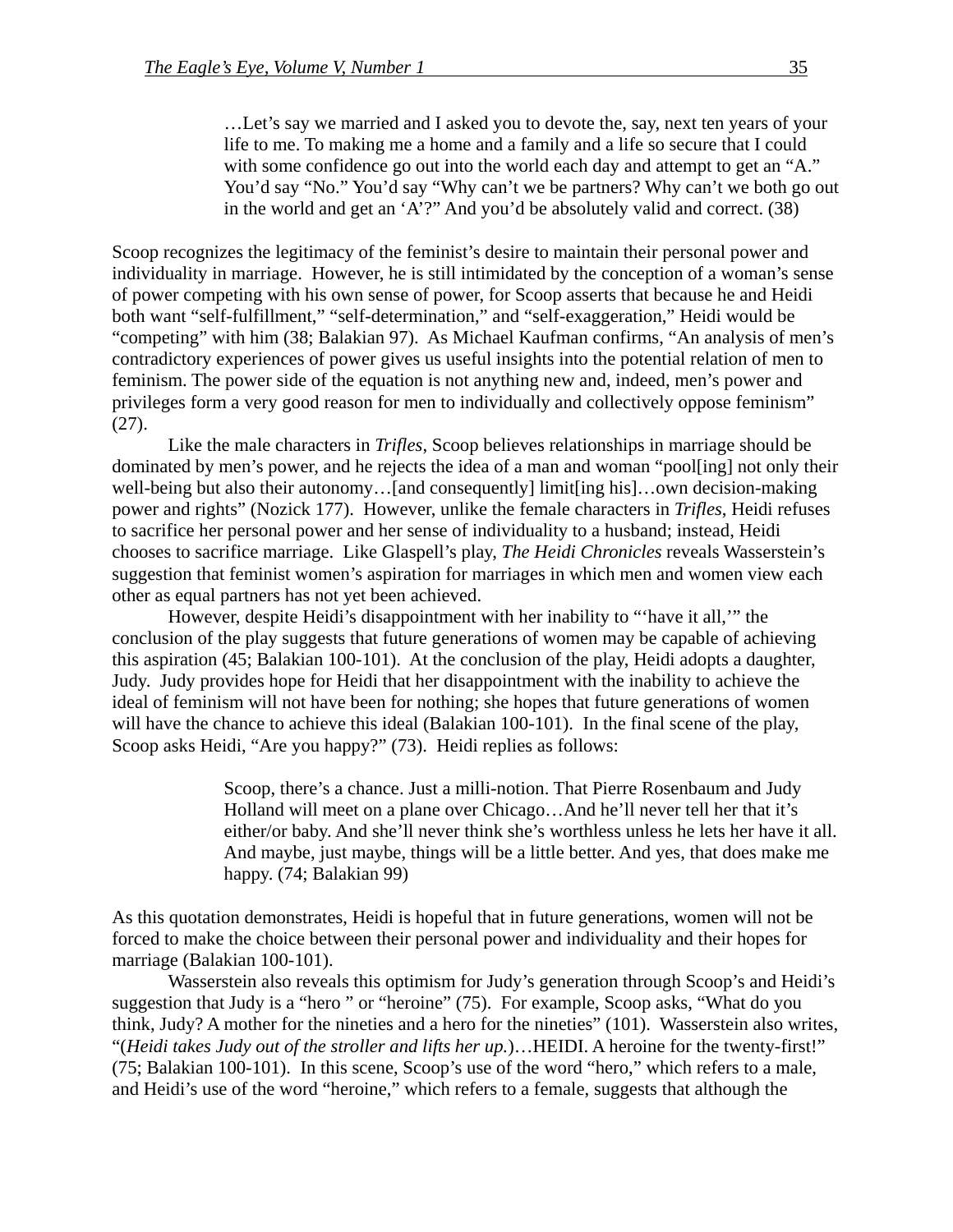statuses of men and women are not yet compatible, they may be interchangeable, like the meanings of these words, in future generations. This idea of accomplishing feminist goals in the future is also conveyed through the image of Heidi lifting Judy up, for this action indicates a sense of victory or success for Judy's generation (Balakian 100-101).

Presently, *The Heidi Chronicles'* character of Judy would be about seventeen years old, for the play was written in 1990. I believe the present generation of young women, which is represented by her character, has come closer to achieving the feminist aspiration to "'have it all,'" personal power and individuality, as well as a marriage (94). I do not feel as though I will need to make the choice that the women in *Trifles* and Heidi in *The Heidi Chronicles* make, for I believe I will be able to maintain my sense of personal power and individuality in my future marriage. My marriage will not depend on the condition that I sacrifice the things that are important to me, such as my ability to be self-sufficient or my career plans. The present generation of young women represents the progression toward feminists' ideal situation for women, and this generation may have the chance to prove that perhaps women can "'have it all,'" personal power, individuality, *and* marriage (94).

However, the women in Glaspell's *Trifles* and Heidi in Wasserstein's *The Heidi Chronicles* have not yet achieved this ideal situation, and the women in these plays choose between their sense of personal power and individuality and their desire for marriage. The women in *Trifles* sacrifice their personal power and their individuality to their husbands through marriage, and Heidi sacrifices marriage in order to maintain this power and individuality. These women are forced to make this choice because the men in *Trifles* and Scoop in *The Heidi Chronicles* expect their wives to sacrifice this personal power and individuality for marriage. These male characters do not accept the idea of married women who preserve this power and individuality. Consequently, unlike the women of the present generation, the female characters in Glaspell's and Wasserstein's plays do not have the opportunity to possibly "'have it all'" (94).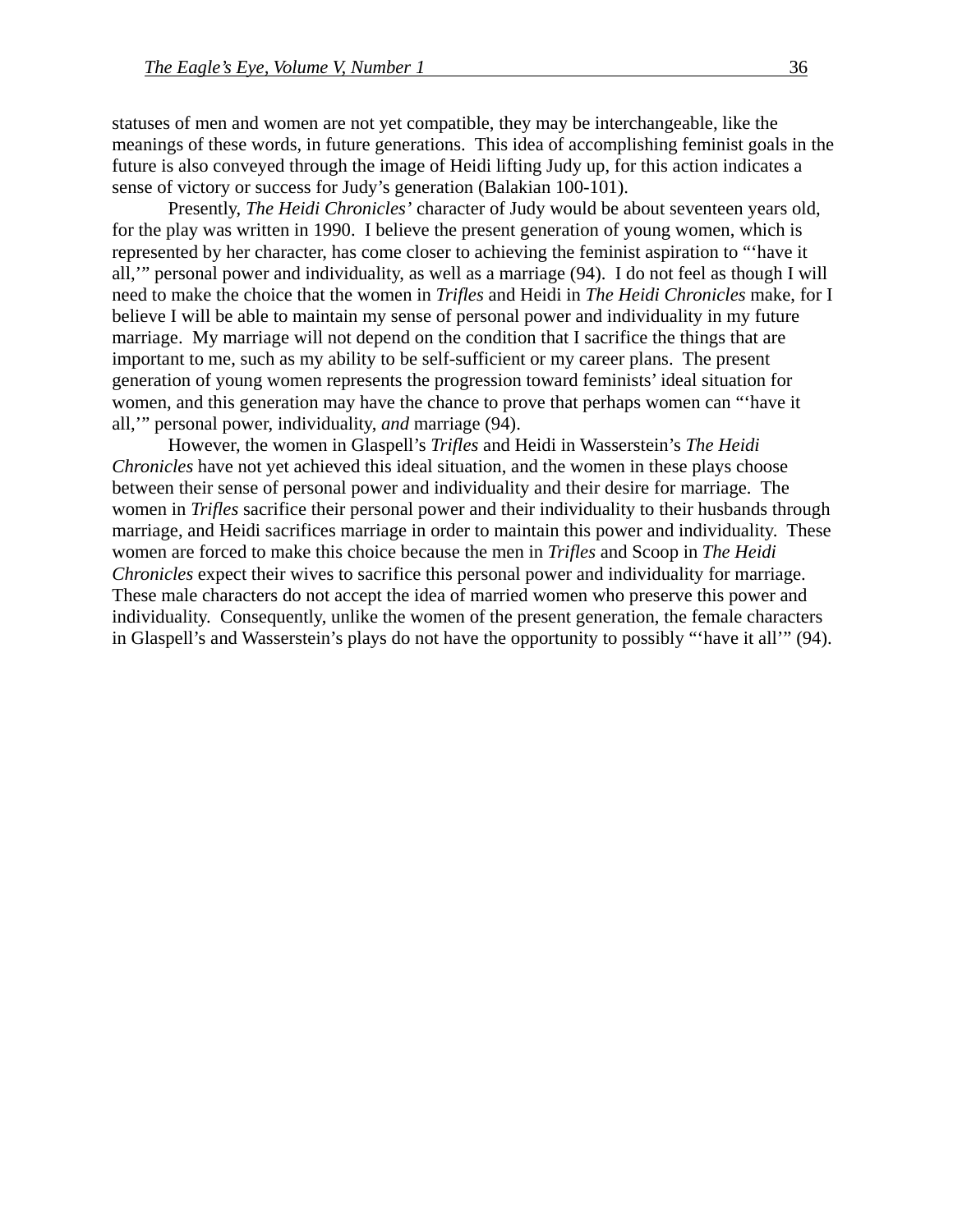#### Works Cited

- Alkalay-Gut, Karen. "Murder and Marriage: Another Look at *Trifles*." Susan Glaspell: Essays on Her Theatre and Fiction. Ed. Linda Ben-Zvi. Ann Arbor: The University of Michigan Press, 1995. 71-81.
- Balakian, Jan. "'The Heidi Chronicles': The Big Chill of Feminism." *South Atlantic Review* 60.2 (May 1995): 93-101. **JSTOR**. Connelly Library, Philadelphia. 11 Nov. 2007 <http://dbproxy.lasalle.edu>.
- Frye, Marilynn. "Oppression." Minas 10-16.
- Glaspell, Susan. *Trifles.* Cambridge: Cambridge UP, 1987.
- Kaufman, Michael. "Men, Feminism, and Men's Contradictory Experiences of Power." Minas 23-30.
- Minas, Anne. Gender Basics: Feminist Perspectives on Women and Men. Belmont: Wadsworth, Thomson Learning, Inc., 2000.

Nozick, Robert. "Love's Bond." Minas 176-183.

Sarachild, Kathie. "Going For What We Really Want." Feminist Revolution. Ed. Katie Sarachild. New York: Redstockings, Inc., Random House, Inc., 1978. 158-160.

Wasserstein, Wendy. *The Heidi Chronicles.* New York: Dramatists Play Service, Inc., 1990.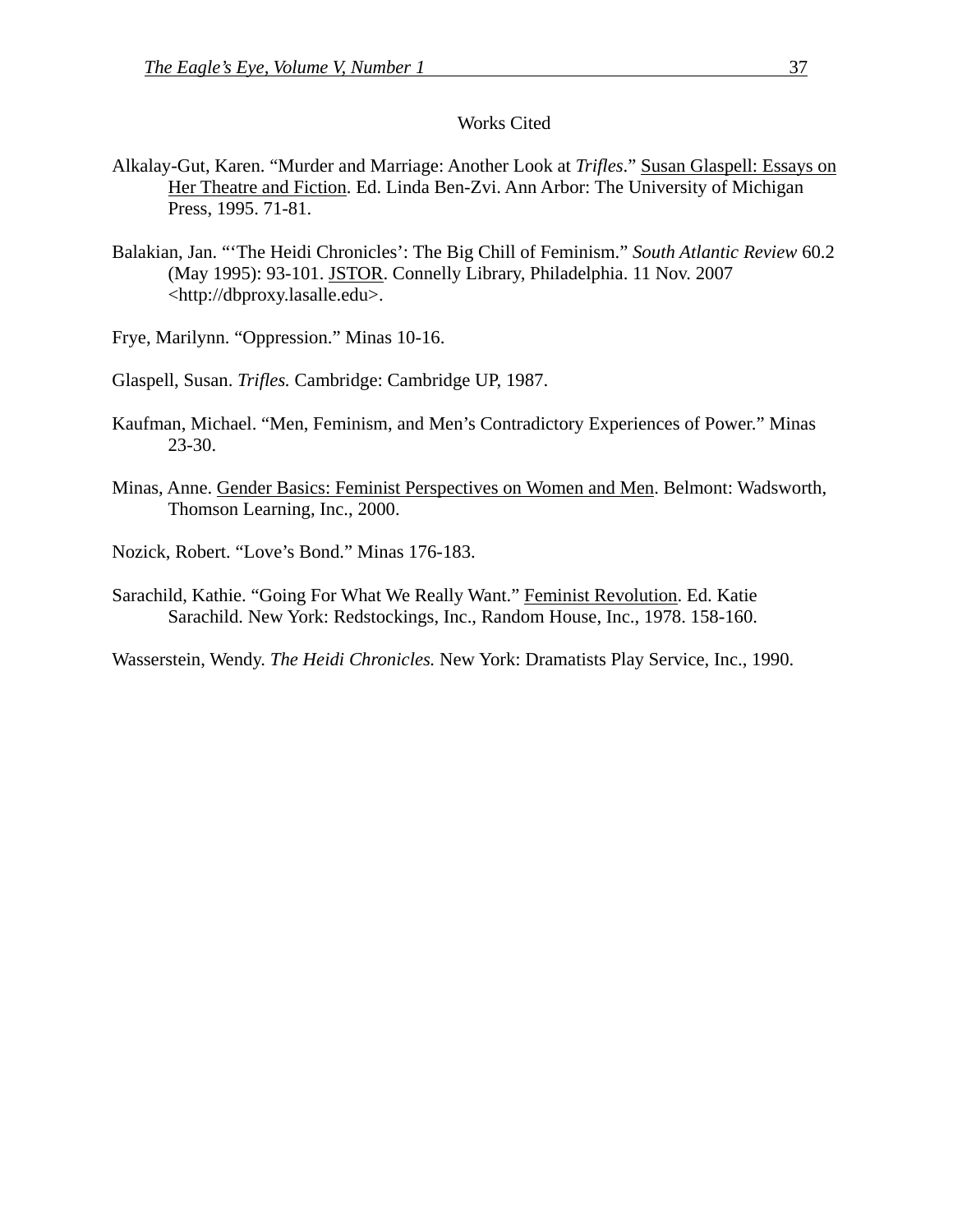# **Seeking the Unattainable, Avoiding the Unimaginable: Students for a Democratic Society and its Permanence in the American Psyche**

Andrew Wagoner

The Sixties was a decade rife with rebellion and a yearning for a reconstruction of society. In the post-World War II world, nations were struggling to gain identity and construct a new world, hoping to erase the indelible marks left by the Holocaust and the advent of the most devastating weapon known to mankind. Unrest was lurking latently beneath the calm immediately after the war. Throughout Africa and Latin America many nations began to plead for freedom from the colonial system which had confined them for so long. Never truly breaking free from the bonds of slavery, African-Americans became restless with their position as secondclass citizens in the society. Soon America was divided over race, and numerous organizations had been formed to spearhead the movement for equality and civil rights. The push for civil rights and the formation of groups such as the Southern Christian Leadership Conference (SCLC) and Student Non-violent Coordinating Committee (SNCC) were harbingers for the widespread calls for reform that were to follow in the coming tumultuous years.

 Seeing the ills of the oppression of African-Americans in the South, and also becoming aware of the ills within the government and the society at large, a group of socially-minded students formed a committee that would completely revolutionize the reform movements of the Sixties. The Students for a Democratic Society (SDS) was arguably the foremost organization of radical reform within the United States in the 1960s. Armed with the idealism of youth and faith in the potential of man, SDS attempted to alert the nation to the malady which was plaguing American society and slowly eating away at it. However, this idealism was slowly smothered by the pressures of the age and the lack of response from the government. Unwilling to die quietly, the SDS turned to diametrically different and radically opposed methods to get the attention of the government. While the movement and its leaders may have moved on, the issues they brought to the forefront of the American conscience are still relevant today and can inspire many to take hold of the idealism which initially kindled the movement. With the knowledge that one has of the Movement today, perhaps alternative routes can be explored in hopes of eventually reaching that point where a civil discussion and reform can take place.

 To grasp an understanding of the SDS, one must look into the historical background and particularly the previous decade and Eisenhower administration to see what fueled the formation of the group and ideals which drove the Movement.

 Post-World War II America was the epitome of prosperity. Families hoping to escape the constraints of city living, moved to the suburbs. There was little interest in the political atmosphere, and many people contentedly lived out their lives in hopes of fulfilling the American Dream. Indulging in the contentment of the age, Americans in large records seemed to ignore the civil rights abuses in the South and expressed only a mild interest in the inquisition conducted by Sen. Joseph McCarthy. McCarthy's inquiries and accusations led many to view the Soviet Union as the major threat to American contentment and security. This attitude united the country and kept many critics from indicting the government about the many abuses that were taking place.

 Edward J. Bacciocco, Jr. notes that the Left was not able to stir much change in the 1950s because of the death of the Socialist Party and the prosperity which seemed to sap the vigor out of many ardent critics (3-4). The focus on material abundance and the seeming necessity to move to the suburbs and conform to society drove people to take their eyes off of political reform and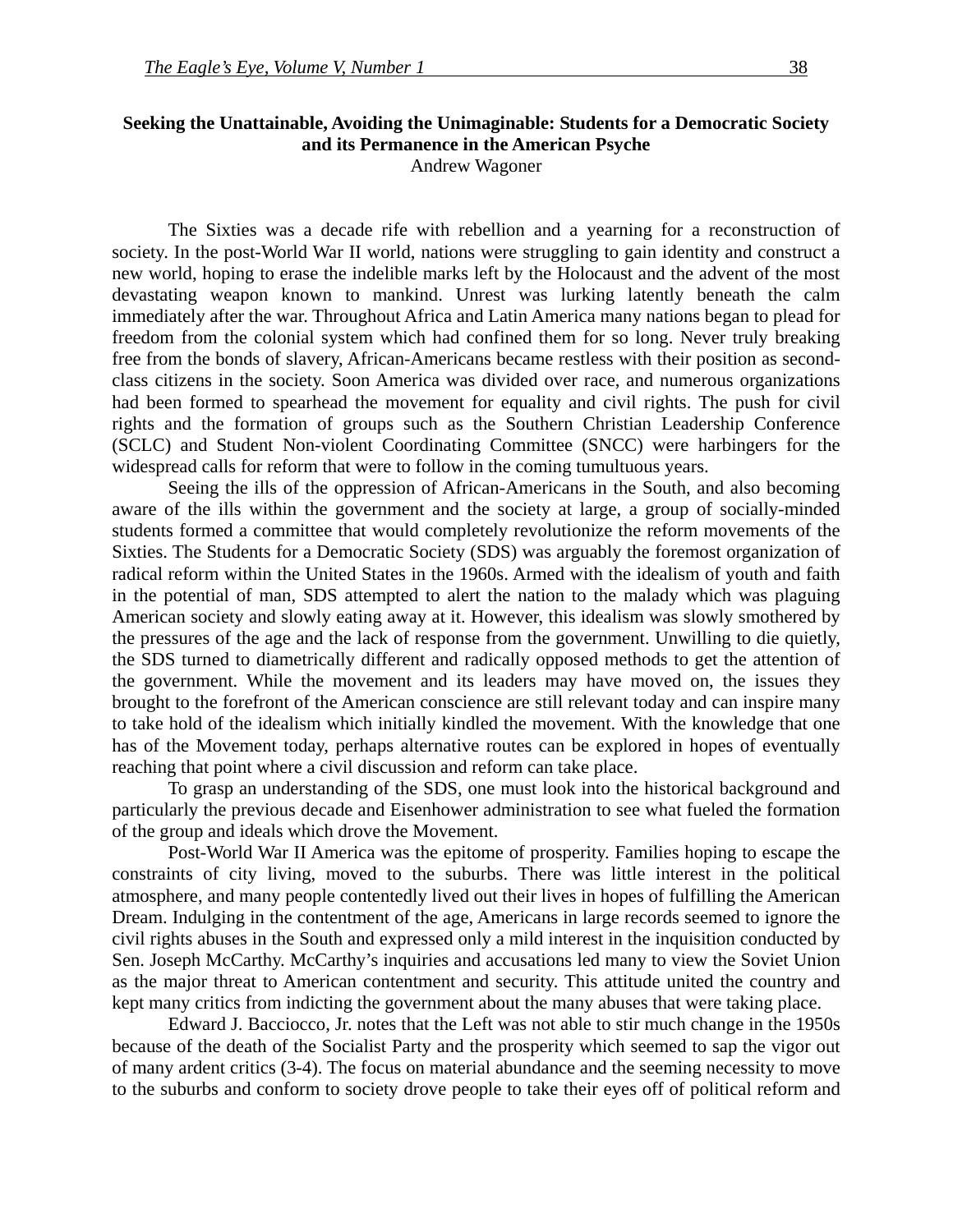concentrate wholly on discarding previous ways of living in hopes of attaining social acceptance. Out of this complacency and contentment quietly rose the first waves of a youth movement rebelling against the values of society and expressing an alternative way of life.

 Allen Ginsberg's poem *Howl* was the clarion call for the Beat Generation. Penned in 1955, this poem signified what the Beats were rebelling against and the ills that they saw germinating within society. The poem indicted society for its materialism, conformity, and the mechanization which pointed the way only towards war. Hoping to break free from the conformity of the age, the Beats looked to the percussive aspect of jazz to cleanse them, the creative arts for self-expression, and at times turned to drugs to form a community. The Beats scorned all that Middle America strove for in the 1950s. They rejected the machine age and the advancements made while also expressing a disinterest in money, promotions, and status. Other poets such as Gregory Corso and Lawrence Ferlinghetti emphasized this rejection of common societal values and yearned for freedom from the constraints impressed upon them. Bacciocco sees the Beats as an integral part in contributing to the New Left in America because of their alternative lifestyle and disregard for tradition. He comments,

The Beats were the first group after World War II to exemplify their repudiation of social and political practices by embracing a way of life that flouted the customs, values, and myths by which others lived. That this could be done, that a life completely out of step with the rest of America could be lived, was of enormous import to the New Left and to anyone else whose manner of living differed from that of the Majority of Americans (14).

James Putnam O'Brien concurs that the Beats were an integral part to the formation and motivation of the New Left. He saw the New Left based on political moralism and cultural alienation, with roots in radical pacifism. O'Brien notes, "The strength of this 'nonconformist subculture' [beat poetry and folk music] determined the power of the nascent New Left at any one campus" (417). Thus, the Beat Generation laid the foundation and established a framework for the emergence of the New Left within American society. Examining this emergence in great detail, Bacciocco argues that five events between January 1959 and November 1960 truly launched the rebirth of the New Left.

 The election of John F. Kennedy as president was one of the events which figured prominently in the rise of the New Left. While it was not a specific action or speech made by Kennedy, it was the atmosphere surrounding his election which stirred political feelings within the nation and particularly within the youth. Kennedy seemed to assure the citizenry that his presidency would bring new vigor to commandeer the complacency which was driving the nation, and he would fight to restore civil rights and undo the social wrongs that were plaguing the nation. Kennedy was an exemplification of the public virtue that people were hoping existed within the nation (Bacciocco 22).

 The Cuban revolution and the overthrow of Fulgencio Batista and the rise to power of Fidel Castro was another event which spurred on the optimism of the New Left. Castro's revolution signaled to hopeful youths and revolutionaries in America that a socialist force could topple the capitalist system. Young radicals in the United States looked to Castro and his fellow revolutionaries as an ideal towards which to strive. Regardless of the criticism that Castro soon came under after he curtailed civil liberties and would not hold national elections, young radicals looked at Cuba and saw that revolutionary action leading to institutional change was indeed possible (Bacciocco 24).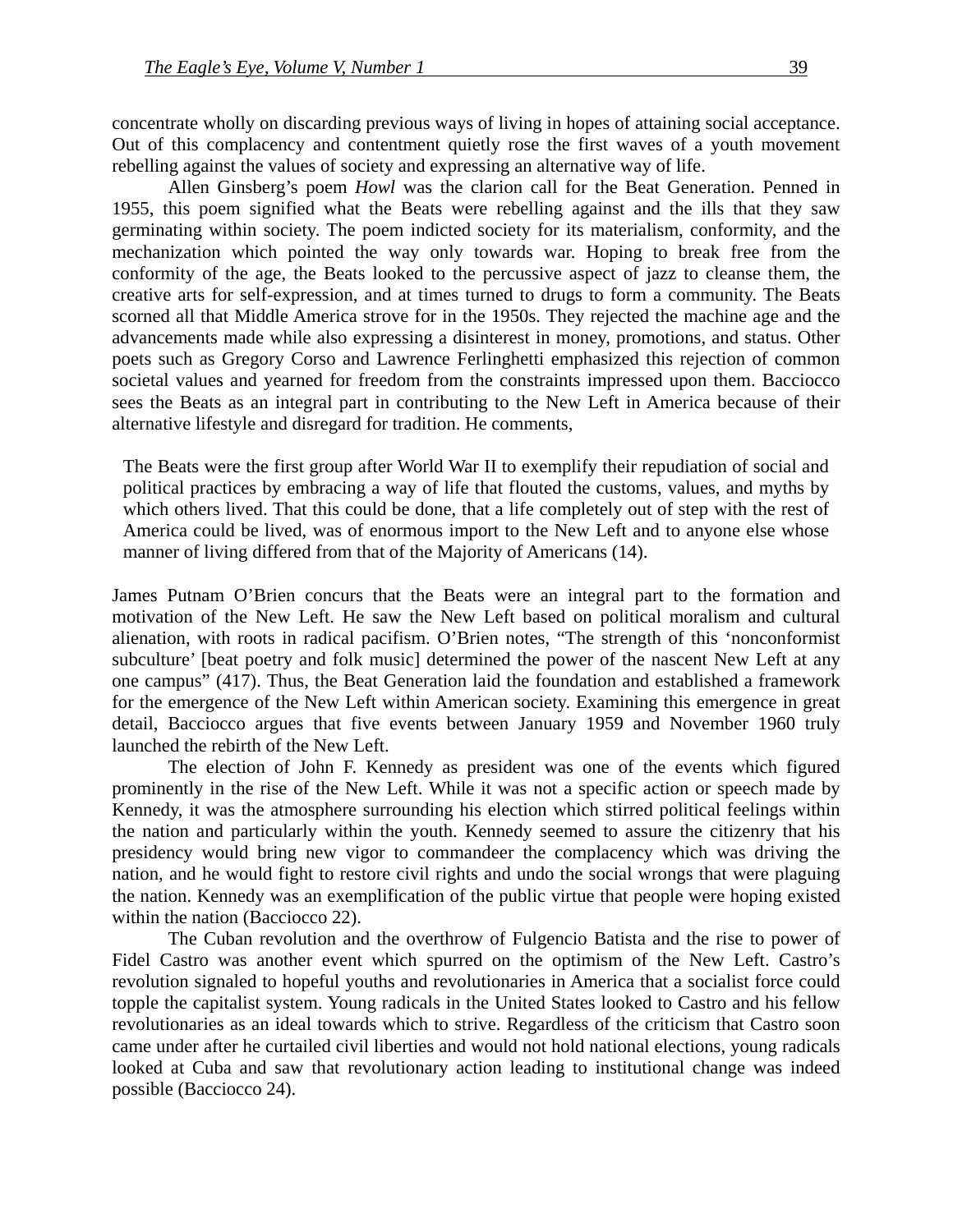The execution of Caryl Chessman and the events surrounding his execution were also significant in fostering the growth of the New Left in 1960. Chessman, who was convicted for seventeen felonies in California over a twenty day period in 1948, was a young man who came from the margins of society. In prison he studied law and worked on becoming an "intellectual." He wrote an autobiography and successfully appealed for a stay of execution on eight separate occasions. This prowess and the refusal of Chessman to accept the verdict of the judge impressed many observers and students. The entire ordeal caused many to question the validity of laws and wonder whether they favored just the wealthy.

 The House Un-American Activities Committee (HUAC) disruption in San Francisco and the sit-ins against segregated facilities in the South were two final events which sparked the rise of radicalism and the birth of the New Left within America. Shortly after the execution of Chessman, HUAC met in San Francisco to interrogate witnesses about Communist party activities. Many university professors and students revolted against this, citing the personal and professional damages that were incurred by being subpoenaed. On May 13, students assembled in City Hall, disrupted the interrogations, and employed direct action to achieve their aims. The formation of the Student Non-violent Coordinating Committee was the first student organized group which rebelled against what it saw unfit within the society. Shortly thereafter it was accompanied by the SDS in the North. Both organizations were led by the youth and employed direct action in achieving their aims. The culmination of the maelstrom of events from 1959 to 1960 aroused citizens out of their lethargy and called them to direct action so that change could occur.

 The SDS developed out of the Student League for Industrial Democracy (SLID), which itself was a branch of the socialist educational organization known as the League for Industrial Democracy (LID). Wanting to recruit a broad base of supporters, particularly students, and thinking that the term "industrial democracy" focused solely on labor issues and alienated students, members of SLID decided to change the name to the SDS. Allen Smith comments on the departure the SDS made from LID. Hoping to empower African-Americans facing racism and students under the specter of the bureaucratic university rather than industrial workers in a capitalist workplace, the SDS had many aspirations as it first began. Smith notes the diversity of these goals and the many areas that the SDS looked to change in American domestic and foreign policy. These goals included opposition to US nuclear policy, demands for a more relevant educational curriculum, an end to the war in Vietnam, and civil rights for African Americans and women. Along with these goals were also aspirations for community, sexual liberation, and creativity—a veritable utopia and a true democratic society in the eyes of the founders of the movement  $(5)$ .

 The manifesto which laid out the groundwork of belief for the SDS was the Port Huron Statement (PHS) which was penned in 1962 by one of the founders, Tom Hayden. The ultimate aim of the PHS was to provide the students and radicals with a moral vision to generate political activism that would not only spur change in current policies, but would also effectively realign the Democratic Party. Smith notes this aim in his study of the origins of the New Left. When commenting on the manifesto's attitude and the response the leaders of the movement hoped to evoke, he writes "[the PHS was to] 'awaken its allies.' The first generation of SDS leaders hoped the student movement would be the spark that created the conditions for a realignment of the Democratic Party" (12). Kirkpatrick Sale examines the significance that the PHS had to the society searching for answers and for a plan for actually reconstructing society. In his work, *SDS*, a history of the organization he writes, "it [PHS] gave to those dissatisfied with their nation an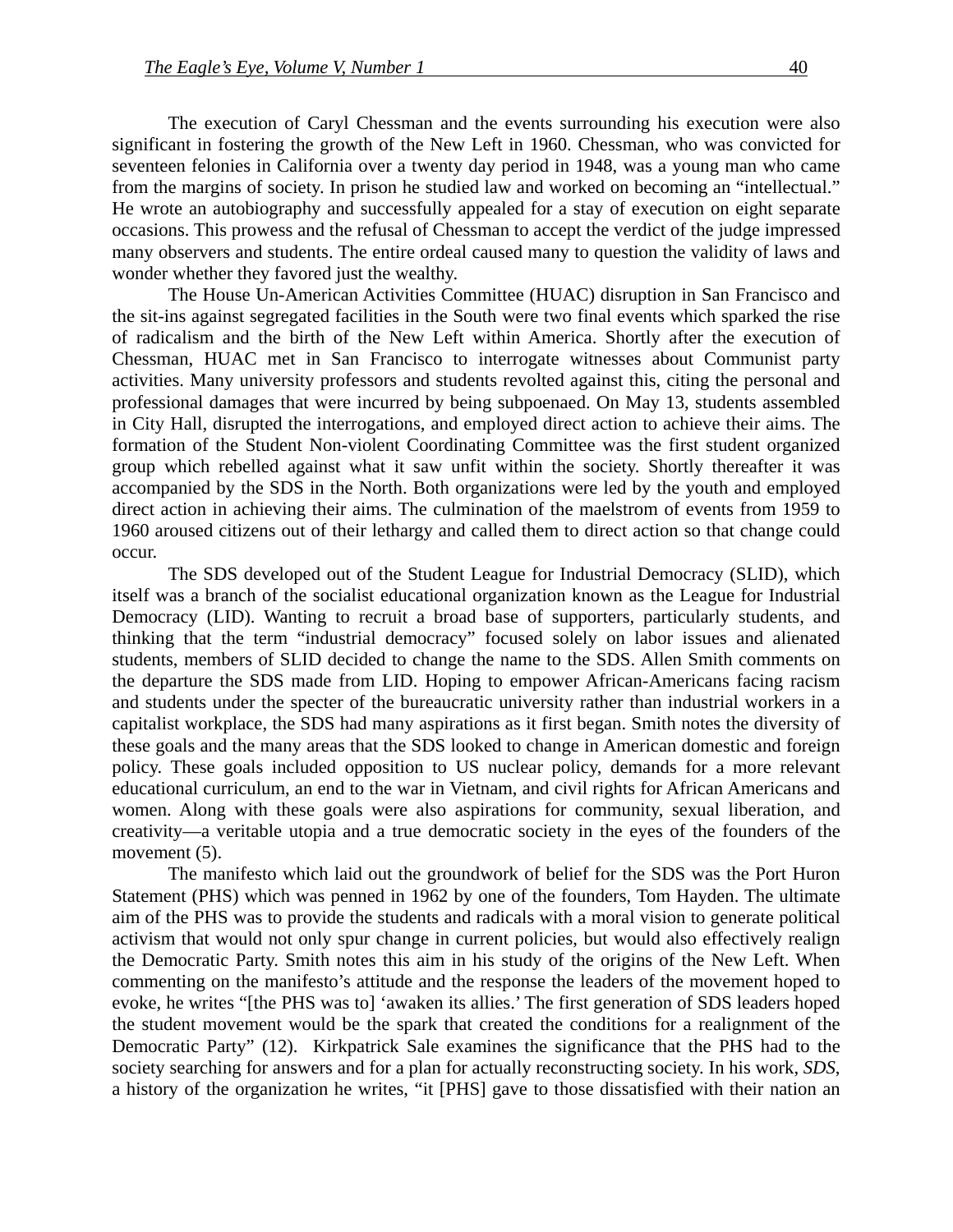analysis by which to dissect it, to those pressing instinctively for change a vision of what to work for, to those feeling within themselves the need to act a strategy by which to become effective. No ideology can do more" (53-54).

 J. Justin Gustainis argues that the PHS was most effective in rallying students because of its rootedness in paradox that were endemic in American culture. Hayden emphasizes paradoxes within society early in the manifesto. He notes,

We began to see complicated and disturbing paradoxes in our surrounding America. The declaration "all men are created equal…" rang hollow before the facts of Negro life in the South and the big cities of the North. The proclaimed peaceful intentions of the United States contradicted its economic and military investments in the Cold War status quo….

 With nuclear energy whole cities can easily be powered, yet the dominant nation-states seem more likely to unleash destruction greater than that incurred in all wars of human history. Although our own technology is destroying old and creating new forms of social organization, men still tolerate meaningless work and idleness. While two-thirds of mankind suffers undernourishment, our own upper classes revel amidst superfluous abundance (Port Huron Statement).

The Statement continues apart from these paradoxes to point out those philosophies which are destroying American society and contributing to the deterioration of the nation. The calm and complacency of the 1950s is shattered through the revelations of the PHS. The death of an optimistic outlook and the contentment of the preceding era is described in the statement. It follows:

Theoretic chaos has replaced the idealistic thinking of old—and, unable to reconstitute theoretical order, men have condemned idealism itself. Doubt has replaced hopefulness—and men act out a defeatism that is labeled realistic. The decline of utopia and hope is in fact one of the defining features of social life today. The reasons are various: the dreams of the older left were perverted by Stalinism and never recreated; the congressional stalemate makes men narrow their view of the possible; the specialization of human activity leaves little room for sweeping thought; the horrors of the twentieth century, symbolized in the gas ovens and concentration camps and atom bombs, have blasted hopefulness. To be idealistic is to be considered apocalyptic, deluded. To have no serious aspirations, on the contrary, is to be 'toughminded' (Port Huron Statement).

A perusal of the Statement reveals the influences of socialist, communist, and traditional leftist thought amalgamated into what is considered the philosophy of the New Left. Addressing topics ranging from economics, education, warfare, and race to name just a few, the statement accurately encapsulates the ideas which were swirling about at the outset of what would prove to be arguably the most tumultuous decade in American history.

 When addressing the reforms sought after in the workplace, the PHS seems to be echoing the thought of Karl Marx and his argument against the alienating labor which is inhibiting the growth of man. In the Statement it is noted,

Work should involve incentives worthier than money or survival. It should be educative, not stultifying; creative, not mechanical; self direct, not manipulated, encouraging independence;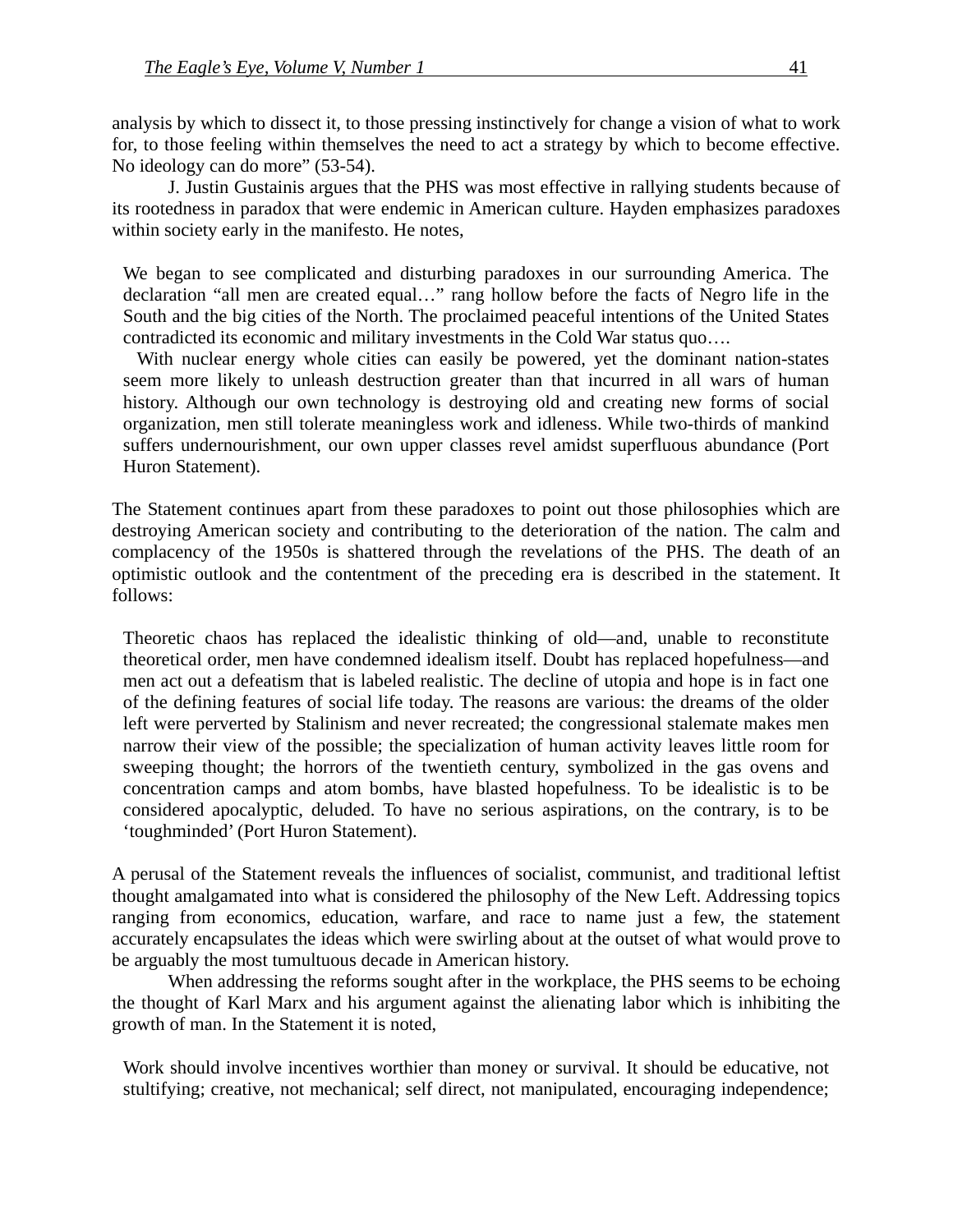a respect for others; a sense of dignity and a willingness to accept social responsibility, since it is this experience that has crucial influence on habits, perceptions, and individual ethics (Port Huron Statement).

One of the most significant critiques leveled by the leaders of the SDS in the Statement is that towards the state of education and the way that social institutions have stupefied the citizenry. An extended polemic against the way that education has been adulterated appears in the Statement and functions as a call to wake the students out of their stupor and to encourage them join the struggle in the reconstruction of society rather than continuing on merely as an insignificant cog in the machinery of the government. It is a call out of the conformity of the 1950s and the bureaucratic university system towards a humanistic approach to learning. This argument is laid out in the following:

But apathy is not simply an attitude; it is a product of social institutions, and of the structure and organization of higher education itself. . . Further, academia includes a radical separation of student from the material of study. That which is studied, the social reality, is 'objectified' to sterility, dividing the student from life—just as he is restrained in active involvement by the deans controlling student government. The specialization of function and knowledge, admittedly necessary to our complex technological and social structure, has produced and exaggerated compartmentalization of study and understanding. This has contributed to: an overly parochial view, by faculty, of the role of its research and scholarship; a discontinuous and truncated understanding, by students, of the surrounding social order; a loss of personal attachment, by nearly all, to the worth of study as a humanistic enterprise. . .

 Tragically, the university could serve as a significant source of social criticism and an initiator of new modes and molders of attitudes. . . With administrators ordering the institutions, and faculty the curriculum, the student learns by his isolation to accept elite rule within the university, which prepares him to accept later forms of minority control. The real function of the educational system—as opposed to its more rhetorical function of 'searching for truth'—is to impart the key information and styles that will help the student get by, modestly but comfortably, in the big society beyond (Port Huron Statement).

Stanley Arnowitz comments on the time period and events which were swirling about when the Port Huron Statement was released. He argues that the Statement was so significant because of the radical break that it suggested. It was not only a break from other social movements and from the Old Left, but it was also an affirmation of the unity that they proposed. Arnowitz argues, "It was not the Cold War alone which had brought this about. It was the passion to make a fundamental break with the sectarian debates, 'foreign' subcultures and sterile programs. The communist and socialist past was not repugnant, it was just irrelevant for contemporary purposes. A new language to forge the group solidarity was therefore necessary" (30).

 Committed to non-violence, vehemently opposed to the war in Vietnam, and hoping to recruit the youth to lead the charge in rebuilding American society, the SDS launched its campaign for change after the release of the Port Huron Statement in 1962. Acknowledging the fact that change could not be brought about with just the SDS in the North and SNCC in the South, the SDS reached out to have interpersonal relations with many other student groups such as the National Student Association, the Young Democrats, the Young People's Socialist League, the Student Peace Union, the Young Christian Students and the Student Religious Liberals, the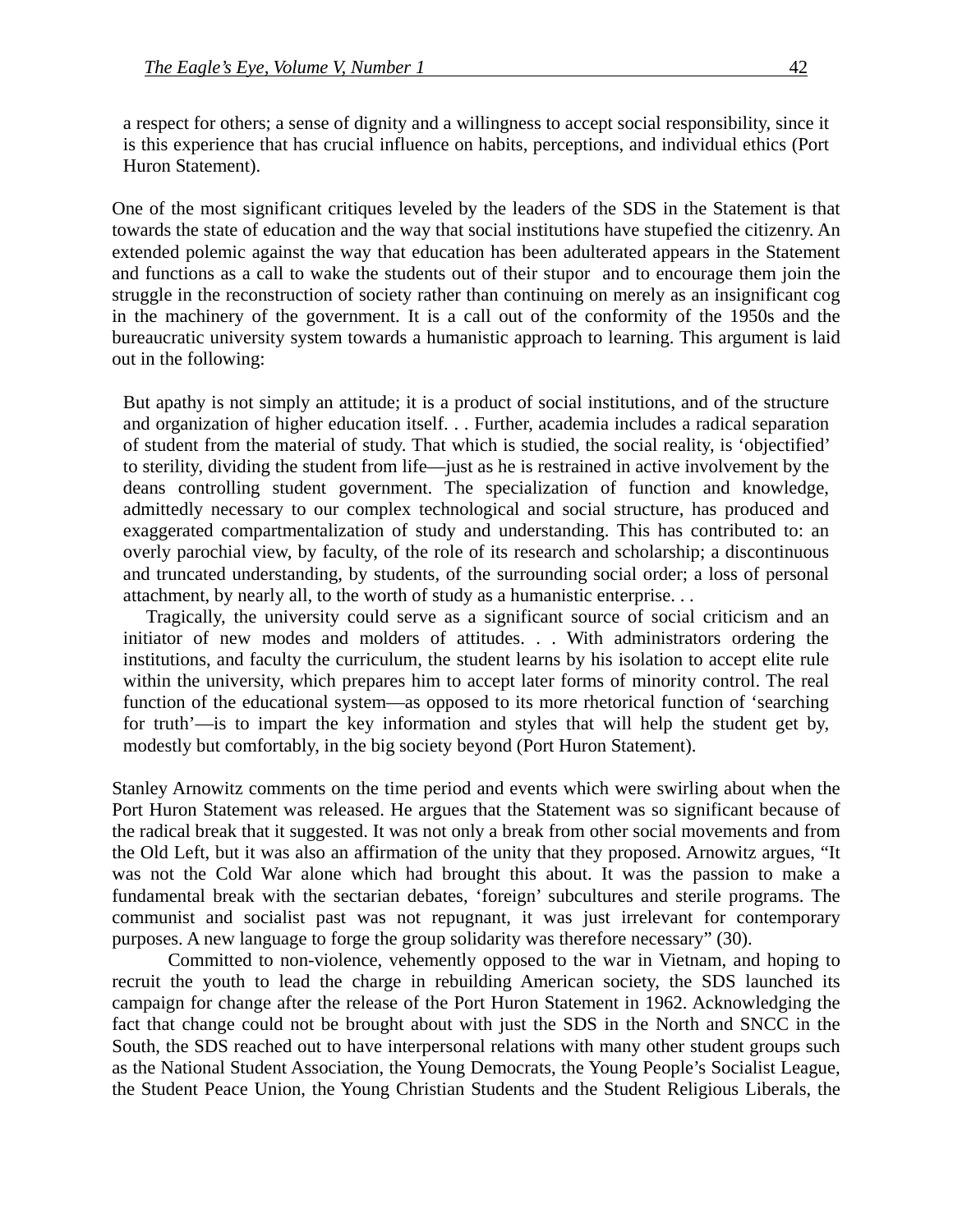#### Congress of Racial Equality (CORE), and Campus NAACP.

 Moving forward, Al Haber, who was elected president of the movement initially, Tom Hayden, and others spoke out against bureaucracy and equated the government-militaryindustrial complex governing the United States to the tyrannical bureaucracy of the Soviet Union. By distrusting governmental bureaucracies, the SDS began to run afoul of certain elements of liberalism and social-democratic reformism. Condemning those who believed in the "magic mechanism of History and Progress," Hayden and Haber were wary of liberal optimism which celebrated the advances made in technology, which included the Bomb. Like their Beat predecessors, Hayden and others were fearful of the cataclysmic damage which could be inflicted with the touch of a button.

 Initial attempts to kick start the New Left Movement were not very successful. The original SDS leaders realized that they did not have enough political power by themselves to begin anything significant, so they needed the assistance of adult laborers and academic and political communities. Ironically enough, they were relying on the aid of groups that they had condemned in the Port Huron Statement. This tension was only an inkling of the uneasiness and unrest within the Movement itself that was to come.

 While university and peace reforms did not generate the type of response and enthusiasm that the leaders were hoping for, the SDS, under the guidance of SNCC, began the Economic Research and Action Project (ERAP) in 1963 with a grant from the United Auto Workers. Hoping to stir more support within impoverished communities, the SDS turned its attention to ERAP. By organizing the poor and unemployed, the SDS was not only appealing to the idealism of some to bring the poor out of the depths of poverty, but they were also hoping to begin an insurgency within these communities. The ultimate aim was to stir prominent liberals and labor union leaders to support the SDS goal of redirecting government funds away from military advances to domestic concerns. SDS member Richard Flacks captured the tension when reflecting on what was eating away at the concerns of the SDS and other student groups. Flacks stated, "The future choice was clear, the nation had to choose between devoting its resources and energies to maintaining military superiority and international hegemony or rechanneling those resources and energies to meeting the desperate needs of its people" (Qtd. in Anderson 146). As debates over how to reconstruct American domestic policy raged within the SDS, the problem of Vietnam came to the forefront of the American conscience. With the passage of the Gulf of Tonkin Resolution in August 1964, people began to worry about the authorization granted to the president and the rapid escalation that was occurring in the war.

 On the left there was division as to how the students should express their outrage at the government, and debates raged over the impetus which drove American intervention in Vietnam. In June 1965, SANE and SDS participated in an antiwar rally at Madison Square Garden. SANE stood behind the liberal speakers such as Wayne Morse, Benjamin Spock, and Norman Thomas who advocated negotiations and regretted what they referred to as LBJ's "mistaken policy of escalation." Terry H. Anderson notes the split that this created within the Left. He comments that Clark Kissinger, SDS spokesman, overtly opposed the statements which referred to Johnson's policy as mistaken. Kissinger and many of the first generation leaders of the SDS saw something far worse in the policy. Anderson comments, "the president's actions were not mistaken, but were part of a pattern of interventionism that demonstrated that the nation needed a 'radical reconstruction' of foreign policy. . . Kissinger declared, 'Our problem is in America, not in Vietnam'" (147). Paul Potter was another activist who advocated the SDS concerning itself with domestic change and avoiding "foreign entanglements." Potter could be viewed as a purist in the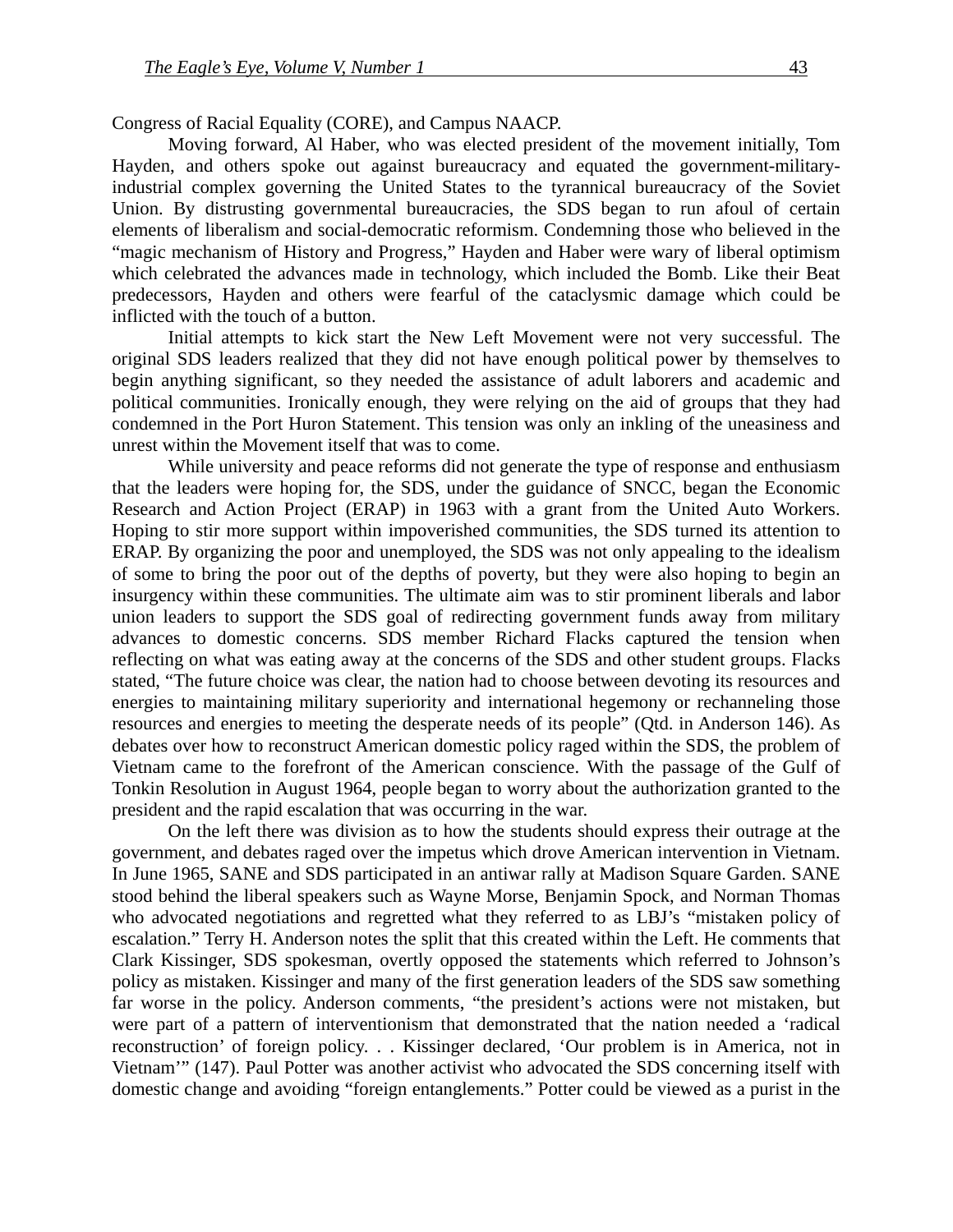SDS movement as he tried to steer the ship of change along the route originally outlined in the Port Huron Statement. Potter wrote,

I am worried about the situation in which we begin to make critical and difficult judgments about groups that are thousands of miles away operating in environments and under conditions that we have never perceived or witnessed. I am also worried about a situation in which the involvement of people in SDS depends on their identification with movements outside of the country which they cannot participate in or develop through (Qtd. in Gitlin 189).

However, this view was not shared by all members of SDS. An increasing number of university students across the nation viewed Vietnam as the most immediate problem. The SDS wanted to avoid being a one-issue organization and struggled to garner further support for projects such as ERAP.

 In 1965, when the antiwar movement was truly coming to prominence, the SDS began to split as some joined in the general antiwar movement and others went on to pursue constructing community organizations to aid the impoverished. Many of these people felt that putting an end to the ills on the American domestic scene would eventually lead to cessation of hostilities worldwide. Staughton Lynd was in favor of community building and social organizing. He was in favor of pursuing an "interracial organization of the poor directed toward basic social change. It is a long term commitment that would end causes for conflict so they could prevent the fifth and sixth and seventh war from now" (Qtd. in Anderson 148).

 Throughout the middle years of the 1960s, the SDS began to grow in numbers as more and more students joined the cause to end the war in Vietnam. However, the growth caused many factions to form with their own individual aims. Unable to assimilate the influx of new members into a coherent organization, the SDS began to be overrun by the massive hordes clamoring for change. All attention was turned towards Vietnam as more and more information was revealed which portrayed the futility of the effort. As more and more members committed themselves to ending the war, the more anger boiled within the Movement as they failed to do so. This anger and paranoia culminated in 1968 at the Democratic National Convention in Chicago.

 By 1968 the SDS had split into numerous factions as there were many disagreements over what the primary concern of the movement should be and how the change should be made. Members of the Old Guard of the New Left continued to advocate non-violence as a means of achieving change within society. However, a great majority of the students realized that direct action and non-violence were achieving no ends. The government was not listening to the cries of the students, and thousands of young men continued to be slaughtered in Vietnam, especially during the Tet Offensive which was raging from January 1968 to September. By 1968 the emergence of the Youth International Party (Yippie), headed by Abbie Hoffman and Jerry Rubin, as well as the Student Mobilization Committee had taken the spotlight away from the SDS as they clamored for a stop to the war. Also at war with the SDS was the Progressive Labor faction which was looking to participate in the "Ten Days to Shake an Empire," an event planned to draw the attention of the warmongers in Washington. While the SDS was losing control and splitting, their counterparts in the South—SNCC—who were the early proponents of nonviolence joined ranks with the Black Panthers in February 1968.

 The penchant for violent response to both the government and totalitarian rule pervaded the thought of those groups in Chicago for the National Convention. The young students who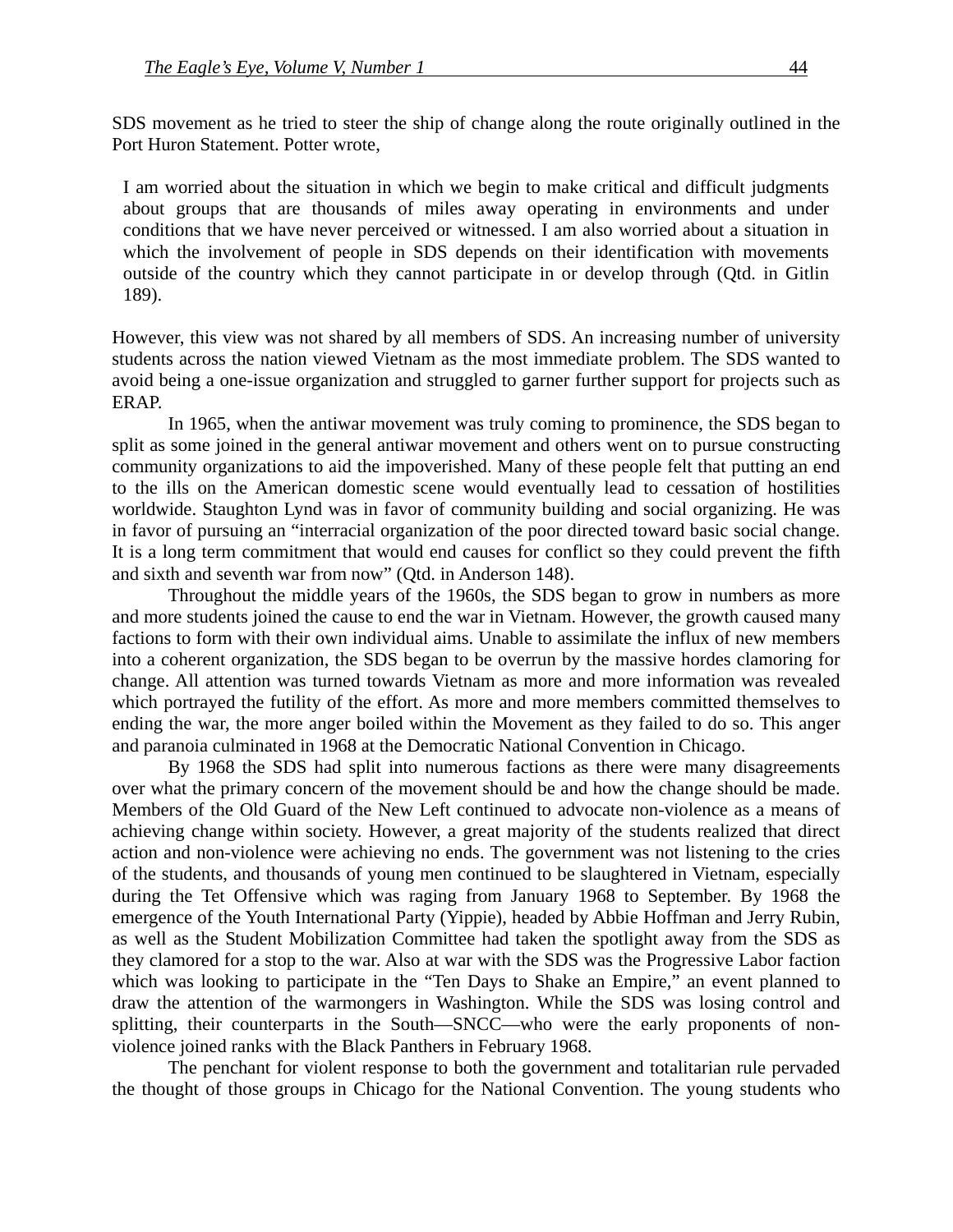could no longer stand by and let the warmongers sacrifice members of their generation sparked violent protests that raged throughout the entire convention week. There were numerous instances of police brutality as Mayor Daley of Chicago and his men brutally beat down those showing opposition to his views. This violent episode signified the final chapter of the SDS and other groups as they truly splintered in the aftermath of the convention. The controversy over pertinent issues and the methods by which to achieve change were far too difficult to be contained by the idealism which characterized the rise of the New Left at the start of the decade. With the influx of new members it was difficult to organize, but even organization was looked down upon. Terry Anderson notes this paradoxical turn. He comments, "They were building a community of equality, of participatory democracy, and there was a growing hostility to elitism. 'Leaders mean organization,' one member said, 'organization means hierarchy, and hierarchy is undemocratic'" (148).

 But, while the Movement may have dissipated, its ideas live on. Not just a history of the rise and fall of the SDS, this discussion examines the ideals which drove the Movement forward and to apply their struggle to that which is facing America today. In the introduction to the Port Huron Statement, Tom Hayden noted that the document is not just something with which the SDS officially identifies, but it is also a "*living* document open to change with our times and experiences." An examination of American society today will reveal those same disturbing paradoxes which perplexed Hayden and the Old Guard of the New Left. There is still a racial divide within the nation. Money is concentrated in a few hands as the nation faces a possible recession. The United States exalts itself as the moral beacon towards which all should strive, yet it turns its head the other way to violate the human rights of suspected terrorists and tortures combatants in a war which seems to have no end.

 It is frightening to read what the SDS saw as toxic to the operation of a truly democratic society, and see the same ills germinating within the nation. A simple history of the SDS would go against what Hayden and the Old Guard hoped education would be. Bemoaning the separation of the work of the student from reality, the SDS hoped that they could reform education so that it could humanize students and erase the loss of personal attachment. Thus, this study of the SDS is integral to reconnecting education with social reality.

 One may wonder what can be taken away from a study of the SDS asides from the ideals for which they strove and a perspective of radicalism within America. Can any of the philosophies of the SDS and New Left contribute to the public discourse today? Stanley Arnowitz saw the New Left as a form of idealism which could wipe away the troubles plaguing a nation. He remarks:

The New Left was thus American in a double sense: it tried to invent a new past that served the present rather than the 'truth' of the past, and, in a sort of Nietzschean way, it proclaimed the triumph of the will, its limitless capacity to shape the future in its own images. This magical quality marked the cultural politics of the 60s and distinguishes it from virtually every European counterpart except the French, where the slogans 'Be Realistic, Demand the Impossible' and 'All Power to the Imagination' replaced, for a brief instant, every traditional concern (37).

Thus, one need not pursue a detached study of the New Left and the issues that they tried to bring to light in American society. The idealism and pragmatic notions espoused by the SDS and the New Left still ring true in a society that is battling the same fears and ills which have the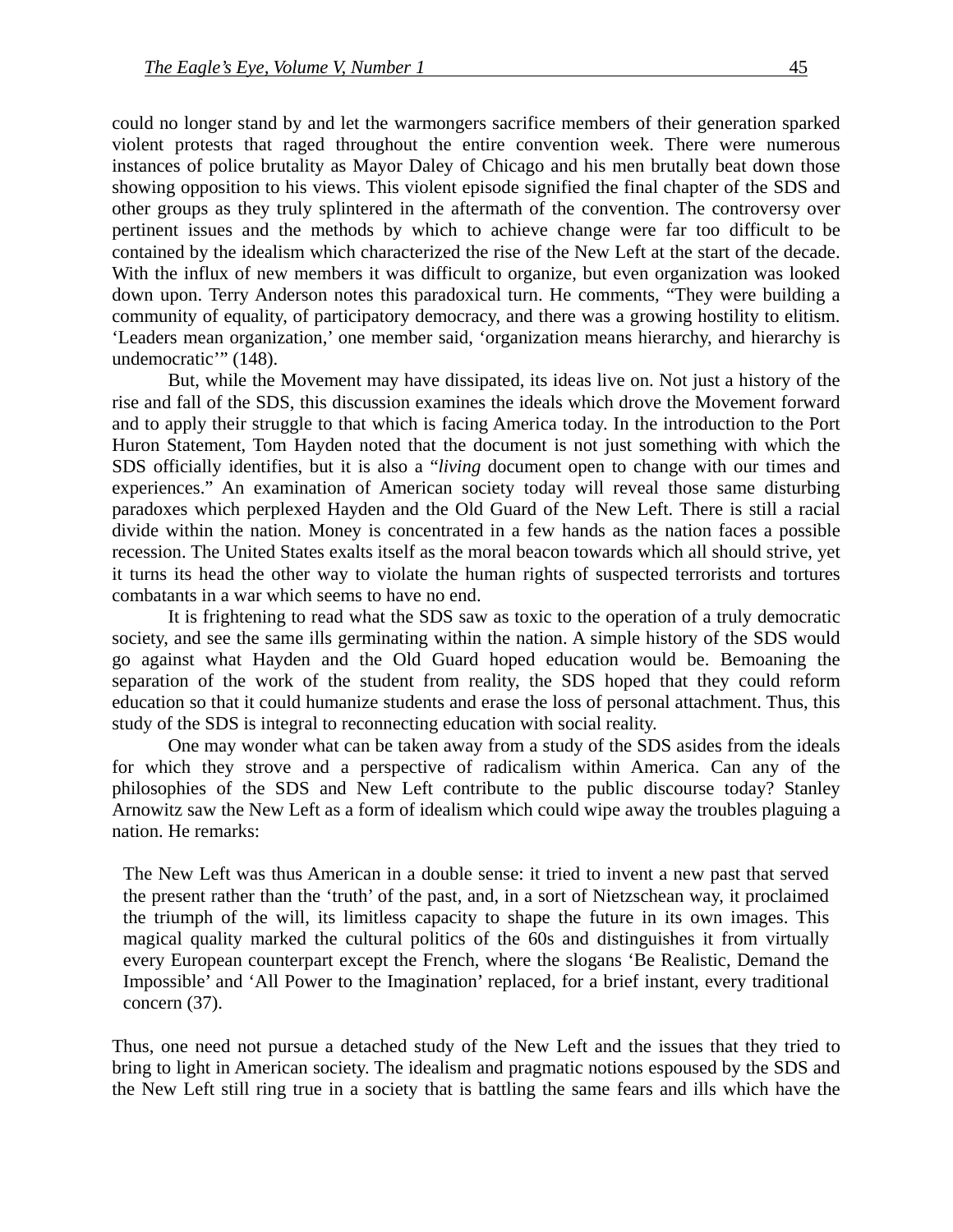nation clamoring for a new dawn in American policy.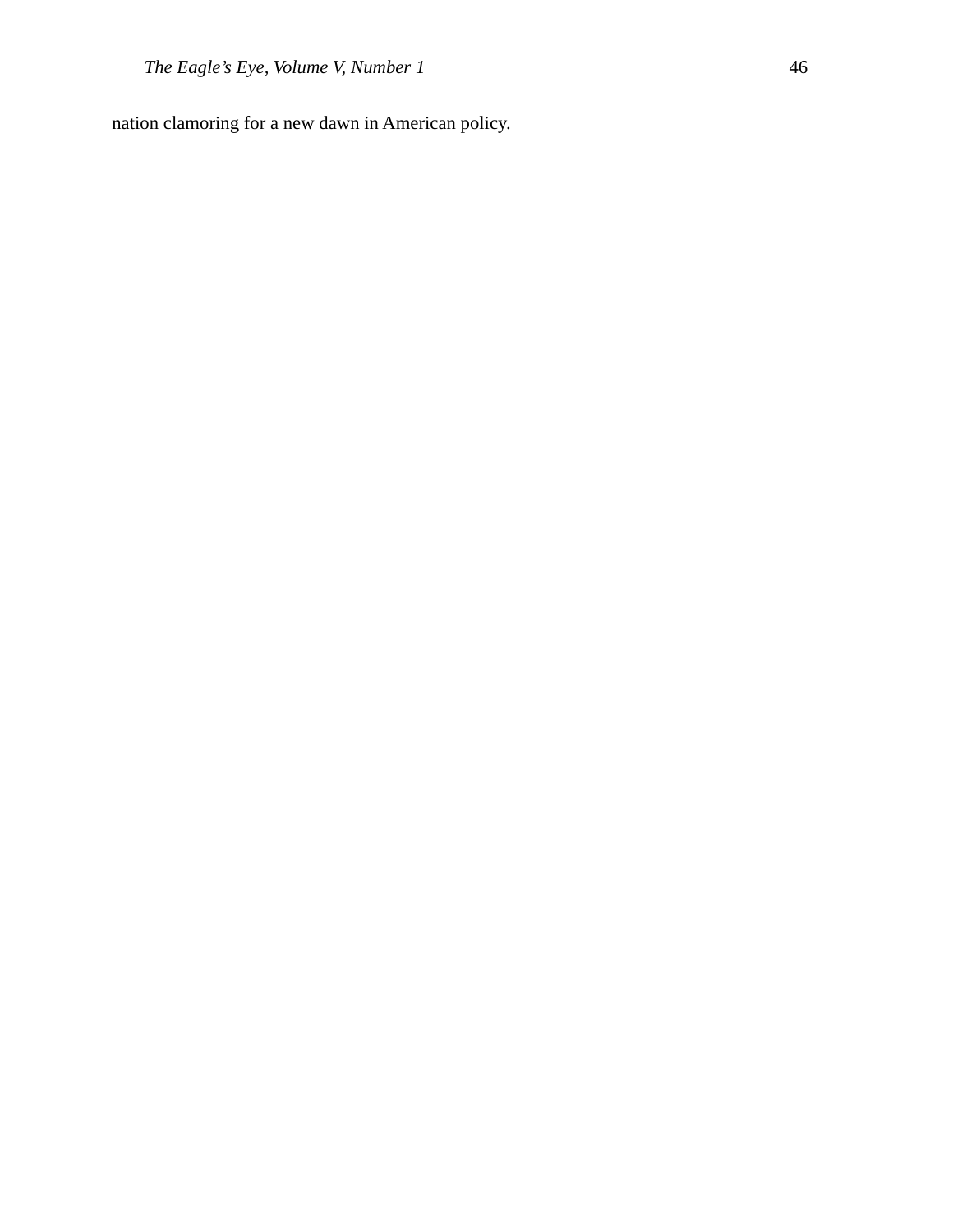#### Works Cited

- Anderson, Terry H. *The Movement and the Sixties: Protest in America From Greensboro To Wounded Knee*. New York: Oxford University Press, 1995.
- Arnowitz, Stanley. *The Death and Rebirth of American Radicalism*. New York: Routledge, 1996.
- Baccioocco, Edward J. *The New Left in America*: *Reform to Revolution 1956-1970*. Stanford: Hoover Institution Press, 1974.

Gitlin, Todd. *The Sixties: Years of Hope, Days of Rage*. New York: Bantam Books, 1987.

- Gustainis, J. Justin. *American Rhetoric and the Vietnam War*. Westport, CT: Praeger, 1993.
- Hayden, Tom. "The Port Huron Statement of the Students for a Democratic Society." 1962 <http://coursesa.matrix.msu.edu/~hst306/documents/huron.html>.
- O'Brien, James Putnam. *The Development of a New Left in the United States, 1960-1965*. Diss. University of Wisconsin, 1971.

Sale, Kirkpatrick. *SDS*. New York: Random House, 1973.

Smith, Allen. "Present at the Creation and Other Myths: The Port Huron Statement and The Origins of the New Left." *Socialist Review* 27.1 (1999): 1-27.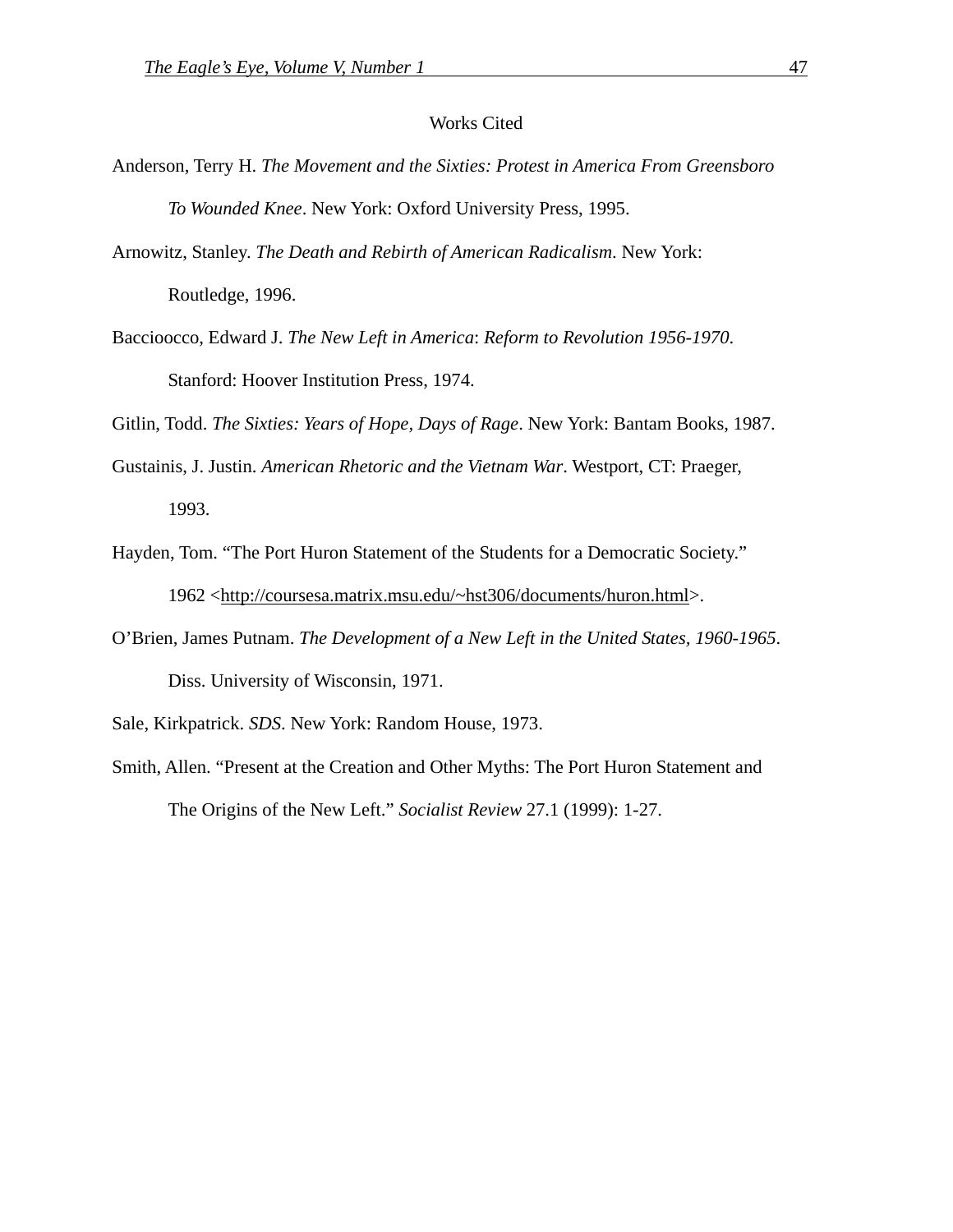#### **Americanization Frustration**  Eric Donovan

Ethnic American literature often encompasses a variety of themes, each differing based on each varying ethnicity. However, one unifying theme seemingly found throughout many ethnic American stories is the idea of a cultural imposition. Often, stories relay the hardships of characters as they experienced a decline of their culture in favor of the American way of life as it was being introduced. Either way, the stories show readers that many ethnicities' cultures suffered as they became Americanized. Two such works, Sandra Cisneros' "Mericans" and Ha Jin's "After Cowboy Chicken Came To Town," go about explaining this theme in very different manners, yet ultimately relay a similar message of on cultural imposition's negative effects. While "Mericans" shows the dynamics of a very culture-oriented Mexican grandmother and her American grandchildren, "Cowboy Chicken" shows how Americanization can occur without even leaving one's homeland and how its popularity is not necessarily a testament to its durability. Nevertheless, each story shows how the American culture has penetrated each ethnicity's respective society and how it is slowly taking over as the generations pass.

 In "Mericans," Micaela, her brother, cousin and grandmother have gone on a trip to church, where the children are restless and anxious as the grandmother patiently kneels down and begins praying. Throughout the length of the story, the child relates how her "awful grandmother" prays for everyone in her family, as no one really goes to church. In the meantime, the children play outside and take on various roles during their games. The following passage describes the games that the children are playing and what happens after Micaela goes back in to see her grandmother. In these passages, Cisneros uses the dynamic between Micaela and her grandmother to assert that the Mexican culture is slowly losing way to the American culture, generation by generation:

I've already made up my mind to be a German when Keeks swoops past again yelling, "I'm Flash Gordon. You're Ming the Merciless and the Mud People…I leave Keeks running around in circles-"I'm the Lone Ranger, you're Tonto." I leave Junior squatting on his ankles and look for the awful grandmother….The awful grandmother makes me kneel and fold my hands…I put weight on my one knee, then the other, and when they both grow fat as a mattress of pins, I slap them each awake. *Micaela, you may wait outside with Alfredito and Enrique.* The awful grandmother says it all in Spanish, which I understand when I'm paying attention. "What?" I say, though it's neither proper nor polite. "What?" which the awful grandmother hears as "*?Guat?*" But she only gives me a look and shoves me toward the door.

[Later, when Micaela has joined the boys outside and are offered gum] "Hey, Michele, Keeks. You guys want gum?"

"But you speak English!"

"Yeah," my brother says, "we're Mericans."

We're Mericans, we're Mericans and inside the awful grandmother prays. (Cisneros 19-20)

Cisneros does a wonderful job of asserting the idea of a lost culture through the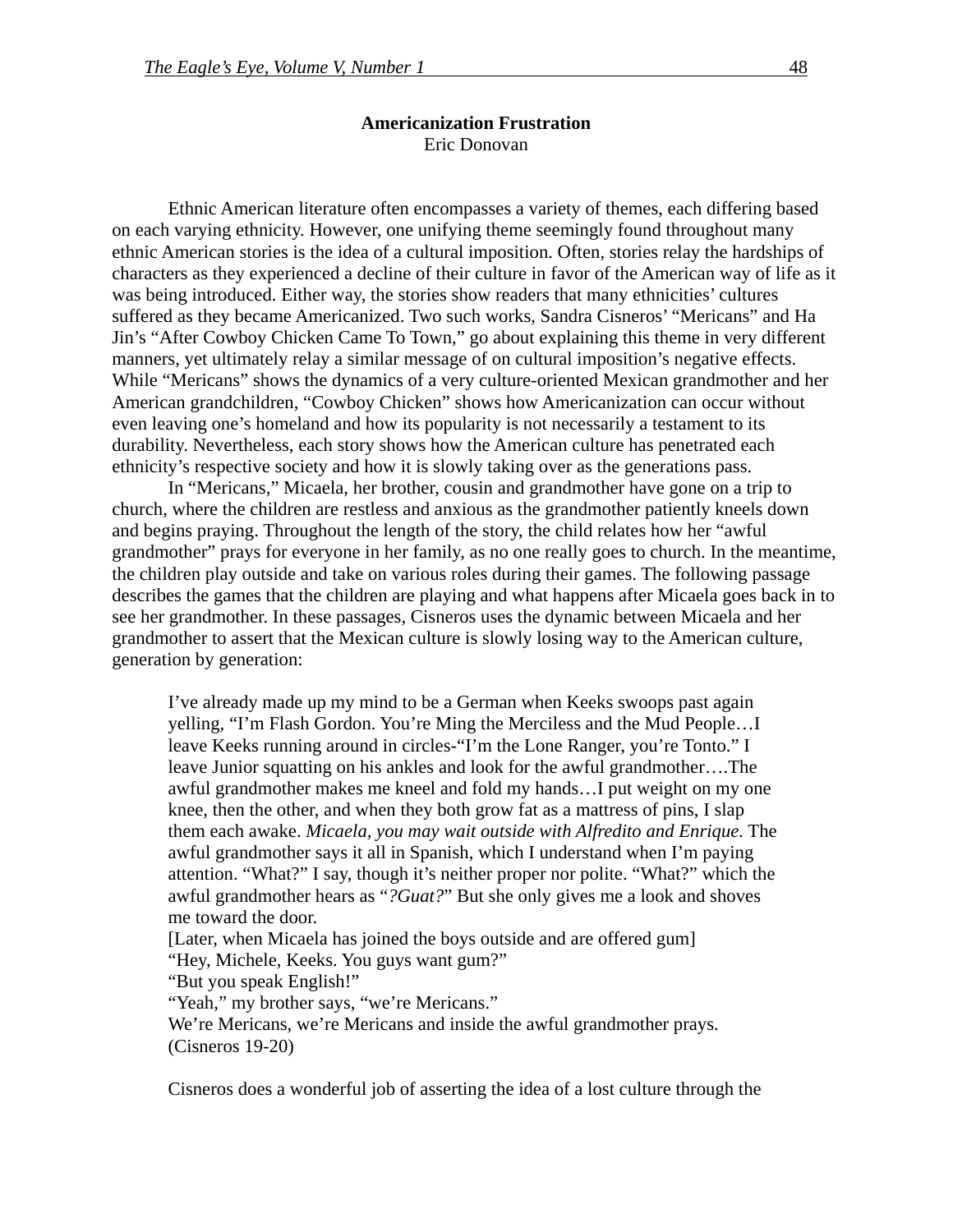mentioned excerpt. In particular, she uses referencing, repetition, mockery of the Spanish language, and naming to explain that the Mexican culture has been Americanized. First using referencing, Cisneros cites two different sets of American popular culture figures, Flash Gordon and the Lone Ranger and their respective enemy or sidekick. Each of these characters, at the time, was the epitome of heroism and bravery in the eyes of the American child. Cisneros purposefully has the children insist on portraying these characters to assert that although from a Mexican heritage, they would much rather look up to American icons as their idols. In addition, Cisneros writes, "I'm Flash Gordon" then right after that exchange "I'm the Lone Ranger" to assert that these two characters are clearly trying to make sure that he or she comes out on top as the lead American hero.

However, what is most interesting about the exchange is how each of the children follows this "I am" statement by telling the other person who they will be and each time, it is an ethnic sidekick type character. Cisneros makes it clear that these children would much rather play as the American hero than as an ethnic side character, whom they each regard as someone the other can be just so he or she can look better and take the limelight as the American hero. Regardless, what is most important about this idea is that both of these children willingly oppose the ethnic aspects and clearly show an affinity for American ways.

Cisneros supports this idea that there is this sense of cultural identity loss through the use of repetition. In particular, Cisneros uses the word "awful" several times throughout the passage to describe the grandmother. In using the word "awful" so many times, it is clear that Cisneros is implying that there is something specifically unappealing about the grandmother. In the context of the story, the term "awful" is often associated with the grandmother while she is praying. However, there is one line in particular that makes the readers assume that the adjective is describing a different aspect of the grandmother. When Cisneros writes, "The awful grandmother says it all in Spanish, which I understand when I'm paying attention," it is almost written in a tone of complaint as if this woman is awful for making the girl speak in Spanish. If this is indeed the case, it can be deduced that the girl does not care to use the Spanish language, reaffirming the idea that this younger generation is slowly rejecting the Spanish culture. With the addition of the phrase "when I'm paying attention," Cisneros only bolster this idea by ascribing that the girl does not even want to invest her time and attention to the Spanish language and culture.

 Cisneros then follows this idea up with mockery. When Micaela says that her grandmother responded with the phrase, "Guat," Cisneros is once again alluding to the idea that this child does not really appreciate the language of her people but rather finds it silly. This is interesting because throughout the length of Cisneros' other stories, the language is used to enhance the cultural backdrop of the story; however, in this instance, Cisneros uses the language to point out how it is not being regarded as important by many of its own people. By having the child mock the language, Cisneros shows how little respect the younger generation has for their culture.

 This idea resonates throughout the piece and translates into the next method Cisneros uses to assert that the Mexican culture is being lost to American ways. The only time the audience learns of the main characters' *real* names is when the grandmother uses them: Micaela, Alfredito, and Enrique. Without the grandmother in the story, it would have been impossible to know their real names because the kids reject these names for more Americanized versions. The biggest offender, it seems, is Micaela, whom the author makes a point to call "Michele" when she is asked if she wants gum. This is extremely interesting and eye-opening because it further supports this idea that the Mexican culture is being all but wiped out.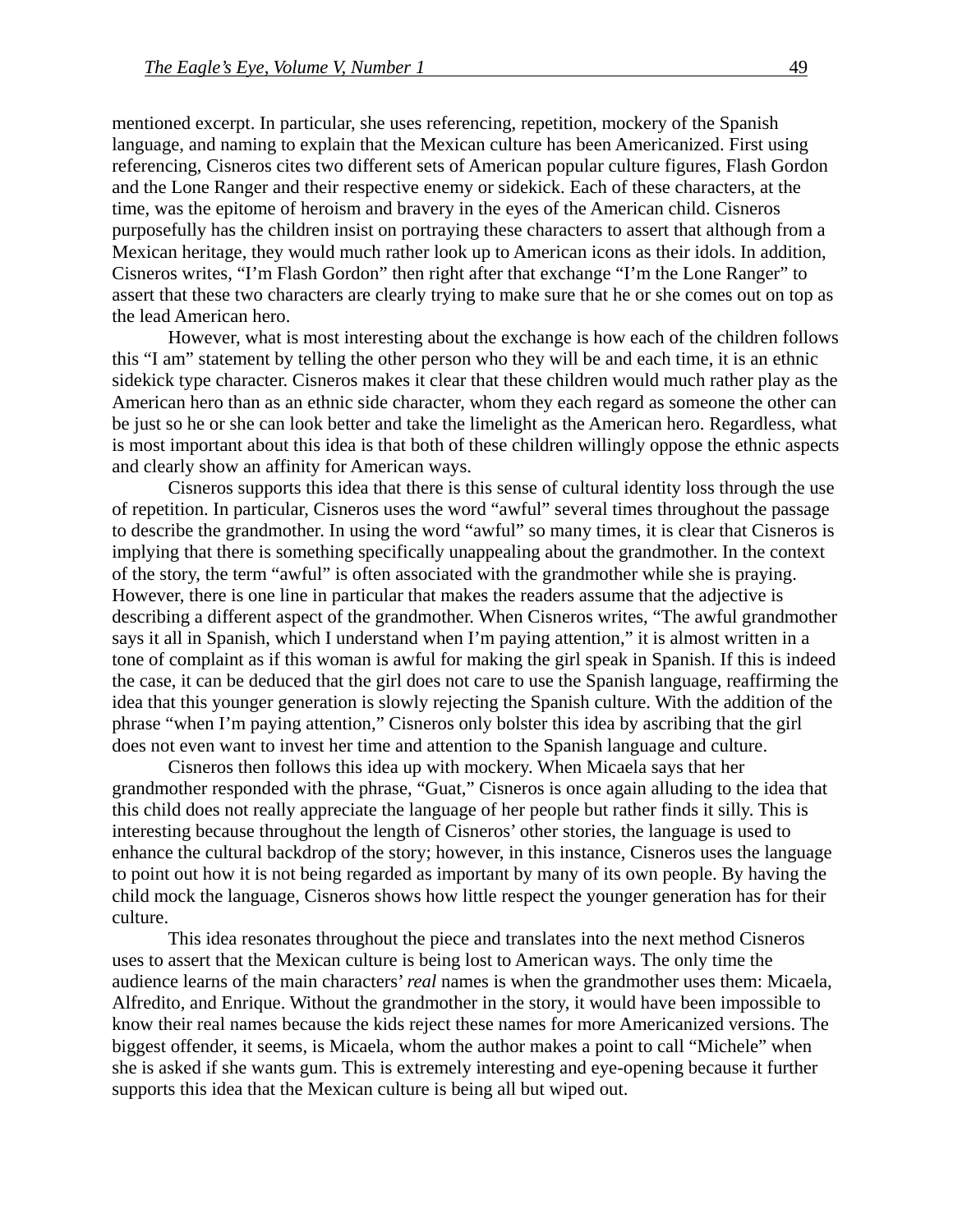However, at the end of the story, there is a sense that maybe these children do not want to lose all of their identity, or at least the part that gets them what they want. In the exchange where the children are trying to get gum, they are almost hindered from getting it because the woman recognizes them as Americans, and therefore does not want to give them gum. Up until this point, the children have clearly had no problem rejecting their Mexican identities and embracing the American inside of them.

However, when it comes to convenience, the children seem to blur the lines and use their heritage only when it works to their advantage. When Cisneros ends the story with, "We're Mericans, we're Mericans, and inside the awful grandmother prays," she is alluding to this idea that the children only use their heritage when it is good for them. What is most interesting about all of this is how she adds the phrase, "inside the awful grandmother prays" almost to assert that the grandmother is now praying for these children also, in the she hopes they will find their identities in their Mexican heritage. This idea can be supported by the fact that Cisneros establishes the Mexican community as a very religious one. Since none of the grandmother's family go to church anymore, it can be concluded that she feels they, too, have abandoned their Mexican roots. In having the reader's last glimpse of the awful grandmother praying, it seems that Cisneros is suggesting that the Mexican heritage will continue to crumble and the grandmother will always be needed to pray for its survival.

 This theme of cultural imposition and deterioration also runs rampant in Ha Jin's short story, "After Cowboy Chicken Came To Town," the story of an American fast-food chain moving into China. In the story, several Chinese workers begin their employment for this American business and soon learn that its capitalist ways and customs are not all they are cracked up to be when in comparison to the traditional Chinese way. Even though they get paid triple the amount of money that their parents make, they still do not get the same shares as the manager Peter Jiao or the American owner, Mr. Shapiro. In this case, as opposed to in Cisneros' story, Jin creates a world where Americanization is seen as bad. While the characters try hard to embrace the American ways, they find fault with it in many areas, which hits a breaking point with Peter Jiao's discarding of extra foods at the end of the night. By the end of the story, they try to do what they believe is right and American-like, and so they strike against the company for better pay, believing that Cowboy Chicken will come to its American senses and compensate them. However, as the workers unfortunately learn, the American ways are not always so clear cut and fair and it costs them their jobs.

 Ultimately, this is a story about the rejection of a new culture, as opposed to the embracing of a new culture found in Cisneros' story. In the context of the story, the first excerpt occurs just as the workers are starting their jobs at Cowboy Chicken, when they are readying the buffet for its first day of service. The second occurs later on at the end of the story, just before the strike, when the workers have discovered that Peter burns the leftovers every night despite the fact that there are thousands of starving individuals in China. In each of these passages, the audience gets a sense that although Americanization is taking place and the people are trying hard to conform to it, they ultimately see that American traditions and values are completely unappealing when in juxtaposition with their own Chinese culture. Through the use of cultural references, monotonous imagery, negative imagery, listing, and comparison, Jin is able to convey to his audience that the imposition of American ideas and customs only hinders the progress and tradition of Chinese culture.

We all knew that the buffet was headed for disaster, but we didn't care very much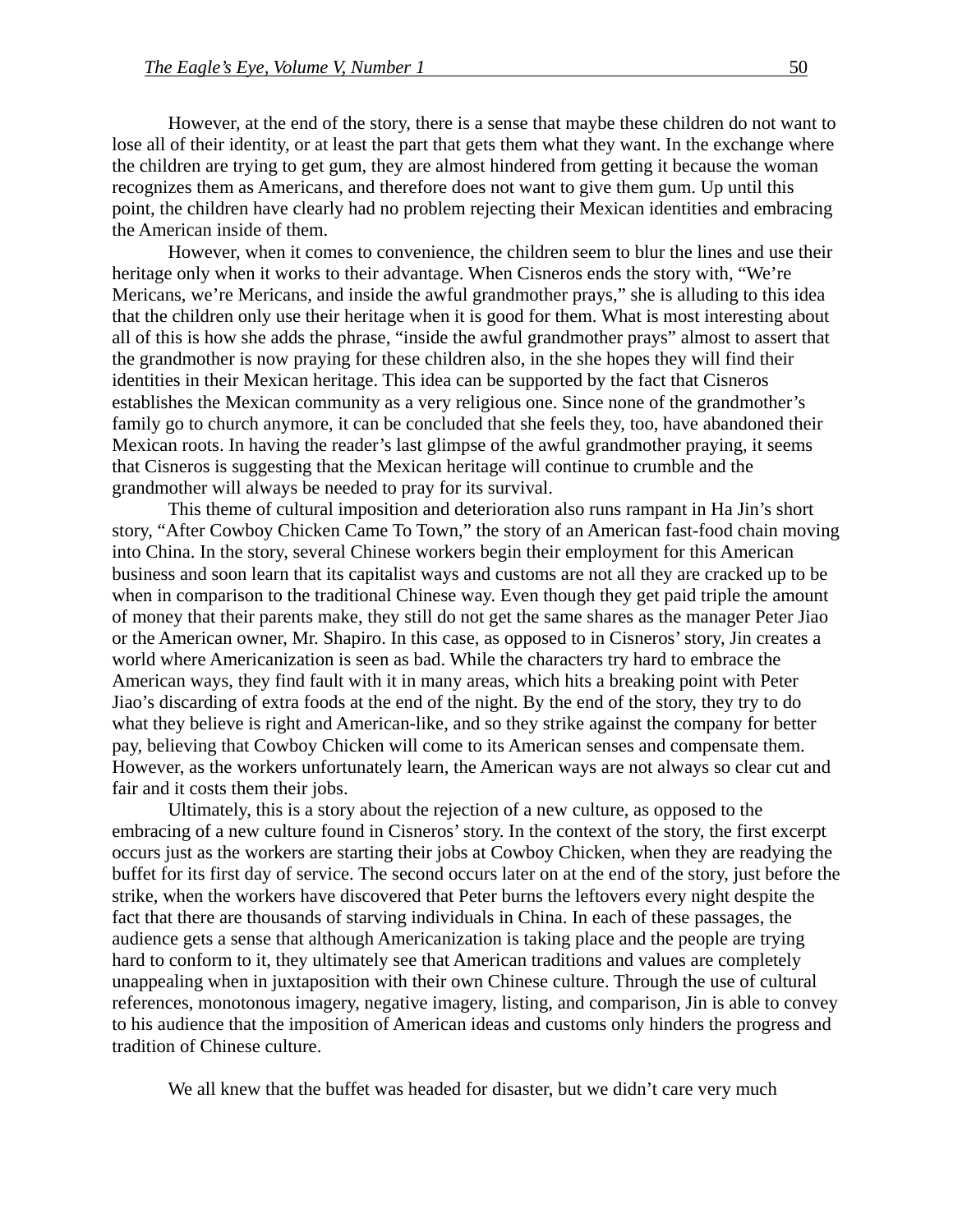and just continued deep-frying chicken and refilling the salad and mashed potato bowls. Once in a while we also went over to the buffet stand and picked a piece of chicken for ourselves, because today nobody could keep a record. At last we too could eat our fill. I liked the chicken better with soy sauce and slapped plenty on. The employees shared a bottle of soy sauce, which we kept under the counter. (Jin 195)

[after discovering Manager Peter Jiao burns all of the leftovers of the day] The next day we told all the other workers about our discovery. Everyone was infuriated, and even the two part-timers couldn't stop cursing capitalism. There were children begging on the streets, there were homeless people at the train station and the ferry house, there were hungry cats and dogs everywhere, why did Mr. Shapiro want Peter to burn good meat like garbage? Manyou said he had read in a restricted journal several years ago that some American capitalists would dump milk into a river instead of giving it to the poor. But that was in the U.S.; here in China, this kind of wasteful practice had to be condemned. I told my fellow workers that I was going to write an article to expose Ken Shapiro and Peter Jiao. (Jin 216)

 The passage above is very interesting on many levels. Jin uses several different literary techniques, including cultural references, monotonous imagery, negative imagery, listing, and comparison to better emphasize that Americanization is not necessarily a good thing.

First, using cultural references, Jin helps to relay how the characters find their own culture to be more suitable for them. Using the lines, "I liked the chicken better with soy sauce and slapped plenty on. The employees shared a bottle of soy sauce, which we kept under the counter," Jin is referencing Chinese culture by alluding to the fact that these workers would rather eat their own cultural food than the new American food being imposed upon them. In using the soy sauce to cover over the American food, Jin is implying that these workers wanted to cover up the Americanization that was taking place and instead put back or at least try to substitute in their Chinese heritage through soy sauce. With the addition of "slapped on" and "I liked…better," Jin is only further supporting this notion by seemingly rubbing it in that these Chinese workers prefer their old ways over the flashy, trendy new American dishes. This implies that clearly these Chinese people, as opposed to the children in "Mericans," did not see Americanization as beneficial to their culture.

 To support the point Jin is trying to make even further, he follows this idea up with the use of imagery that provokes the idea of monotony. Using words like "continued," "refilling," and "once again" in the excerpt regarding the workers doing their American-style job, Jin is asserting that the workers find their American-like duties to be quite uneventful and unexciting, once again alluding to the idea that they really do not like the American culture. In doing so, he is also playing upon irony because typically, the lives of Americans were often supposed to be the lives for which to aspire. They were typically seen as exciting and interesting lives by foreigners. However, since Jin uses imagery that evokes a boring and repetitive nature, the audience sees that this idea of an exciting American life is actually a common misconception and Jin teaches a lesson that what one wants is not necessarily what one needs.

This anti-Americanization is further supported through negative words and phrases such as "disaster," "didn't care very much," "cursing" and "garbage" to emphasize the workers feelings on American capitalism and American culture and tradition. Using such negative words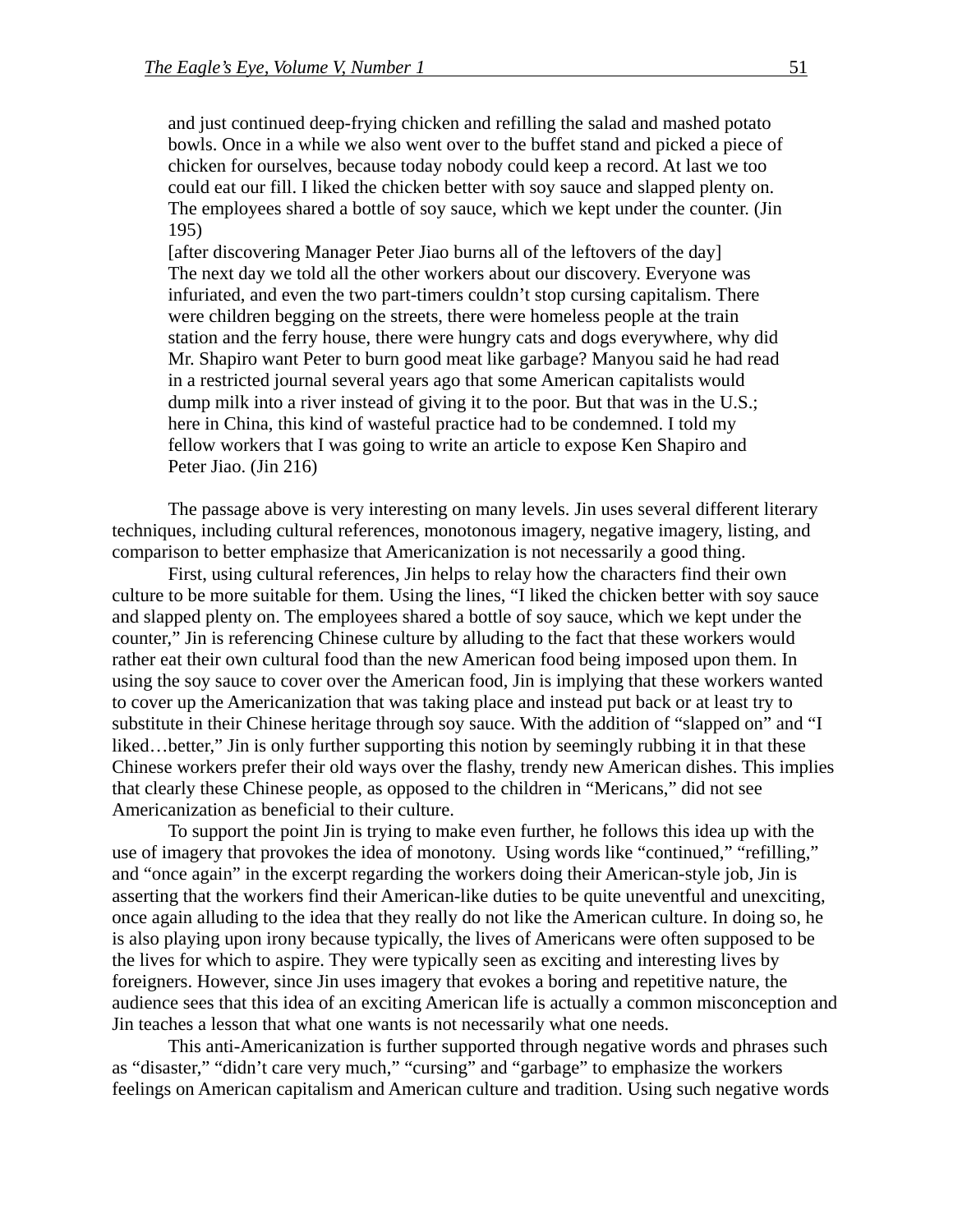and phrases helps to bolster this idea that the Chinese workers did not really support American ideas. It is extremely interesting that Jin uses such words because it ascribes that the Chinese are better off without the negative influence of the United States. The word "garbage" in the excerpt is particularly interesting because it asserts that the Chinese have begun to feel as though the new culture they are experiencing is just that; garbage.

 Next, Jin uses a very interesting literary technique in the form of listing. In the second part of the excerpts, he lists the various places that the food could have gone instead of being burned by Peter Jiao: "There were children begging on the streets, there were homeless people at the train station and the ferry house, there were hungry cats and dogs everywhere." In using listing to describe the various places the food could have went, Jin is emphasizing how backwards the American way seems to be and just how many alternatives there were to burning the food. In doing this, he is showing that it is absurd when there are so many different people that could use the food. Because he is accentuating the fact that there are others in need while Jiao does his job, Jin is reaffirming the idea that the American ways and customs cannot translate into China because China is a different world unto itself, with different rules and ways that must be kept in accordance with for the good of the people.

 Finally, Jin uses the technique of comparison to really set off his argument that China's customs are completely suitable for the workers and that the implementation of American ways is unnecessary. He writes, "…some American capitalists would dump milk into a river instead of giving it to the poor. But that was in the U.S.; here in China, this kind of wasteful practice had to be condemned." When he says that America carelessly wastes its leftover foods instead of feeding the poor, he is trying to garner anger or outrage against them. This, in juxtaposition with the comparison of China as being a place where such wasteful practice would be condemned, shows China in a more positive light. This once again helps to prove that China's ways are certainly acceptable for the workers. Clearly, there is no need for any American involvement when American action is only viewed as wrong and unjust.

 Each of the stories presents a different take on the Americanization of the culture. In Cisneros' account, the audience sees an acceptance of the culture and a rejection of the ethnic heritage. As a result, there is a rift between generations, creating a negative atmosphere. In Jin's story, the readers experience a defiant Chinese group who reject the Americanization only to embrace their own original culture. Once again, however, there is a tension and negative atmosphere created between those who accepted it, like Peter Jiao, and those who rejected it, like the workers. While it is interesting that both stories create the same unifying theme that cultural imposition causes negative effects, that can pretty much be assumed in any occurrence of cultural imposition. The most fascinating idea about these two stories lies within their greater differences of setting. One story takes place in America, where an ethnic group is slowly changing to become more like the rest of the country. The other story takes place in China, where America is coming into its homeland to impose change. Even though both stories differ so much in their setting, they still have the same result. Because of their difference in setting, this shows the readers that regardless of the situation, place, or circumstances, the melding of cultures always turns out bad. One could be in China, in America, in the Antarctic for that matter, and regardless of the differences in their cultures, each of those people would still face serious problems if another culture tried to take over and press their views. Before a culture decides that it needs to spread it views and ways to others, maybe it should take a look at this old axiom: "If it ain't broke, don't try to fix it."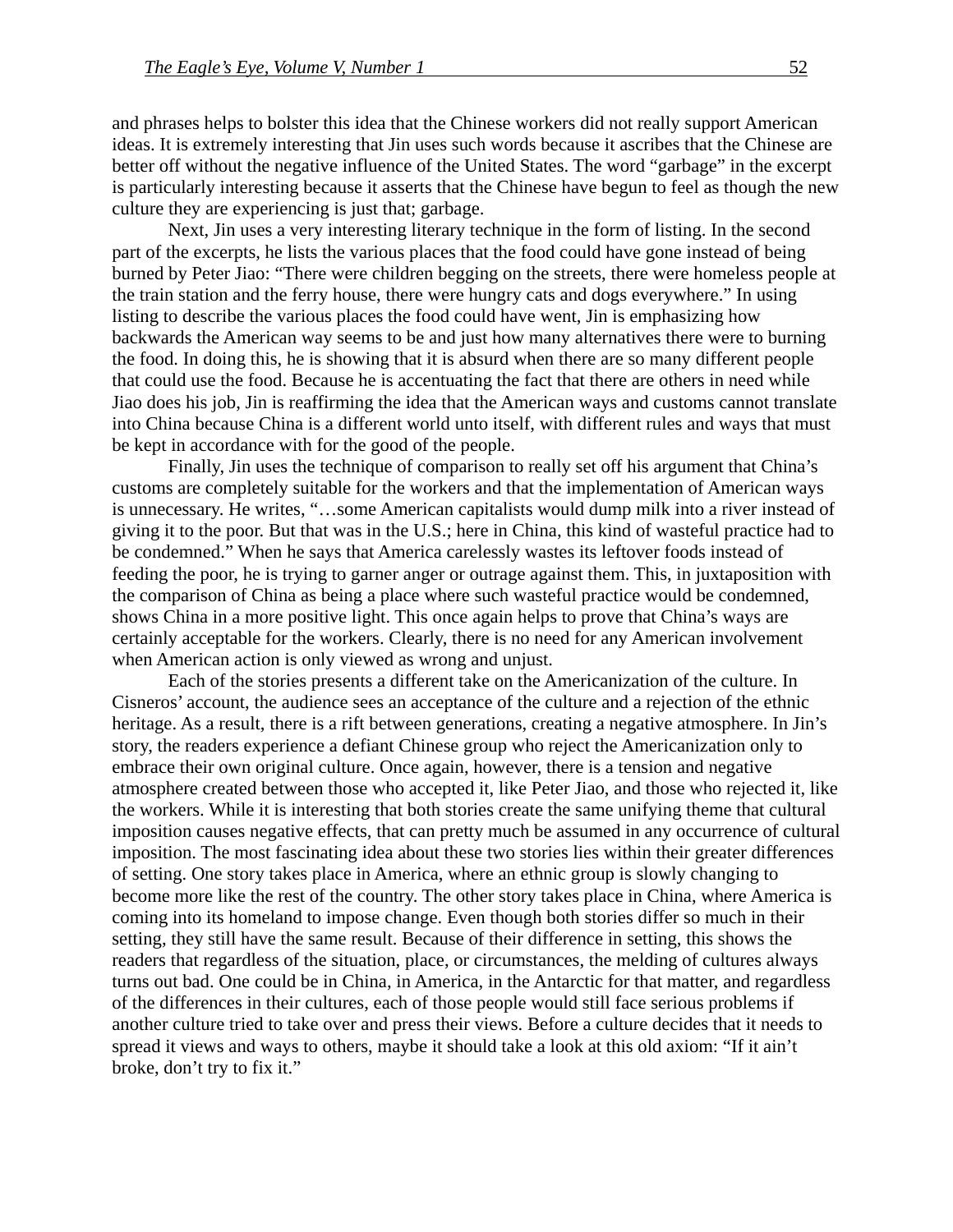# Works Cited

Cisneros, Sandra. *Woman Hollering Creek*. New York: Vintage, 1992.

Jin, Ha. *The Bridegroom*. New York: Vintage, 2001.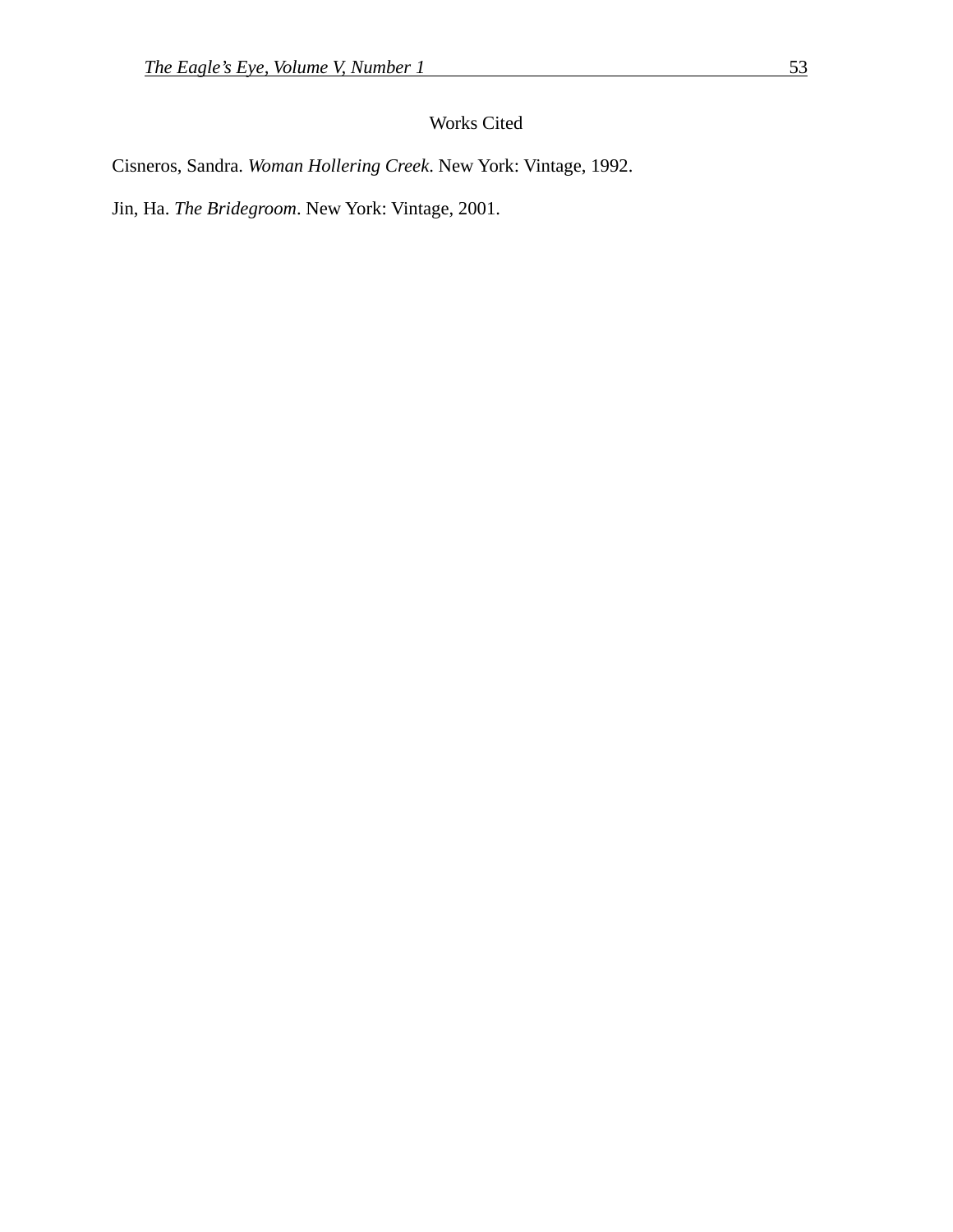#### **What Attracts Americans to the Abnormalities of the Human Form?**  Mary Conrad

The human body is an awful thing. It has such ability and dexterity; it can do many wonderful and different acts that other creatures in this world cannot. We frequently take this remarkable gift for granted. Rarely do we take a serious look at the human form and set aside the time to ponder it and all its glory. Unfortunately, we have no problem with gawking at the flawed body. We seem to thrive on the seemingly ugly and twisted deformities that nature has been known to curse us with. The Elephant Man, sideshow freaks like the Hairy Man and The World's Only Living Half Girl, touring art exhibits like *Body Worlds: The Anatomical Exhibition of Real Human Bodies*, and museums like the Mütter Museum in Philadelphia all serve as attractions to whet the appetite and satiate our need for the eternally strange and different. Today, museums and exhibits which display the preternatural are argued that they function as educational and/or artistic tools, serving a greater good. Regardless of the intentions behind these displays, they are ultimately reduced to the need for shock value by patrons. This begs the question, what about abnormalities attracts the attention and interests of Americans?While it is the differences of people which make us inherently fascinating to each other, it is our need to know ourselves that drives our obsession.

Joseph Merrick, more commonly known as the Elephant Man, was a normal man who was born on August 5, 1862 (Graham and Oehlschlaeger 157), lived with Proteus Syndrome (Graham and Oeschlaeger 2) and died from "trying to be like other people" in 1890 (Graham and Oeschlaeger 163). Proteus Syndrome is a condition which affects multiple bodily systems. It causes growths which resemble gigantism in different parts of the body (Pletcher) (see Figs. 1 & 2). In the book, *Articulating the Elephant Man*, by Peter W. Graham and Fritz H. Oehlschlaeger, Merrick's life and experiences are discussed and chronicled, using first hand accounts from various resources, including his autobiography entitled, *The Autobiography of Joseph Carey Merrick,* (9) the Broadway play (119), and the film (135) about his life. Joseph Merrick was a man who was normal in every regard except in his physical appearance (5). This difference made him a thing of great interest to the world, evident by his fame and the existence and popularity of the movie and books about him. A recurring theme in Merrick's life was how he just wanted to be normal. Ultimately, this desire is what lead to his demise. After years of being forced to sleep in an upright position because of the weight of the growths on his body, Merrick decided to "experiment" with laying down; the weight and pressure of the growths suffocated him (163; 184).

Other people embrace their abnormalities. Jeanie Tomaini, The World's Only Living Half-Girl (Lamb), and Andrian Jeftichjew, the Hairy Man ("The Hairy Man"), used their physical differences to make a life for themselves. According to the *New York Times* article on Andrian Jeftichjew, his face was covered in what appeared to be hair, but in actuality these were abnormally long growths of the fine hairs which cover the human body. In actuality, Jeftichjew could not grow any real hair as these growths prevented it. During his life, Jeftichjew put himself on display with a boy afflicted by the same condition. Being a deeply religious man, he donated his earnings to monks in exchange for prayers that his soul be delivered to heaven in the afterlife. He didn't appear to feel shame for his appearance and used what God gave him to live his life.

*The Los Angeles Times* published an article by David Lamb which included an interview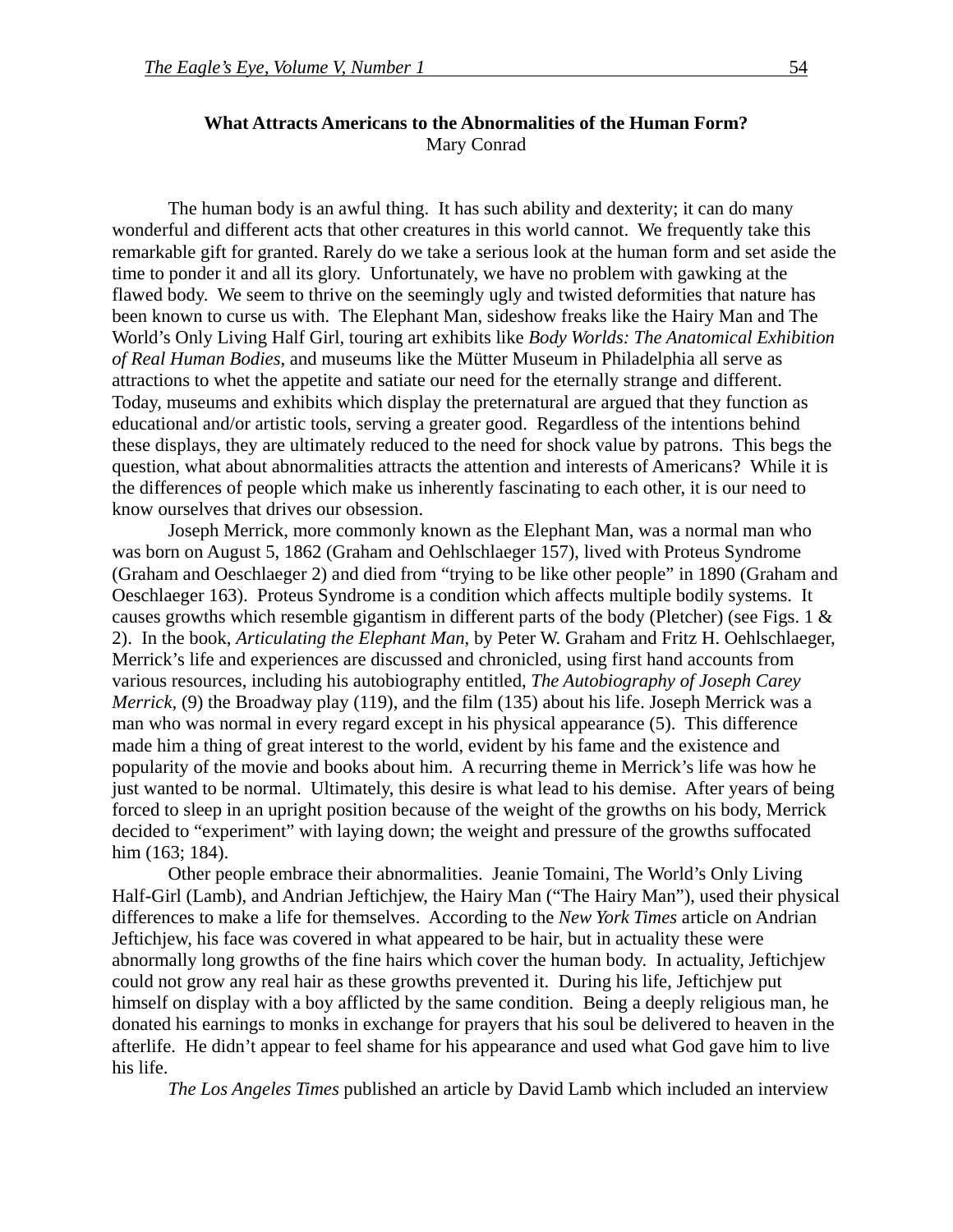with Jeanie Tomaini. In the account, Tomaini describes what it was like to be a woman with no legs in the freak show world. She lovingly recalled the life she had where she was able to earn a living on her appearance and live in a community of acceptance. She claimed, "The word 'freak' was never offensive to me, if you used it in the right tone of voice." This optimistic 2'6" woman married an 8'4' giant to become "The World's Strangest Married Couple" (see Fig. 3). She loved her life as a performer and being in a community of 'freaks,' she "never felt handicapped."

People are enthralled by abnormalities. In the world of those who suffer from being different, there are two kinds of people. The first kind are the Joseph Merrick's, people who struggle with their own reality and want nothing more than to be normal, to be more like everyone they see around them. Then there are the second kind, those like Andrian Jeftichjew and Jeanie Tomaini who embrace their differences and use what they have to their advantage. This is where the fascination with human form begins, with the recognition of the differences between people. I would argue that we would have no interest in the human form at all if we were all the same and if there were no diseases and illnesses. Logically speaking, the need to fix problems like diseases and the shock of seeing something that delineates from the norm is what draws attention. When walking down the street, a person will not remark on the sameness of everyone they see but they will stare at the man in a wheel chair, the girl with fingers fused together, and those who tower like mythical giants above the crowd. Doctors would not exist and would not need to study the human condition in its many forms if it weren't for disease and the need to fix and cure. The root of our fascination lies in our ability to note differences.

 One of the more controversial aspects of the display of human bodies relates to *Body Worlds,* a traveling exhibit, which deals in displaying plasitnated remains for primarily artistic purposes (Byassee; Gowen; Lewis 29). The creator of *Body Worlds*, Gunther von Hagen, a German doctor, developed a technique called plastination which is a method for the preservation of bodies for medical study (Lewis 29). Von Hagen transferred his method from science to art and developed a show using bodies mostly procured from China (Lewis 32). He took these bodies and posed them in different types of daily activity, to show the intricacies and reveal the wonders of how the human body works (Lewis 29-30). The idea behind the act of creating these forms and putting them on display was to educate and enthrall the masses. Von Hagen wanted to allow people to truly see, for the first time, the human body in its natural form, sometimes doing unnatural things. For example, one display is of a skinless rider on a skinless horse, holding his own brain in an outstretched hand (Byassee)(see Fig. 4). It may be a natural thing to ride a horse, but not to show off one's brain. According to Michael Lewis, this is done to help the viewer "overcome squeamishness" by creating a "sense of play" (30).

One of the great controversies over *Body Worlds* relates to the will of the subjects being put on display. *Body Worlds* was banned from Western Europe when an exposé was written in Germany, claiming that the bodies used were those of executed prisoners (Lewis 32). If the claim is true, then free will was taken from these people; they did not have the option to be a part of the show, they were sold into it. When looking deeper into the issue, it becomes apparent that these people had no say even if the claim is false. According to Gowen, the bodies used were, "obtained legally from China. The people died of natural causes and didn't have a family member to claim them." So either way, whether they were executed prisoners or died naturally, they signed no waiver and gave no approval to have their worldly remains subjected to plastination and manipulation for all the world to look at.

This matter of free will has been an issue throughout history. According to Y. Michael Barilan's article which discusses the ethics behind the display of human bodies, "American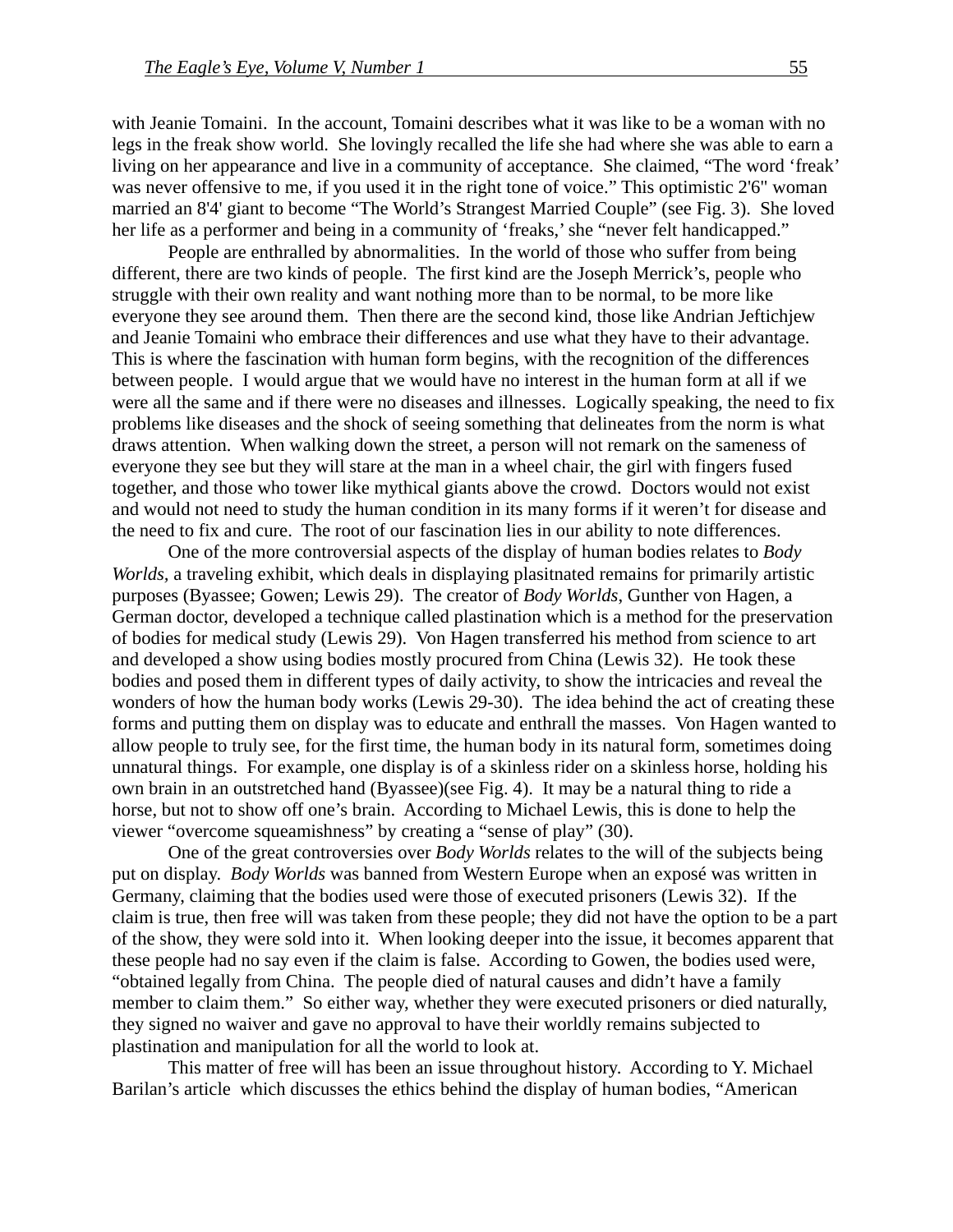physicians bought slaves with rare malformations or medical conditions in order to benefit from observation, demonstration, and experimentation... whether they were alive or dead had little consequences... not considered persons... not considered human,"(194). Medical professionals were so fascinated by the human form and so desperate in their quest for knowledge, that they subjected people to the basest form of existence. Enslaved subjects were stripped of their humanity to be the subject of study and experimentation; they were dehumanized for the sake of medicine and personal interest. It is remarkable that in this day and age, bodies may still be obtained and used with disregard to the persons' wishes and desires. Admittedly, it is difficult to decide what the desires of a person are when they are dead and have no family or friends to speak for them, but I find it unsettling that no traditional method of disposal would be used. It is an interesting thing that the automatic conclusion would be to make the body property and use it as art.

While the *Body Worlds* exhibit deals in the artistic nature of human bodies, the Mütter Medical Museum in Philadelphia commonly deals in medical oddities, artifacts, and the remains of those afflicted with various conditions and disease for the purpose of education (Shulman; Barilan 193; Stone 14). In 1858, the founder of the Mütter Museum, Dr. Thomas Dent Mütter "presented his collection of anatomical and pathological specimens to the College of Physicians of Philadelphia, so that students could look and learn," (Stone 14). Among the items of his collection, Mütter possessed medical tools like a tonsil guillotine, used to slice a tonsil out of the throat quickly and with minimal pain, an early stethoscope, skulls, a collection of items inhaled and swallowed and the tools used for their extraction, and the most popular part of his collection, deformed human remains (Stone 14- 15). Among these remains are a cast of Cheng and Eng, the famous Siamese Twins (Shulman), a pregnant hunchback with stomach splayed to show the fetus (Barilan 193), the skeleton of a dwarf and her baby next to a giant (Barilan 193; Shulman; Stone 15) and a collection of preserved fetuses (Stone 15). While it may sound like an interesting place to go see some freaks and fascinating remains, the museum director, Gretchen Worden "doesn't want anyone to confuse the mutter with nineteenth century traveling sideshows" (Stone 16). This implies a contrast in feelings about the sideshow. While Jeanie Tomaini viewed her career as a way to make a living and live in a community of people afflicted with one condition or another, Worden seems to put it down. It all depends on perspective. Worden looks at the display of the human form in a medical manner, which would not include those who are looked at for the sole purpose of being 'freaks.' Tomaini, on the other hand looks at being shown as a means to an end, a way of living and being accepted. Looking back at von Hagen's *Body World* exhibit, the artistic show of the body is what is valued. None of these people are wrong, they just have different perspectives.

Ultimately, why are these shows so interesting? Why do Americans go watch freak shows, go to museums of medical oddities, attend exhibits of art created from human bodies? The answer is that they are interested in learning more about themselves and the human condition. When the idea is boiled down, people are not going to see art, they are not interested in the moral issues or the medical field, they want to know about themselves. People want to know what makes humans human, they want to dissect the being and see what it is, inside and out. What makes someone different? What makes them the same? From the beginning, humans have tried to uncover the meaning of our existence, the mystery of ourselves. It is that Hofstede character trait of strong uncertainty avoidance that drives us in our quest to learn about the body and makes seeing the body in abnormal ways so fascinating. Over at least the past five hundred years, anatomists and artists have worked in collaboration to study the body and record the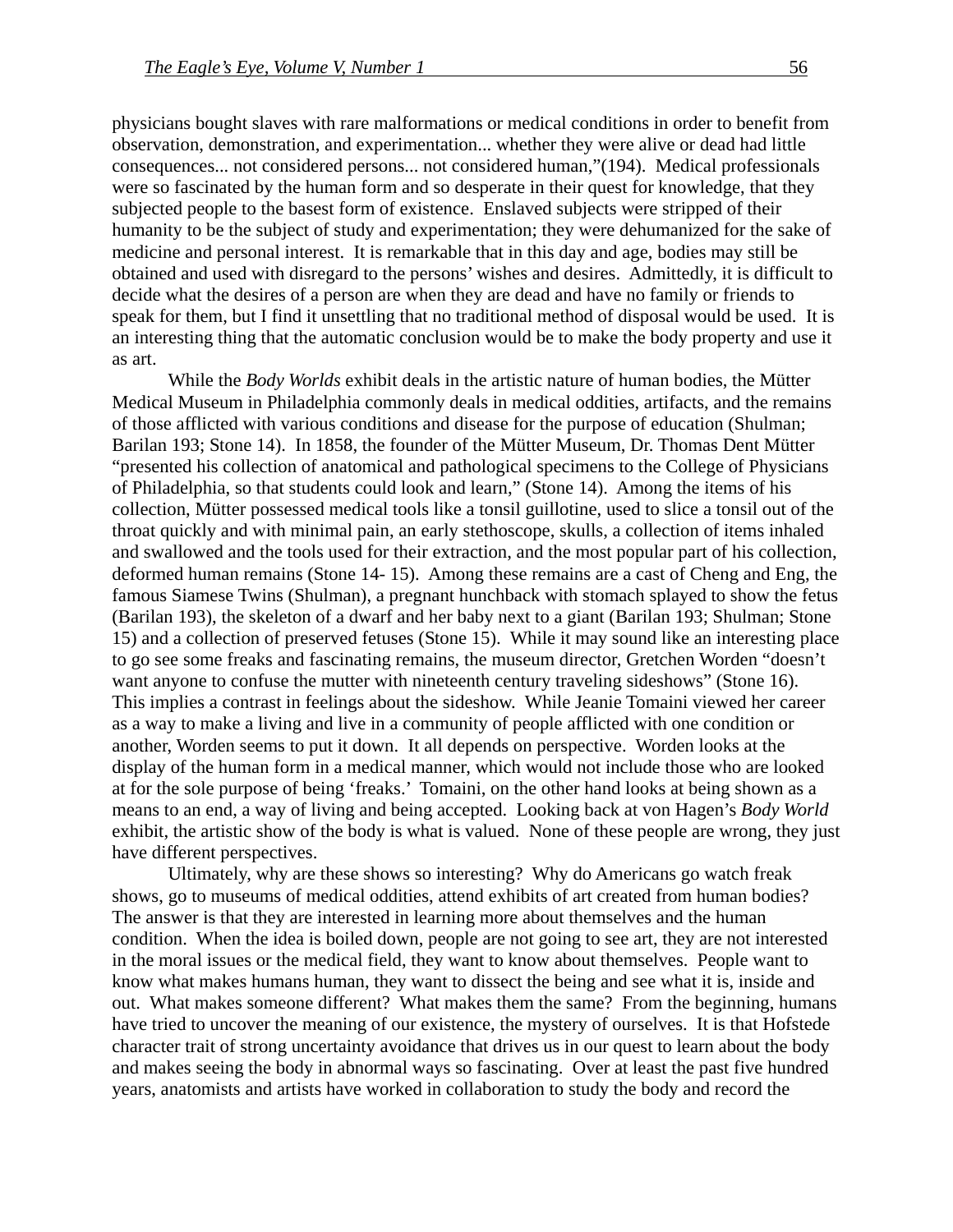findings in drawings and books (Macaulay 109). These books and images can be used to help large numbers of people see what cannot be seen in everyday life, the inside of the body. Leonardo da Vinci is the only man whose work was the product of one person (Macaulay 109). The *Vitruvian Man* (see Fig. 5) is one of the most celebrated images of the human form, as he studied humans from a mechanical perspective and illustrated them as such (Lewis 31).

It has been argued that the body is a fascinating thing which captivates and engages. The root of this fascination lies in the desire to know oneself and uncover the mystery of who we are. It is plain that we are made of flesh and bone; that we function in certain ways, we get sick, we get better, we reproduce, and then we die, but that is not enough. As need to know Americans, we look to uncover the real reason and meaning behind what we are. We try to understand ourselves by looking at others. We look at those who are different from us and revel in the viewing of the gross and seemingly unnatural. We are awful of the unexplained but we desire the answers. Through looking at everything that is different from us, we hope to understand why we are the same and why some are so abnormal. It is a journey towards understanding that brings us to watch freaks and look at bodies. Humans are curious and the greatest curiosity is humanity.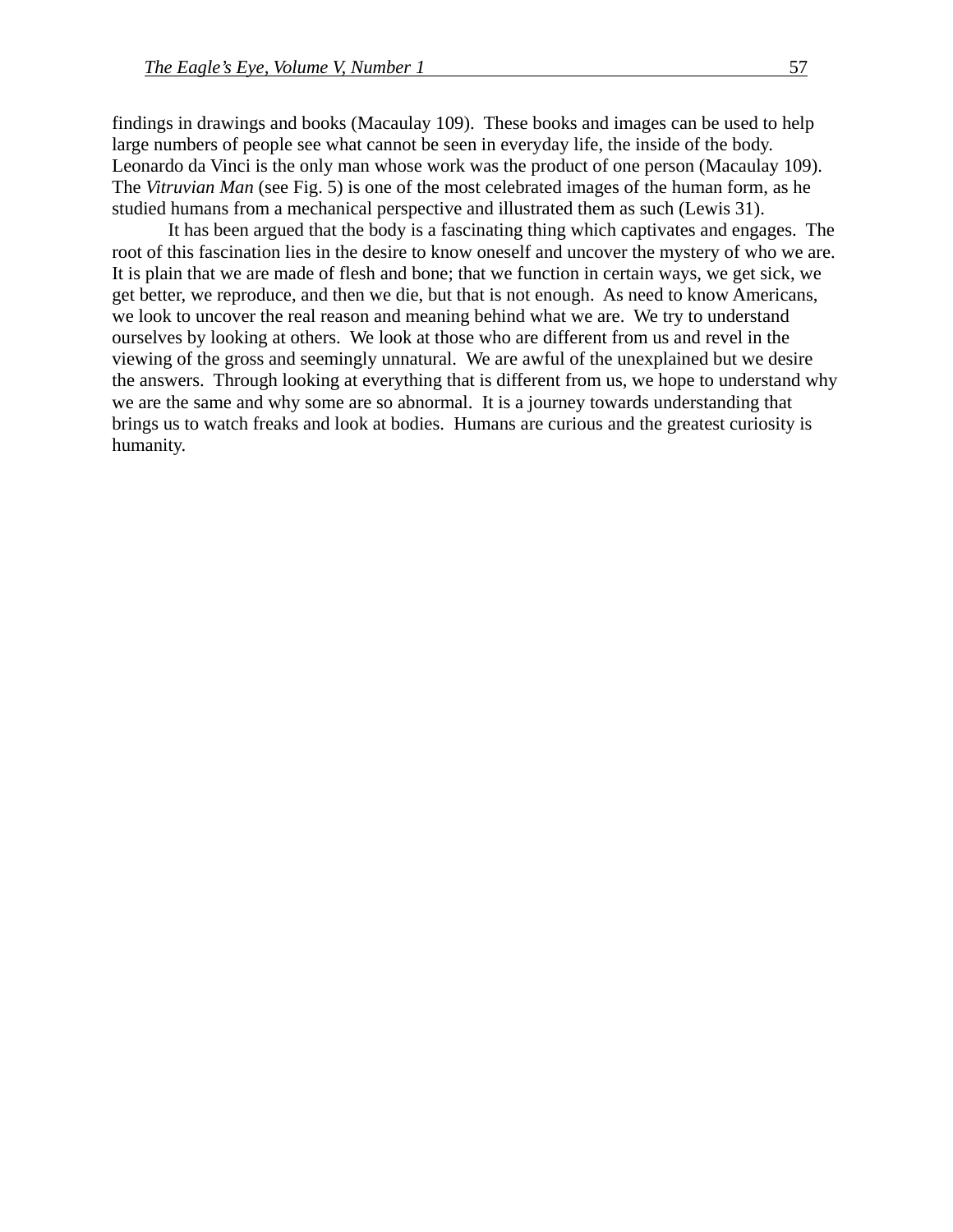#### Works Cited

Gowan, Annie. "The Body as Art, Education and Oddity." *The Washington Post* 15 April 2007.

Macaulay, David. "The Body Sketchers." *The Wilson Quarterly* 30.4 (Autumn 2006): 109.

Lewis, Michael J. "Body and Soul." *Commentary* 123.1 (January 2007): 29-32.

- Lamb, David. "The Final Stop for the Sideshow; With Their Carnival Days Long Behind Them, Midway Performers Form a Community Where No One Bats an Eye at the Accidents of Nature." *Los Angeles Times* 24 June 1997: 1.
- Barilan, Y. Michael. "The sotry of the body and the story of the person: Towards an ethics of representing human bodies and body-parts." *Medicine, Health care and Philosophy* 8 (2005):193-202.
- Byassee, Jason. "Bodies on Display: The Human Specimen." *The Christian Century* 22 May 2005: 10-11.

Stone, Judith. "The Mütter of All Museums." *Discover* 13.1 (January 1992): 14-18.

Shulman, Polly. "Philly's Grateful Dead." *Discover* 20.10 (October 1999): 105.

"Andrian Jeftichjew, The Hairy Man." *New York Times* 14 April 1878: 4.

Graham, Peter W, and Oehlschlaeger, Fritz H. *Articulating the Elephant Man: Jospeh Merrick and His Interpresters*. Maryland: The Johns Hopkins University Press, 1992. This book looks at the elephant man, Joseph Merrick, his life and

Feden, Preston. "A Look at Some Important Variables." Handout. 15 Sept 2007.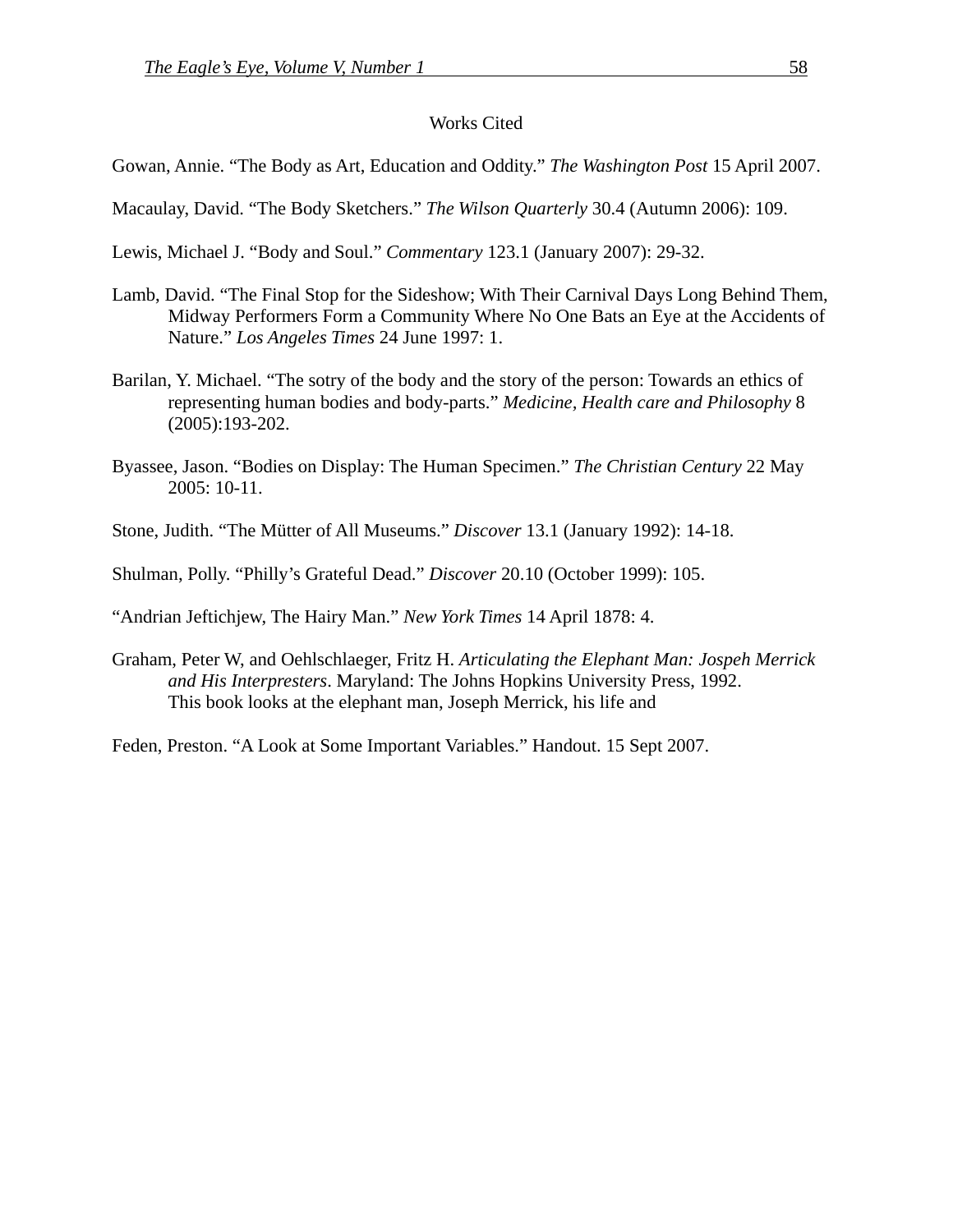# Appendix

"Joseph Merrick." Photo. *Answers.com* 01 Dec. 2007 www.answers.com/topic/joesph-merrick



## **Figure 2**

**Figure 1** 

"Joseph Merrick's Skeleton." Photo. *Health.discovery.com* 01 Dec. 2007 http://health.disovery.com

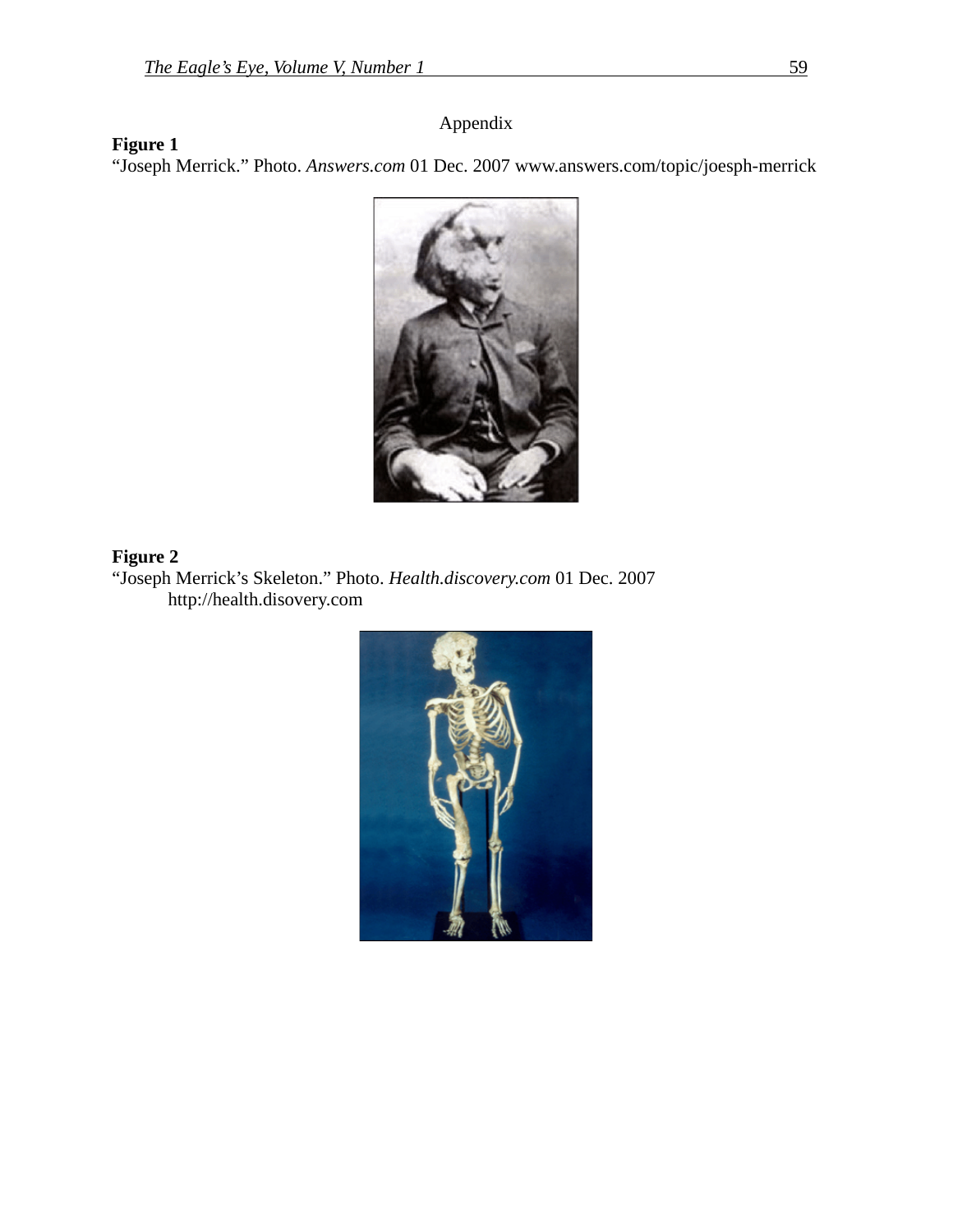## **Figure 3**

 "Aurellio and Jeanie Tomaini." Photo. *Tomaini.com* 01 Dec. 2007 http://www.tomaini.com/pic8.htm



# **Figure 4**

"Rearing Horse with Rider." Photo. *Philadelphia.about.com* 01 Dec. 2007 http://philadelphia.about.com/library/gallery/blbody\_worlds\_02.htm